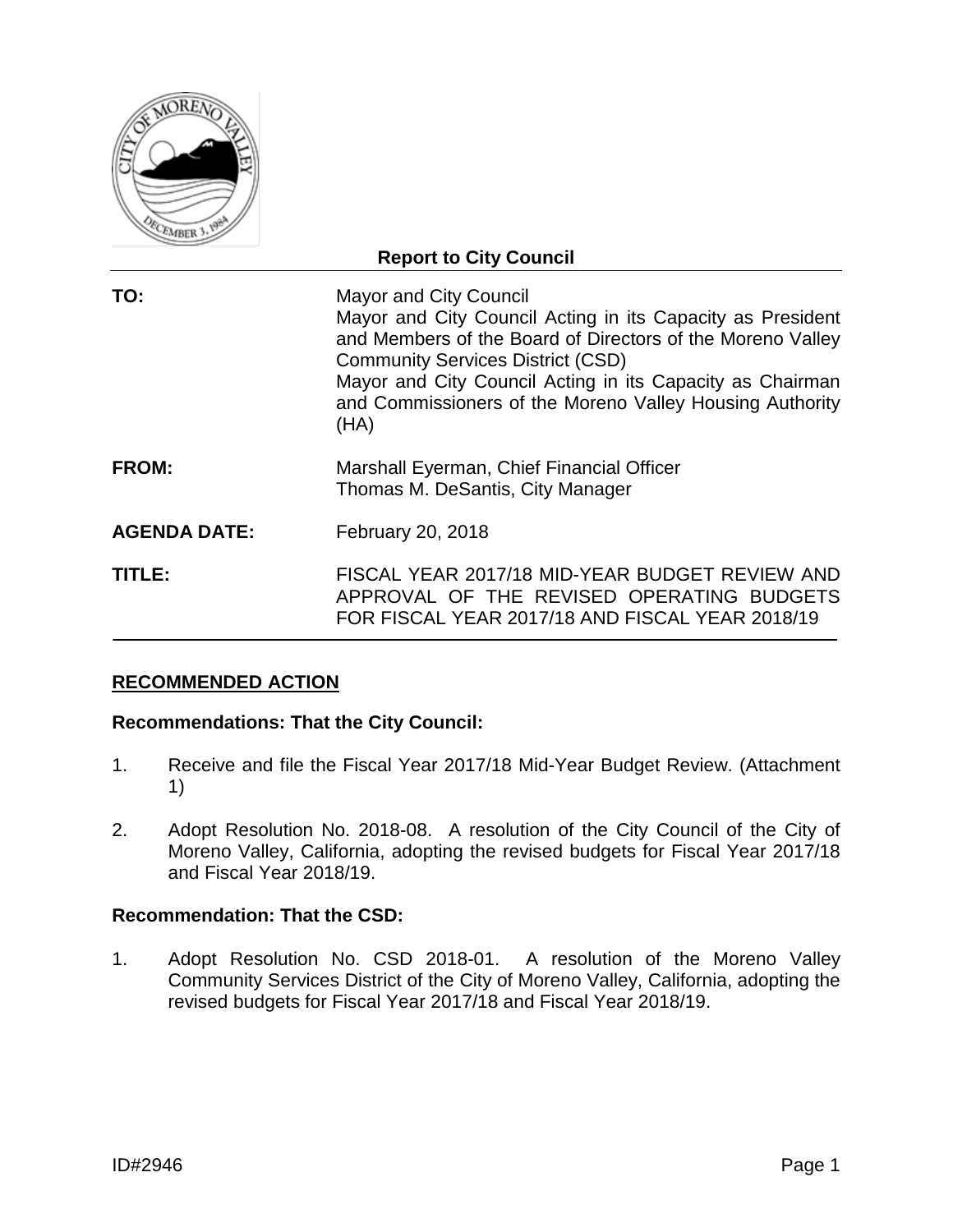# **Recommendation: That the HA:**

1. Adopt Resolution No. HA 2018-01. A resolution of the Moreno Valley Housing Authority of the City of Moreno Valley, California, adopting the revised budgets for Fiscal Year 2017/18 and Fiscal Year 2018/19.

# **Recommendations: That the City Council as Successor Agency:**

1. Adopt Resolution No. SA 2018-02. A Resolution of the City Council of the City of Moreno Valley, California, Serving as Successor Agency to the Community Redevelopment Agency of the City of Moreno Valley, California, adopting the revised budgets for Fiscal Year 2017/18 and Fiscal Year 2018/19.

## **SUMMARY**

This report provides the Mid-Year Budget Report which updates the Mayor and City Council regarding current year financial trends and provides the Fiscal Year (FY) 2017/18 Mid-Year Budget Review through December 31, 2017. This report also requests the approval of recommended amendments to FY 2017/18 and 2018/19 revenues and expenditures.

# **DISCUSSION**

On May 2, 2017, the City Council adopted the Two-Year Budget for Fiscal Years 2017/18 & 2018/19. The budget included all component units of the City, including the General Fund, Community Services District, Housing Authority and Successor Agency. During the two-year budget period, the City Council will be updated of the City's financial condition through the process of First Quarter, Mid-Year and Third Quarter Budget Reviews. This ongoing process ensures a forum to review expenditure and revenue changes from the estimates made in the budget document. Additionally, any significant changes in projected revenue or unanticipated expenditures that may occur will be shared with the City Council. This report provides the FY 2017/18 Mid-Year Review for the first six months, July through December. The Mid-Year Budget Review will focus primarily on the City's General Fund. This review will also present six months operational results from other key funds.

The City Council's direction to "Maintain a Balanced General Fund Budget" serves as a foundation for the fiscal status of City operations. Ongoing funding is directed to sustain ongoing operational expenses; one-time funding is directed toward one-time expenditures.

Recommended budget adjustments address projected expenditures and correct onetime requirements in several funds.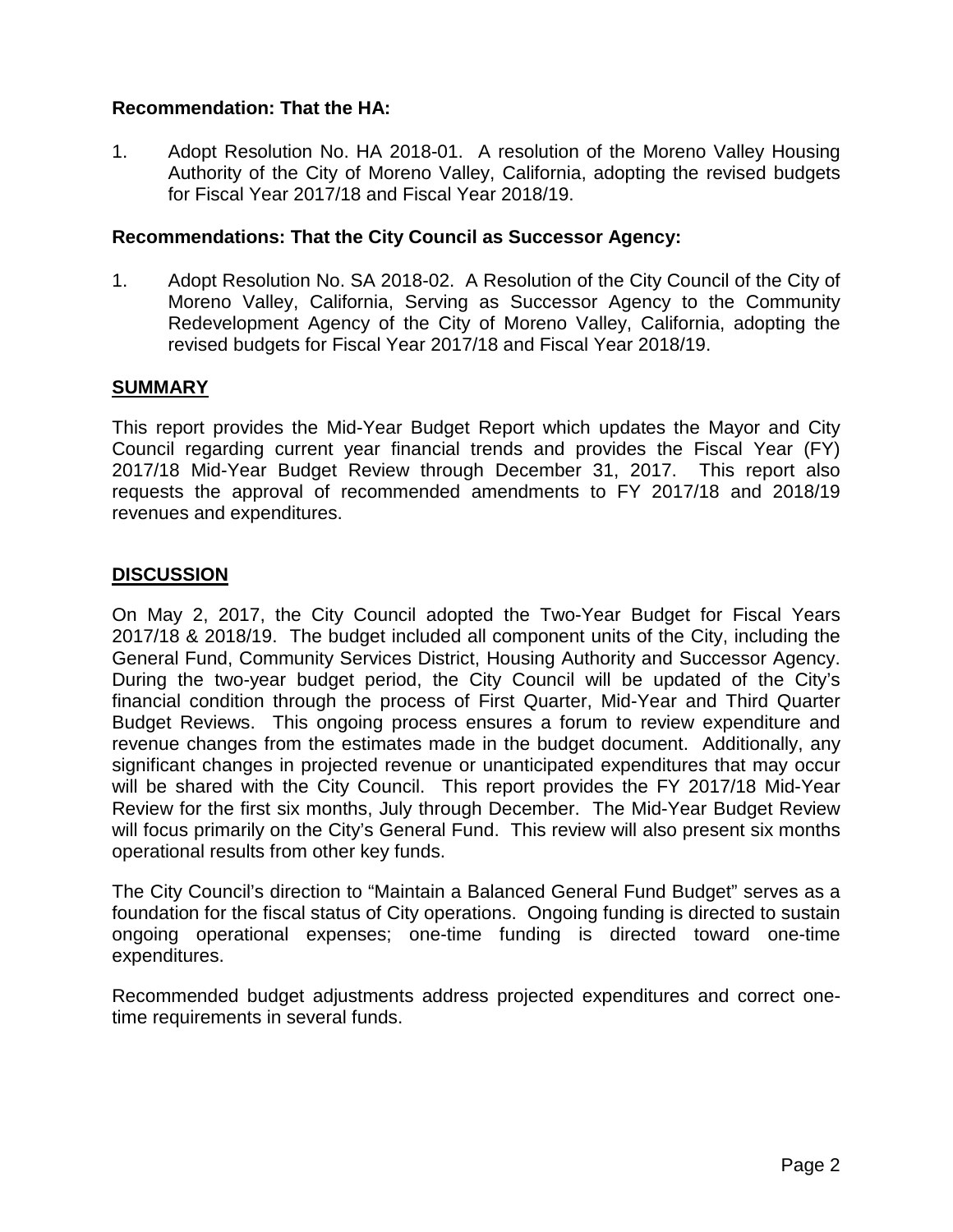# **FISCAL YEAR 2017/18 MID-YEAR REVIEW:**

This Mid-Year Report updates the Mayor and City Council regarding current year financial trends and provides the opportunity for the City Council to review the recommended actions as they relate to revenues and expenditures.

#### General Fund Revenue Update

Revenue receipts do not follow an even schedule. Although 50% of the fiscal year has elapsed, based on historic trends revenues are estimated to be at approximately 33% of the budgeted amount. Actual revenues received are currently 32% of budget. Revenue amounts continue to be stable. Although there will be variances in some of the amounts budgeted, the total is expected to remain within 1% of the amended budget for the year. It should be noted that the lag in timing of revenue receipts is one reason an operating cash reserve continues to be necessary.

#### General Fund Expenditure Update

Although not all expenditures follow a straight-line spending pattern, operating expenditures should track close to within 50% of budget for the year at the end of the first 6 months. As of December 31, 2017, total General Fund expenditures were at 48%. This pace is within expectations for most activities in the General Fund.

# **FISCAL YEAR 2017/18 BUDGET ADJUSTMENTS**

The FY 2017/18 General Fund revenue budget, as amended, totals approximately \$103.1 million. Based on economic activity and revenue collections through December 2017, staff is not anticipating that total revenues will produce any significant increases over the amounts originally budgeted. Although there are some decreases noted by revised estimates, adjustments offset these impacts. The recommended Mid-Year budget changes increase revenues by \$853,456 to approximately \$104 million, due primarily to increased building permits and administrative fees.

The FY 2017/18 General Fund expenditures budget, as currently amended, totals approximately \$101.9 million. The recommended Mid-Year budget changes increase expenditures by \$477,111 to \$104.9 million. This is primarily due to moving budget originally in FY 2018/19 to FY2017/18 for the March Air Reserve Base Air show and a reallocation of personnel and internal service fund charges from Gas Tax to the General Fund. *The fund continues to be structurally balanced, without the use of fund balance for ongoing operations.* The specific budget adjustments for the General Fund are summarized in Exhibit A attached to the City Council Resolutions recommended for approval.

| <b>Fund</b>     | туре<br>(Rev/Exp) | FY 2017/18<br>Amended<br><b>Budget</b> | <b>Proposed</b><br>Adjustments<br>(\$) | <b>Proposed</b><br><b>Adjustments</b><br>(9) | 2017/18<br>FΥ<br>Amended<br>Budget (1) |
|-----------------|-------------------|----------------------------------------|----------------------------------------|----------------------------------------------|----------------------------------------|
| General<br>Fund | Rev               | \$103.102.086                          | \$853.456                              | $< 1\%$                                      | \$103,955,542                          |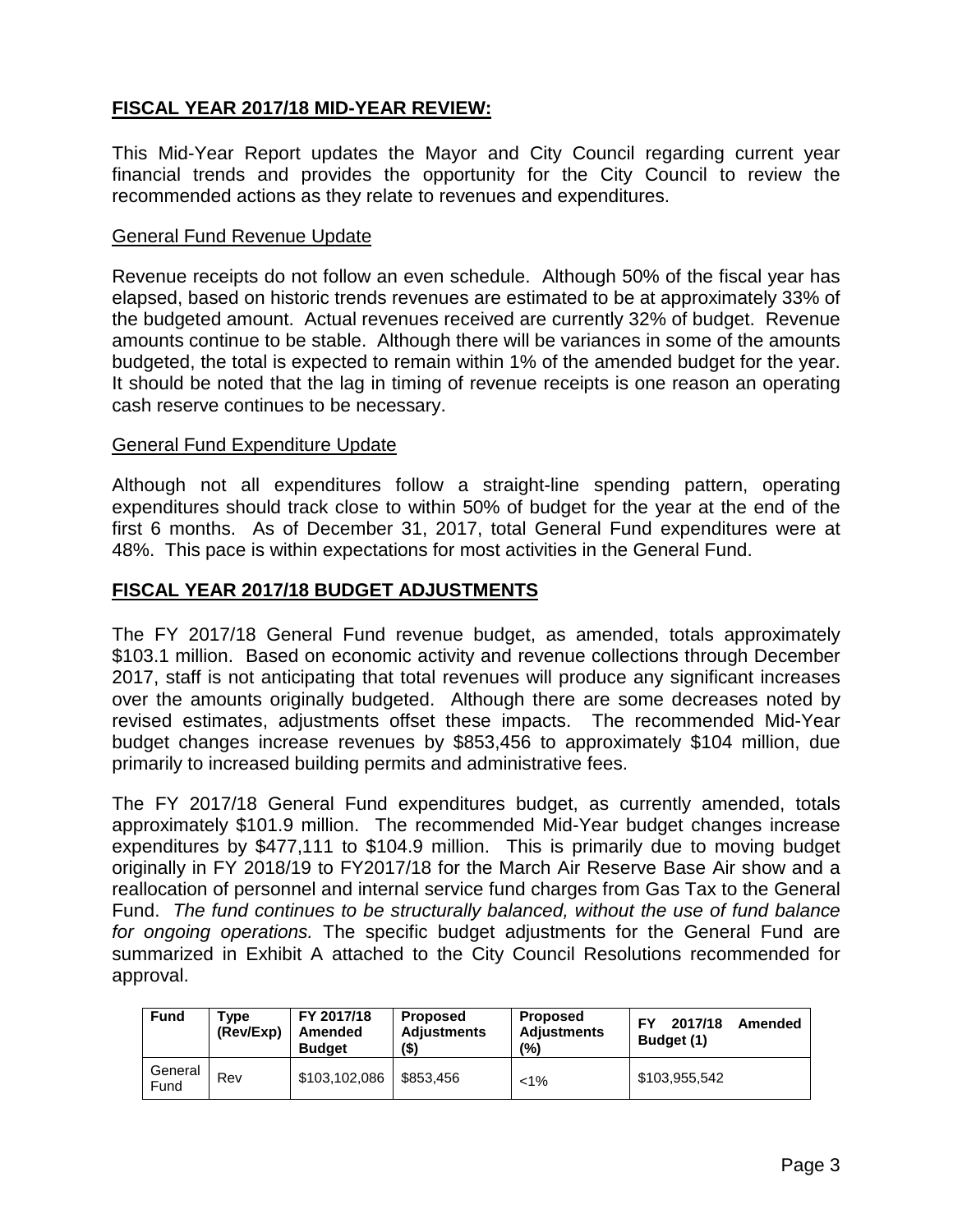| General<br>Fund | Exp | \$103,077,957 | \$477.111 | $< 1\%$ | \$103,555,068 |
|-----------------|-----|---------------|-----------|---------|---------------|
| Net Total*      |     | \$24,129      | \$376,345 |         | \$400,474     |

\*Excludes one-time expenditures from fund balance as described below.

The City ended FY 2016/17 with a budget surplus in excess of \$5 million due to annual savings and reduction of expenses below budgets. The surplus reflects that the Operating Budget is being effectively managed and allows for the use of the funds for one-time expenditures in FY 2017/18. Based on the City Council's actions, the following provides a summary of the approved one-time expenditures to date from these one-time revenues:

| Carryovers                               | (\$363,418)   |
|------------------------------------------|---------------|
| <b>Turf Replacement - Community Park</b> | (\$1,000,000) |
| <b>Street Improvements</b>               | (\$1,200,000) |

## **SUMMARIES OF MAJOR FUNDS**

The following provides a summary of some of the proposed budget adjustments. A complete list of all changes is identified in Exhibit A to the Resolutions.

#### Gas Tax (Fund 2000)

Decreasing revenue budget by \$47,560 to align with the updated Highway Users Tax Account revenue projections.

Due to a structural change in personnel and internal service funds, both were moved from Gas Tax to the General Fund, which is partially offset by reimbursable time spent on capital projects.

#### Capital Project Grant (Fund 2301)

Request a carryover of \$8,486,273 to match previously approved and awarded grants that were previously budgeted but not yet received.

#### Tax Allocation Bonds (Fund 4851/4852)

In May 2017, the City Council authorized the issuance of the Tax Allocation Refunding Bonds, Series 2017. The final transactions for the receipt of bond proceeds and the refunding of the prior bonds of \$40,855,000 aggregate principal amount are reflected in the requested adjustments.

#### Electric (Fund 6010/6011)

Expenditures are increasing by \$2,425,700 and revenue to \$1,137,700 due to the increase in demand and new development. The increase in demand requires Moreno Valley Utilities to purchase electricity from wholesale vendors. New development within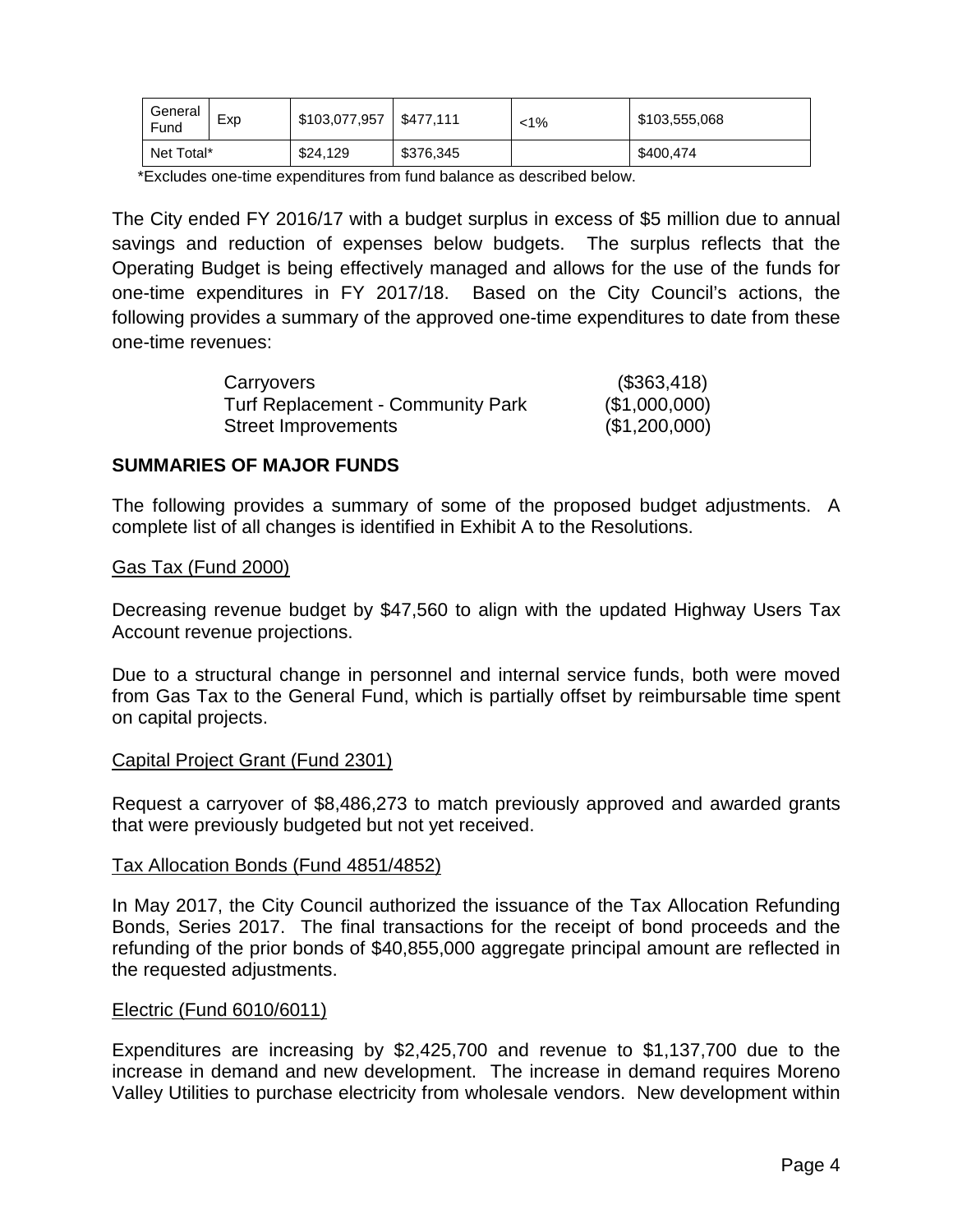our service area is increasing demand for electricity, but also increasing revenue due to an increased customer base.

# **ALTERNATIVES**

- 1. Recommend approval of proposed Recommended Actions as set forth in this staff report, including the approval of the budget adjustments for FY 2017/18 and 2018/19, as presented in Exhibit A. The approval of these items will allow for ongoing activities to be carried out in the current fiscal year and the City is able to modify budgets and operations as necessary through this quarterly review, while retaining a structurally balanced General Fund budget. *Staff recommends this alternative.*
- 2. Do not recommend approval of proposed Recommended Actions as set forth in this staff report, including the resolutions adopting the budget adjustments to the FY 2017/18 and 2018/19 budget, as presented in Exhibit A. *Staff does not recommend this alternative.*

# **FISCAL IMPACT**

The City's Budget provides the funding and expenditure plan for all funds. As such, it serves as the City's financial plan for the fiscal year. The fiscal impacts for the proposed budget amendments are identified in Exhibit A to the Resolutions.

#### **NOTIFICATION**

Publication of the agenda.

# **PREPARATION OF STAFF REPORT**

Stephanie Cuff and the Current Current of the Marshall Eyerman Marshall Eyerman Marshall Eyerman Marshall Eyerman Marshall Eyerman Marshall Eyerman Marshall Eyerman Marshall Eyerman Marshall Officer Current Current Current

Prepared By: <br>
Stephanie Cuff 
Stephanie Cuff

Stephanie Cuff

Cuff

Department Head Approval:<br>
Department Head Approval: Chief Financial Officer/City Treasurer

Concurred By: Concurred By: Approved by: Approved by: Approved by: Approved by: Approved by: Approved by: Approved by: Approved by: Approved by: Approved by: Approved by: Approved by: Approved by: Approved by: Approved by: Financial Resources Division Manager

Thomas M. DeSantis<br>City Manager

# **CITY COUNCIL GOALS**

**Revenue Diversification and Preservation**. Develop a variety of City revenue sources and policies to create a stable revenue base and fiscal policies to support essential City services, regardless of economic climate.

# **CITY COUNCIL STRATEGIC PRIORITIES**

- **1. Economic Development**
- **2. Public Safety**
- **3. Library**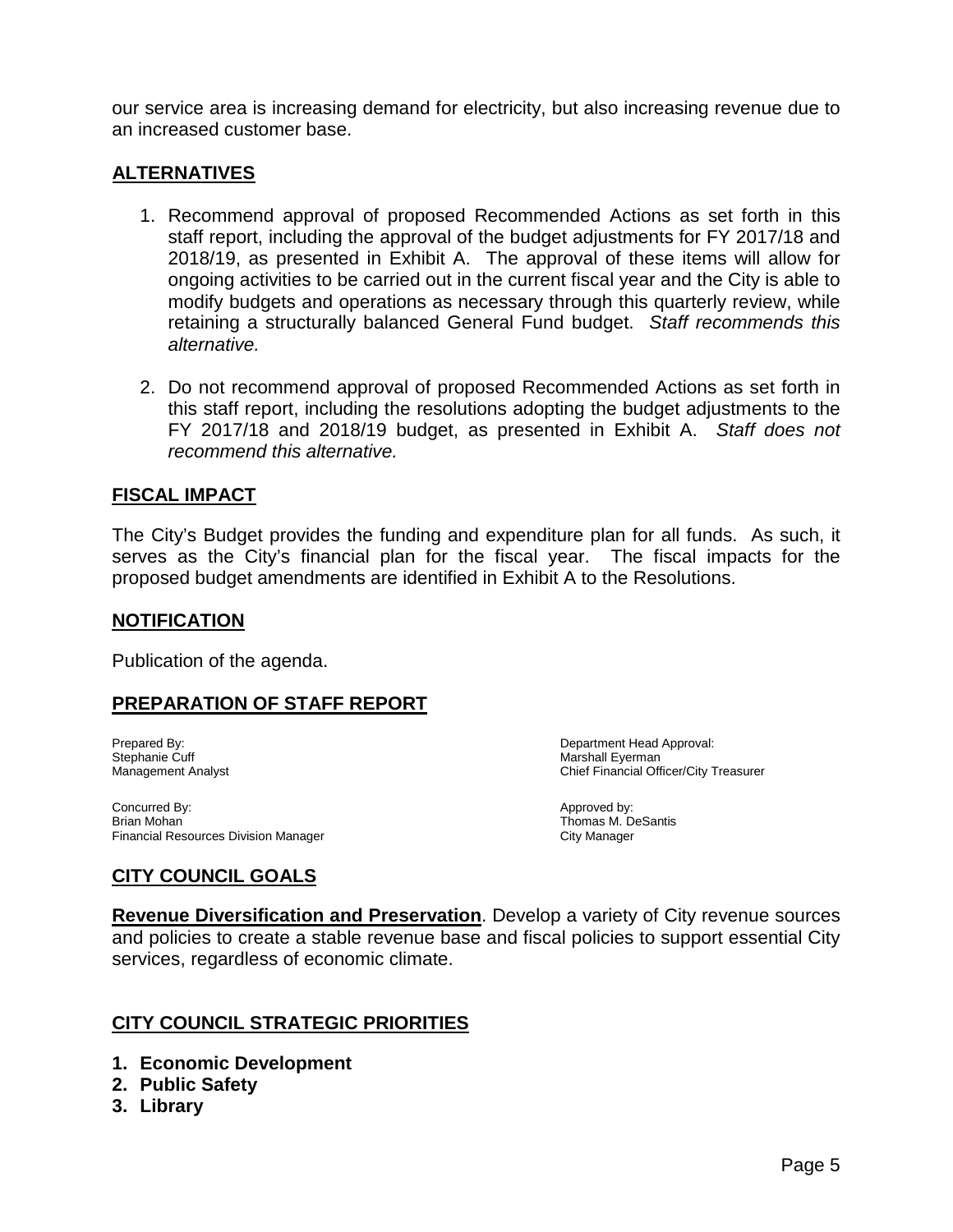- **4. Infrastructure**
- **5. Beautification, Community Engagement, and Quality of Life**
- **6. Youth Programs**

# **ATTACHMENTS**

- 1. Mid-Year Financial Summary Report FY 2017/18
- 2. City Resolution 2018-08
- 3. Exhibit A Amendments FY 2017/18 & FY 2018/19
- 4. CSD Resolution 2018-01
- 5. Housing Resolution 2018-01
- 6. SA Resolution 2018-02

# **APPROVALS**

| <b>Budget Officer Approval</b> | $\checkmark$ Approved | 2/13/18 9:26 AM  |
|--------------------------------|-----------------------|------------------|
| City Attorney Approval         | $\checkmark$ Approved | 2/14/18 9:02 AM  |
| City Manager Approval          | $\checkmark$ Approved | 2/14/18 12:30 PM |

| <b>RESULT:</b> | <b>APPROVED [UNANIMOUS]</b>                     |
|----------------|-------------------------------------------------|
| <b>MOVER:</b>  | David Marquez, Council Member                   |
|                | <b>SECONDER:</b> Ulises Cabrera, Council Member |
| <b>AYES:</b>   | Gutierrez, Baca, Marquez, Cabrera, Giba         |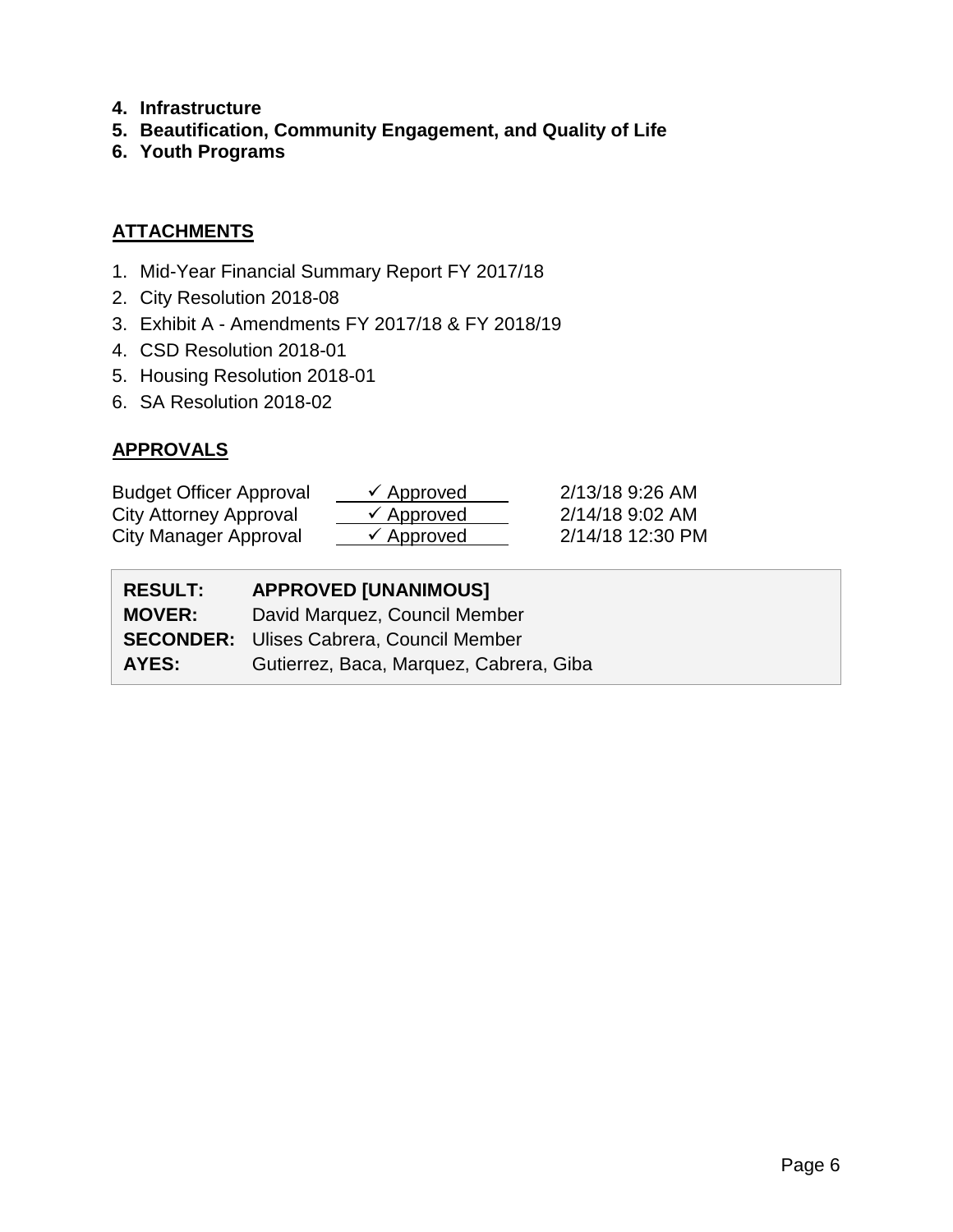

# **City of Moreno Valley Fiscal Year 2017/18 Mid-Year Financial Summary**

| TO:          | Mayor and City Council                                   |
|--------------|----------------------------------------------------------|
| <b>FROM:</b> | Marshall Eyerman, Chief Financial Officer/City Treasurer |
| <b>DATE:</b> | February 20, 2018                                        |

# INTRODUCTION

On May 2, 2017, the City Council adopted the Two-Year Operating Budget for Fiscal Years (FY) 2017/18 – 2018/19. During the two-year budget period the City Council will be kept apprised of the City's financial condition through the process of First Quarter, Mid-Year Budget and Third Quarter Reviews. This ongoing process ensures a forum to look at expenditure and revenue deviations from the estimates made in the budget document. Additionally, any significant changes in projected revenue or unanticipated expenditures that may occur will be shared with the City Council.

This report provides a review of the unaudited financial results at the Mid-Year of FY 2017/18 (July 2017 – December 2017, 50% of the fiscal year).

# CITYWIDE OPERATING REVENUE FY2016/17

The City ended FY 2016/17 with a budget surplus in excess of \$5 million due to annual savings and reduction of expenses below budgets. The surplus reflects that the Operating Budget is being effectively managed and allows for the use of the funds for one-time expenditures in FY 2017/18. Based on the City Council's actions, the following provides a summary of the approved one-time expenditures to date from these one-time revenues:

| Carryovers                        | (\$363,418)   |
|-----------------------------------|---------------|
| Turf Replacement - Community Park | (\$1,000,000) |
| Street Improvements               | (\$1,200,000) |

# CITYWIDE OPERATING EXPENDITURE SUMMARY

The following table contains a summary of the adopted budget, amended budget and the Mid-Year expenditures. The totals represent each major fund type and component unit of the City.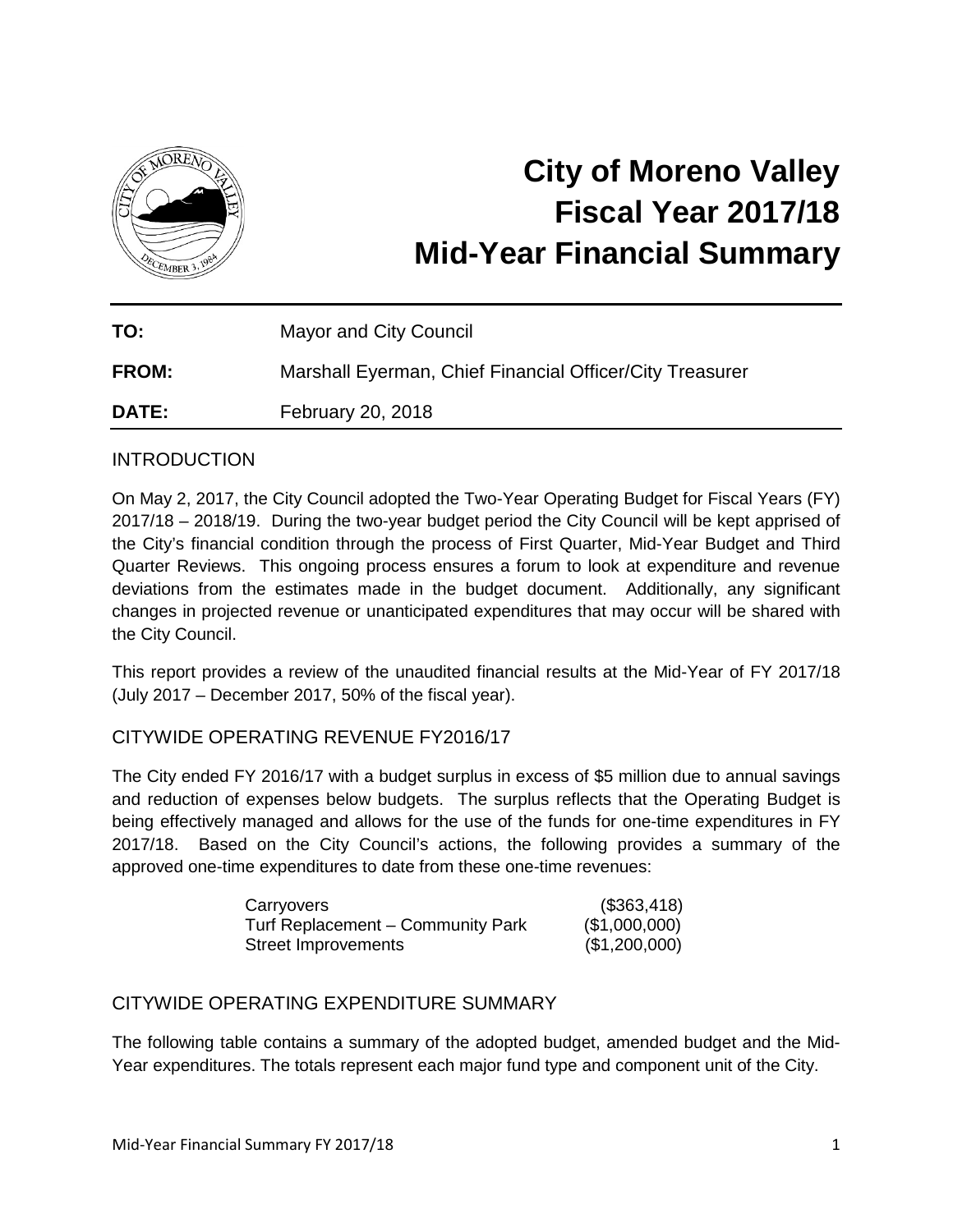|                                   |                                     |             |                       |                |  | Actuals as of |               |
|-----------------------------------|-------------------------------------|-------------|-----------------------|----------------|--|---------------|---------------|
|                                   | FY 2017/18<br><b>Adopted Budget</b> |             |                       | FY 2017/18     |  | 12/31/17      | % of Amended  |
|                                   |                                     |             | <b>Amended Budget</b> |                |  | (unaudited)   | <b>Budget</b> |
| <b>Fund/Component Unit</b>        |                                     |             |                       |                |  |               |               |
| General Fund                      | \$                                  | 100,679,474 | \$                    | 103,271,266 \$ |  | 49,359,505    | 47.8%         |
| Community Services District (CSD) |                                     | 19,684,286  |                       | 19,704,061     |  | 8,240,276     | 41.8%         |
| <b>Successor Agency</b>           |                                     | 4,772,867   |                       | 4,411,467      |  | 43,465,508    | 985.3% (1)    |
| Housing Fund                      |                                     | 250,000     |                       | 250,000        |  | (12,542)      | $-5.0%$       |
| Special Revenue Funds             |                                     | 28,708,442  |                       | 52,191,621     |  | 14,069,119    | 27.0%         |
| <b>Capital Projects Funds</b>     |                                     | 5,704,618   |                       | 12,966,818     |  | 2,270,429     | 17.5%         |
| <b>Electric Utility Funds</b>     |                                     | 34,193,565  |                       | 44,669,761     |  | 18,491,797    | 41.4%         |
| Internal Service Funds            |                                     | 13,798,372  |                       | 17,133,093     |  | 6,649,693     | 38.8%         |
| Debt Service Funds                |                                     | 6,461,310   |                       | 4,549,870      |  | 2,628,190     | 57.8%         |
| Total                             | \$                                  | 214,252,934 | \$                    | 259,147,957    |  | 145,161,976   | 56.0%         |

# **Table 1. Citywide Operating Expenditures**

(1) The Successor Agency actuals currently reflect the recent refunding of the bonds as approved by the City Council. Following the refunding, budget adjustments will be made as part of the mid-year budget requests.

Actions taken by the City Council subsequent to the May 2, 2017 adoption of the two-year budget and included in the Amended Budget are:

- Capital Improvement Plan included \$29,747,946 of carryover budget from the prior fiscal year.
- Refunding of the Successor Agency 2007 RDA Tax Allocation Bonds. The associated budget amendments are reflected in the proposed Mid-Year budget adjustments.
- Throughout the fiscal year there are also budget amendments to reflect the acceptance of grants and adjustments to contractual services and material/supplies. The individual amendments are reviewed as part of separate City Council agenda items.
- First quarter carryover and budget adjustments were approved on the November 7, 2017 Council meeting.

The majority of this Mid-Year update will focus on the General Fund, as it supports all basic services provided to City residents. Highlights for other key component funds will be discussed at a summary level as well.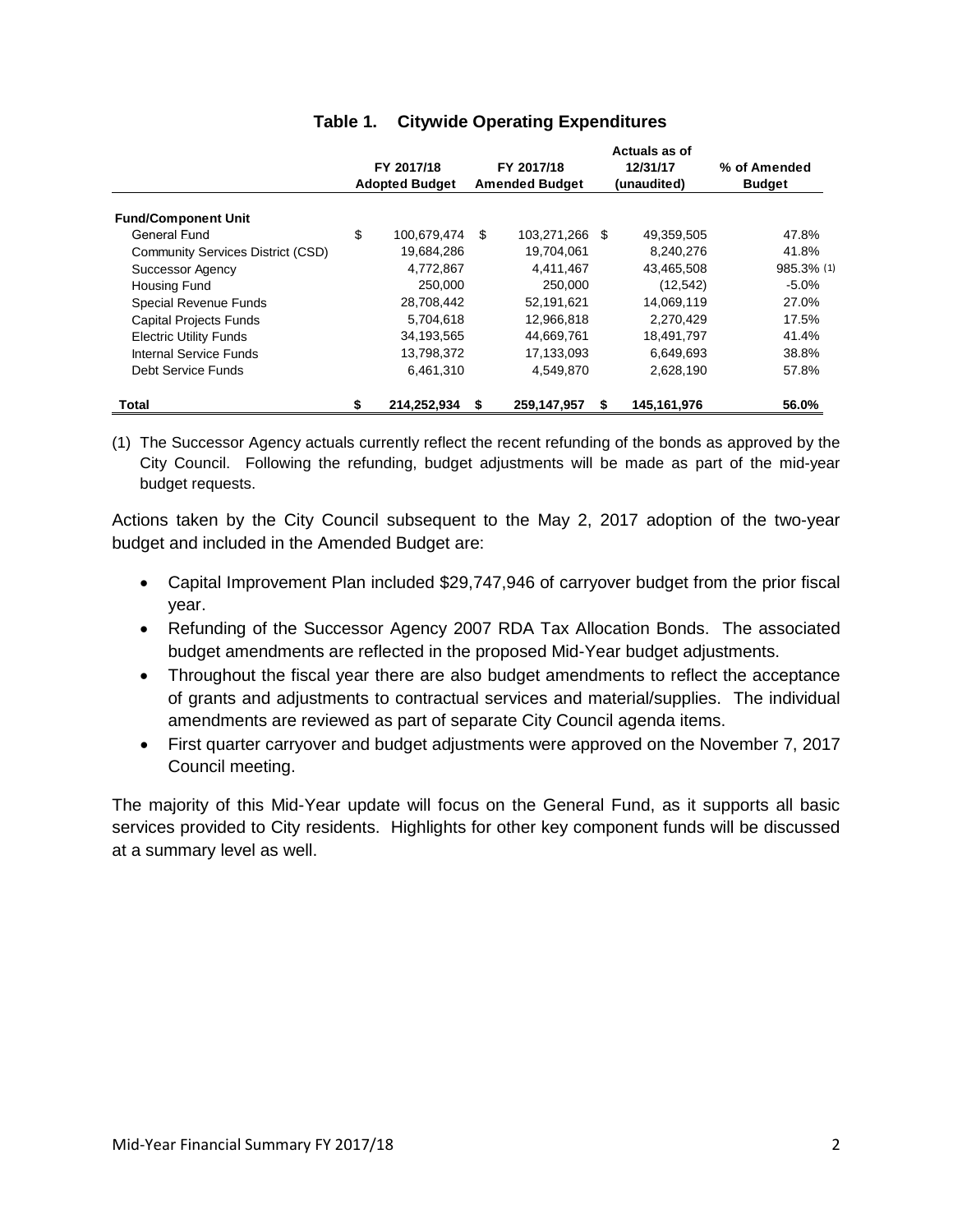# GENERAL FUND OPERATING

|                                               | FY 2017/18 Adopted<br><b>Budget</b> |             | FY 2017/18<br>Amended<br><b>Budget</b> |    | Actuals as of<br>12/31/2017<br>(unaudited) | % of Amended<br><b>Budget</b> |
|-----------------------------------------------|-------------------------------------|-------------|----------------------------------------|----|--------------------------------------------|-------------------------------|
|                                               |                                     |             |                                        |    |                                            |                               |
| Revenues:                                     |                                     |             |                                        |    |                                            |                               |
| Taxes:                                        |                                     |             |                                        |    |                                            |                               |
| Property Tax                                  | \$                                  | 13,930,000  | \$<br>13,930,000                       | \$ | 4,380,307                                  | 31.4%                         |
| Property Tax in-lieu                          |                                     | 18,300,000  | 18,300,000                             |    |                                            | 0.0%                          |
| <b>Utility Users Tax</b>                      |                                     | 16,200,000  | 16,200,000                             |    | 7,343,722                                  | 45.3%                         |
| Sales Tax                                     |                                     | 18,200,000  | 18,275,000                             |    | 6,160,221                                  | 33.7%                         |
| <b>Other Taxes</b>                            |                                     | 12,133,500  | 12,133,500                             |    | 3,053,936                                  | 25.2%                         |
| Licenses & Permits                            |                                     | 2,674,824   | 2,674,824                              |    | 1,812,917                                  | 67.8%                         |
| Intergovernmental                             |                                     | 463,000     | 750,948                                |    | 516,065                                    | 68.7%                         |
| <b>Charges for Services</b>                   |                                     | 11,756,141  | 11,831,141                             |    | 6,072,877                                  | 51.3%                         |
| Use of Money & Property                       |                                     | 3,157,862   | 3,167,861                              |    | 1,840,869                                  | 58.1%                         |
| <b>Fines &amp; Forfeitures</b>                |                                     | 662,050     | 662,050                                |    | 211,726                                    | 32.0%                         |
| Miscellaneous                                 |                                     | 70,197      | 70,197                                 |    | 200,793                                    | 286.0%                        |
| <b>Total Revenues</b>                         | \$                                  | 97,547,574  | \$<br>97,995,521                       | \$ | 31,593,434                                 | 32.2%                         |
|                                               |                                     |             |                                        |    |                                            |                               |
| <b>Expenditures:</b>                          |                                     |             |                                        |    |                                            |                               |
| <b>Personnel Services</b>                     | \$                                  | 17,003,887  | \$<br>19,908,262                       | \$ | 9,803,890                                  | 49.2%                         |
| <b>Contractual Services</b>                   |                                     | 68,600,590  | 65,902,538                             |    | 32,249,048                                 | 48.9%                         |
| <b>Material &amp; Supplies</b>                |                                     | 3,628,015   | 5,448,435                              |    | 1,470,206                                  | 27.0%                         |
| <b>Fixed Charges</b>                          |                                     | 5,739,869   | 5,839,869                              |    | 2,800,914                                  | 48.0%                         |
| <b>Fixed Assets</b>                           |                                     | 120,000     | 421,678                                |    | 58,523                                     | 13.9%                         |
| <b>Total Expenditures</b>                     | \$                                  | 95,092,361  | \$<br>97,520,782                       | \$ | 46,382,580                                 | 47.6%                         |
| Excess (Deficiency) of Revenues               |                                     |             |                                        |    |                                            |                               |
| Over (Under) Expenditures                     | \$                                  | 2,455,213   | \$<br>474,739 \$                       |    | (14,789,146)                               |                               |
| <b>Transfers:</b>                             |                                     |             |                                        |    |                                            |                               |
| Transfers In                                  | \$                                  | 3,259,850   | \$<br>4,936,456                        | \$ | 1,533,278                                  | 31.1%                         |
| <b>Transfers Out</b>                          |                                     | 5,587,113   | 5,750,484                              |    | 2,976,925                                  | 51.8%                         |
| <b>Net Transfers</b>                          | \$                                  | (2,327,263) | \$<br>(814,028)                        | \$ | (1, 443, 647)                              |                               |
| Total Revenues & Transfers In                 | \$                                  | 100,807,424 | \$<br>102,931,977                      | \$ | 33,126,711                                 | 32.2%                         |
| <b>Total Expenditures &amp; Transfers Out</b> |                                     | 100,679,474 | 103,271,266                            |    | 49,359,505                                 | 47.8%                         |
|                                               |                                     |             |                                        |    |                                            |                               |
| <b>Net Change of Fund Balance</b>             | \$                                  | 127,950 \$  | $(339, 289)$ \$                        |    | (16, 232, 794)                             |                               |

# **Table 2. General Fund Operations**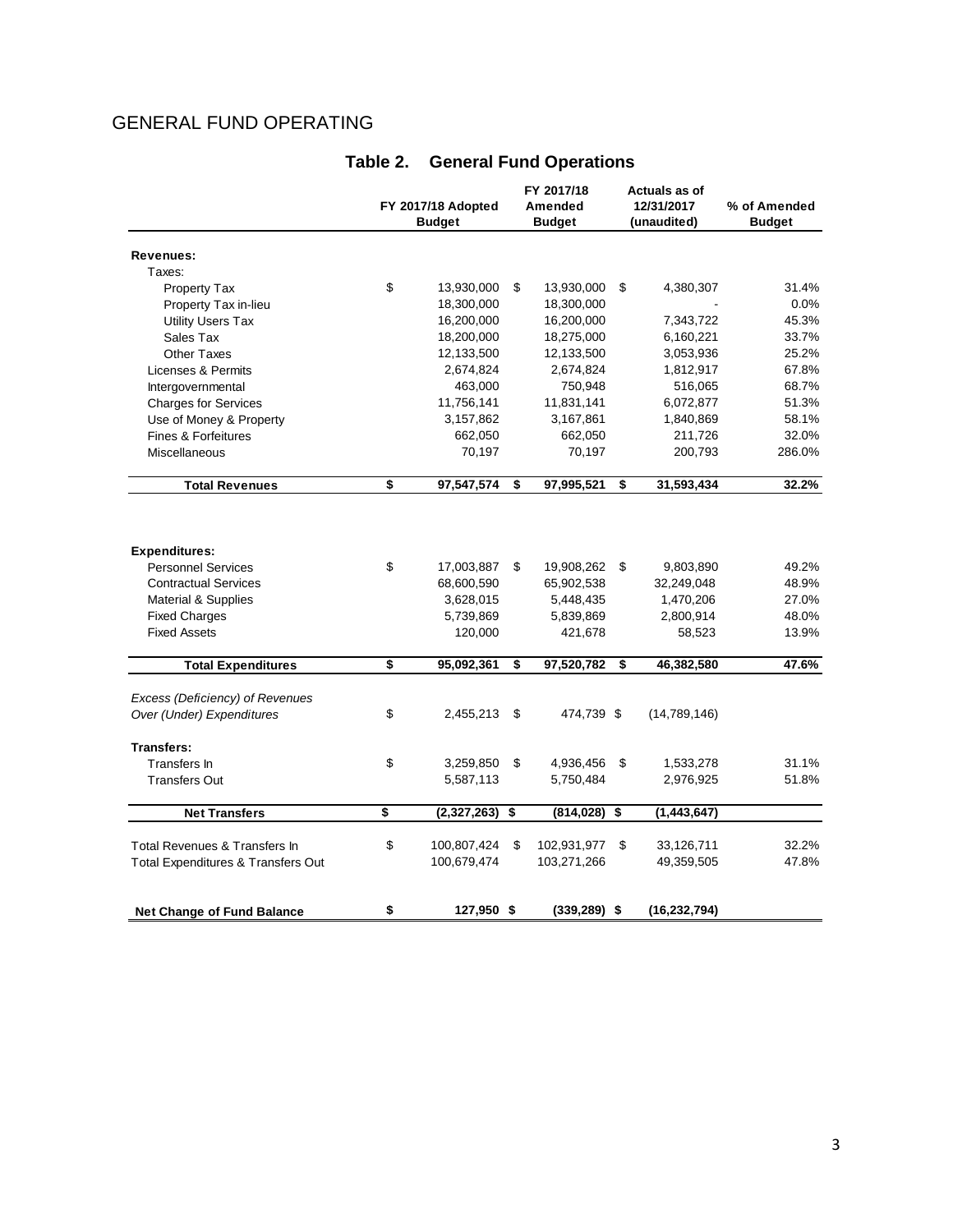#### *General Fund Operating Revenues*

The General Fund is comprised of several revenue types. However, the main sources include property tax, utility users tax, and sales tax. Each of these is affected by different economic activity cycles and pressures.

|                             | FY 2017/18 Adopted<br><b>Budget</b> |            |     | FY 2017/18<br>Amended<br><b>Budget</b> | Actuals as of<br>12/31/2017<br>(unaudited) |            | % of Amended<br><b>Budget</b> |  |
|-----------------------------|-------------------------------------|------------|-----|----------------------------------------|--------------------------------------------|------------|-------------------------------|--|
| Revenues:                   |                                     |            |     |                                        |                                            |            |                               |  |
| Taxes:                      |                                     |            |     |                                        |                                            |            |                               |  |
| Property Tax                | \$                                  | 13,930,000 | \$. | 13,930,000                             | \$.                                        | 4,380,307  | 31.4%                         |  |
| Property Tax in-lieu        |                                     | 18,300,000 |     | 18,300,000                             |                                            |            | $0.0\%$                       |  |
| <b>Utility Users Tax</b>    |                                     | 16,200,000 |     | 16,200,000                             |                                            | 7,343,722  | 45.3%                         |  |
| Sales Tax                   |                                     | 18,200,000 |     | 18,275,000                             |                                            | 6,160,221  | 33.7%                         |  |
| <b>Other Taxes</b>          |                                     | 12,133,500 |     | 12,133,500                             |                                            | 3,053,936  | 25.2%                         |  |
| Licenses & Permits          |                                     | 2,674,824  |     | 2,674,824                              |                                            | 1,812,917  | 67.8%                         |  |
| Intergovernmental           |                                     | 463,000    |     | 750.948                                |                                            | 516,065    | 68.7%                         |  |
| <b>Charges for Services</b> |                                     | 11,756,141 |     | 11,831,141                             |                                            | 6,072,877  | 51.3%                         |  |
| Use of Money & Property     |                                     | 3,157,862  |     | 3,167,861                              |                                            | 1,840,869  | 58.1%                         |  |
| Fines & Forfeitures         |                                     | 662.050    |     | 662.050                                |                                            | 211.726    | 32.0%                         |  |
| <b>Miscellaneous</b>        |                                     | 70,197     |     | 70,197                                 |                                            | 200,793    | 286.0%                        |  |
| <b>Total Revenues</b>       | \$                                  | 97,547,574 | \$  | 97,995,521                             | \$                                         | 31,593,434 | 32.2%                         |  |

## **Table 3. General Fund Operating Revenues**

#### *Property Taxes/Property Taxes In-Lieu*

Property taxes were budgeted to increase by 6% from the FY 2016/17 Amended Budget. The annual schedule of property tax payments from the County of Riverside will provide payments to the City based on the following estimated schedule:

#### Secured Property Tax Payment Dates

| January                  |
|--------------------------|
| May                      |
| August                   |
| October                  |
| <b>Teeter Settlement</b> |

Based on historical averages of actual receipts, the City is estimated to receive 15% of the budgeted property tax revenue through Mid-Year. The City has currently received 14% through first quarter. Property taxes will continue to be monitored as property valuations may adjust through the year based on property sales and assessment appeals filed with the County.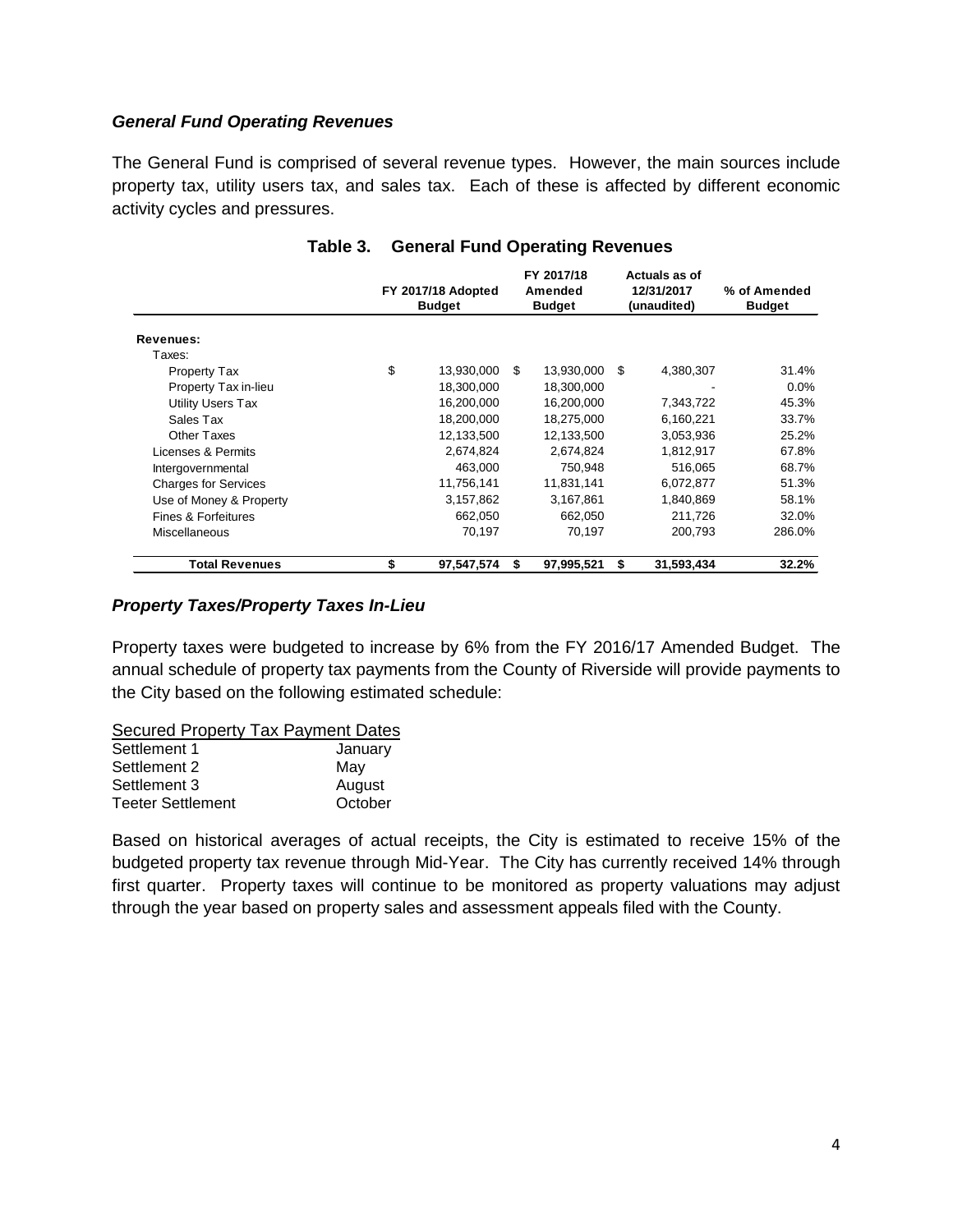

**Chart 1. General Fund First Quarter Revenue Trend – Property Taxes**

#### *Utility Users Tax*

Utility Users taxes were budgeted to remain flat from the FY 2016/17 Amended Budget. This projection is primarily due to competitive forces within the communications markets. Both the wireless and wired markets experienced downturns year over year. Based on our discussions with utility tax experts, there are a couple of causes for this trend. First is competition and bundling practices within the market as more small players continue to join the market. Second is the migration of customers from contract plans to prepaid plans.

Based on historical averages of actual receipts, the City is estimated to receive 42% of the budgeted utility users tax revenue through first quarter. The City has currently received 45% through first quarter.



**Chart 2. General Fund First Quarter Revenue Trend – Utility Users Taxes**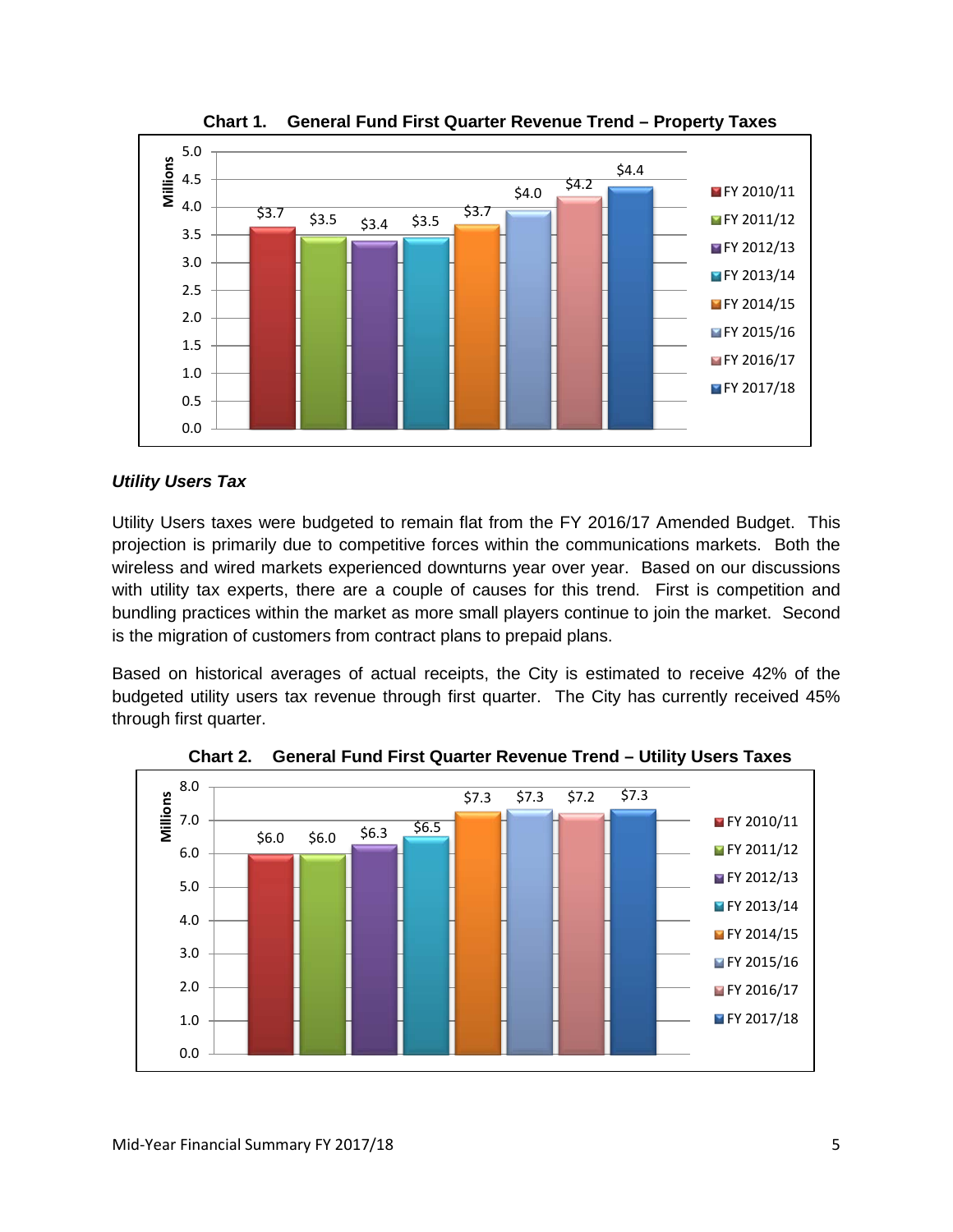#### *Sales Taxes*

Due to the receipt of one-time taxes in the amount of \$2.287M related to the ending of the States "Triple Flip" in FY 2016/17, the FY 2017/18 sales tax budget was decreased by 7%. Sales tax receipts will need to be continually monitored through the year to determine if current trends begin to plateau or begin to decrease.

Based on historical averages of actual receipts, the City is estimated to receive 21% of the budgeted sales tax revenue through first quarter. The City has currently received 34% through first quarter.



**Chart 3. General Fund First Quarter Revenue Trend – Sales Taxes**

# *Other Taxes*

Other taxes are primarily composed of Business Gross Receipts, Transient Occupancy Tax, Documentary Transfer Tax, and Franchise Fees. Collectively, other taxes were budgeted to increase 24% from the FY 2016/17 Amended Budget.

Based on historical averages of actual receipts, the City is estimated to receive 24% of the budgeted Other Taxes revenue through first quarter. The City has currently received 25% through first quarter.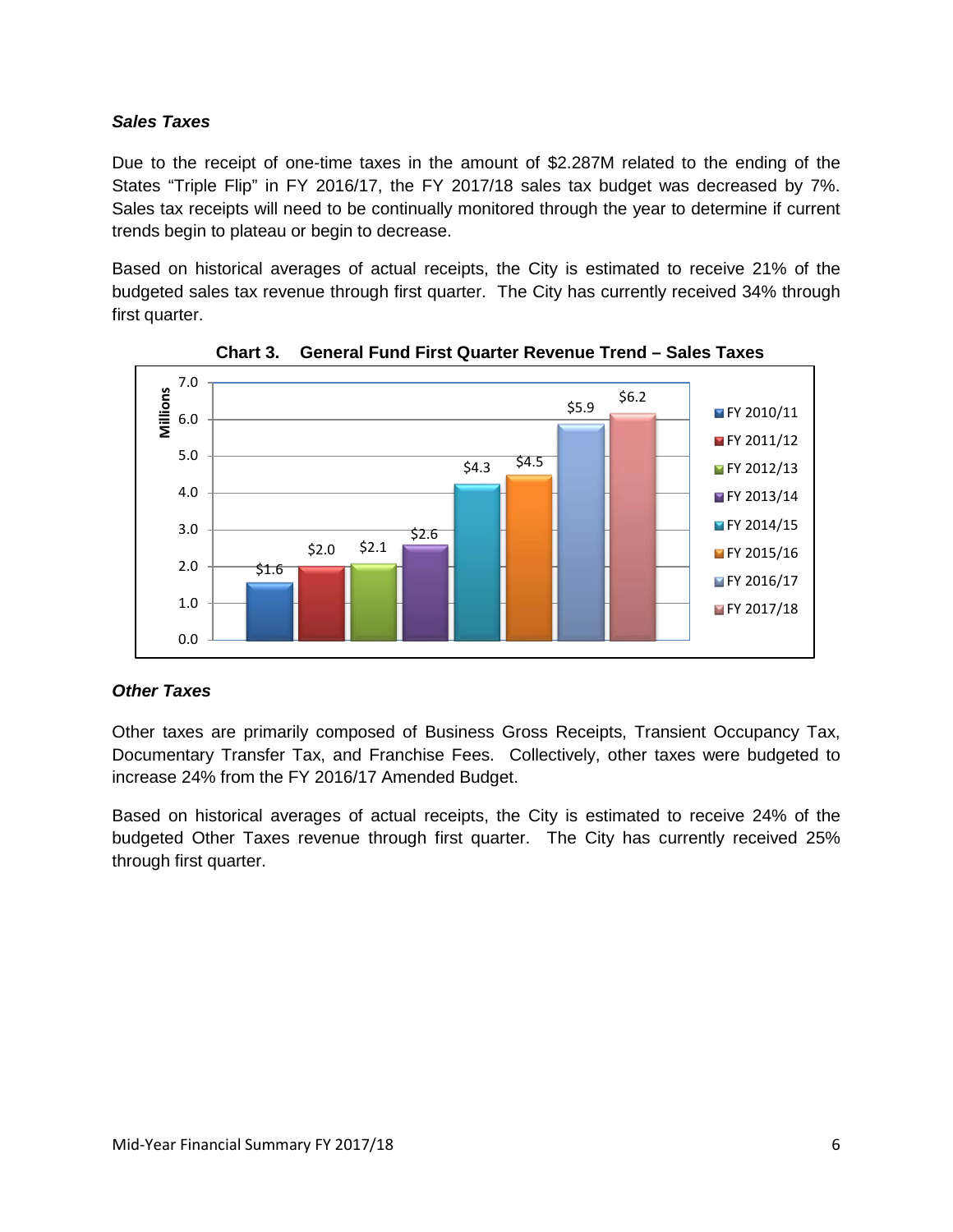

**Chart 4. General Fund First Quarter Revenue Trend – Other Taxes**

# *Licenses & Permits*

Licenses & Permits are primarily composed of Business and Animal Licenses, along with Building, Electrical, Mechanical, Plumbing and other permits. Collectively, Licenses & Permits were budgeted to increase by 25% from the FY 2016/17 Amended Budget.

Based on historical averages of actual receipts, the City is estimated to receive 50% of the budgeted Licenses & Permits revenue through first quarter. The City has currently received 68% through first quarter. The higher growth rate is related primarily to the recent building permit activities.



**Chart 5. General Fund First Quarter Revenue Trend – Licenses & Permits**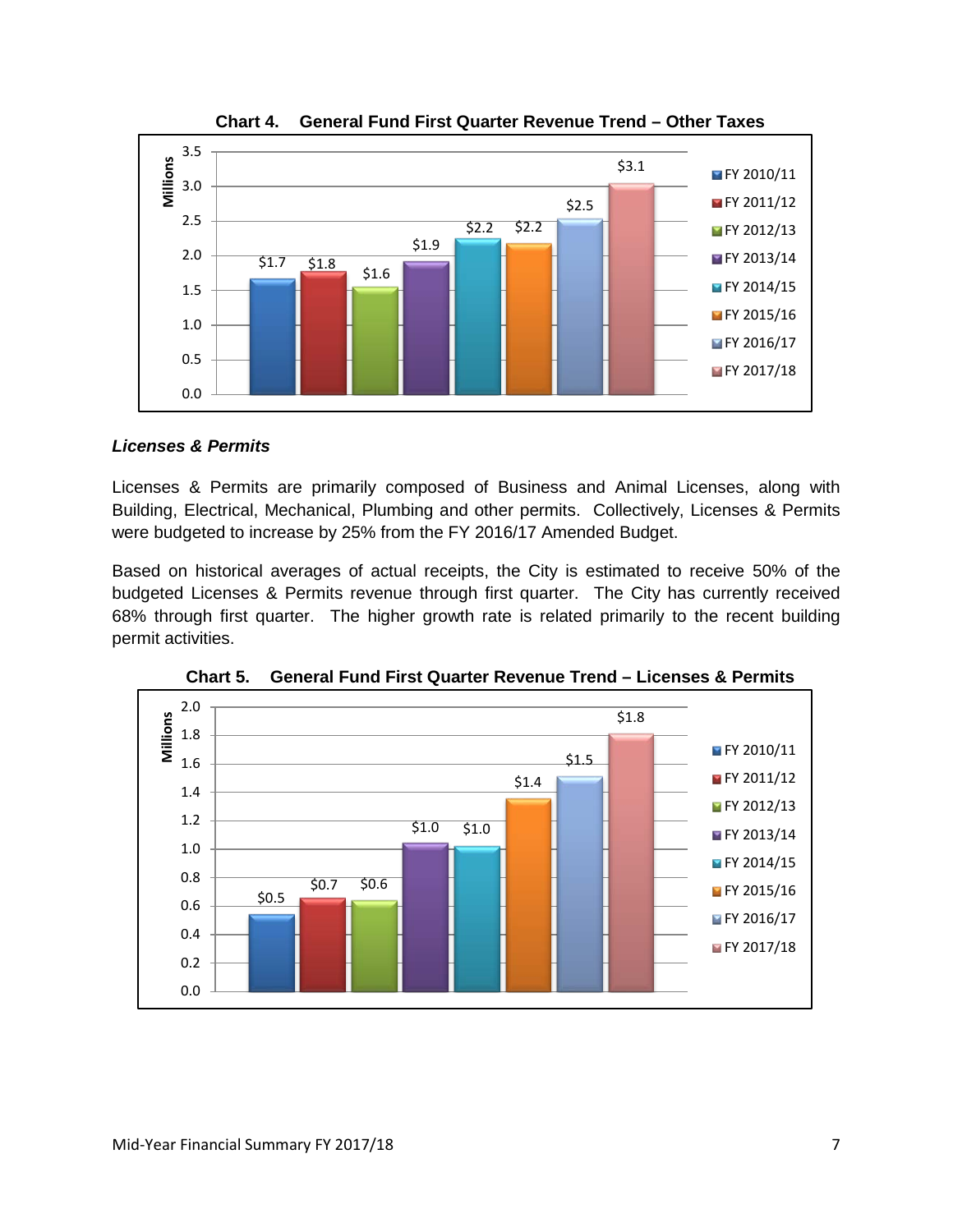# *Charges for Services*

Charges for Services are primarily composed of Plan Check Fees, Inspection Fees, Administrative Charges to other funds, and Parking Control Fines. Collectively, Charges for Services were budgeted to increase 7% from the FY 2016/17 Amended Budget.

Based on historical averages of actual receipts, the City is estimated to receive 49% of the budgeted Charges for Services revenue through first quarter. The City has currently received 51% through first quarter.



**Chart 6. General Fund First Quarter Revenue Trend – Charges for Services**

# *Use of Money and Property*

Investment income continues to remain low due to extremely low rates of return for fixed income investments. The investments managed by Chandler Asset Management totaled \$85,008,412 at par and achieved a Yield to Maturity (YTM) for December 2017 of 1.73%. This compares to a YTM in December 2016 of 1.52% and a YTM in June 2017 of 1.63%. The investments managed by Insight Investments totaled \$55,541,162 at par and achieved a Yield to Maturity (YTM) for December 2017 of 1.44%. This compares to a YTM in December 2016 of 1.14% and a YTM in June 2017 of 1.24%. In addition, the City maintained \$36,962,434 in the State Local Agency Investment Fund Pool (LAIF) with a YTM of 1.24%. This is a very low rate of return compared to historical experience, but is indicative of how investment income is performing everywhere, which is the reason the City utilizes the active management approach.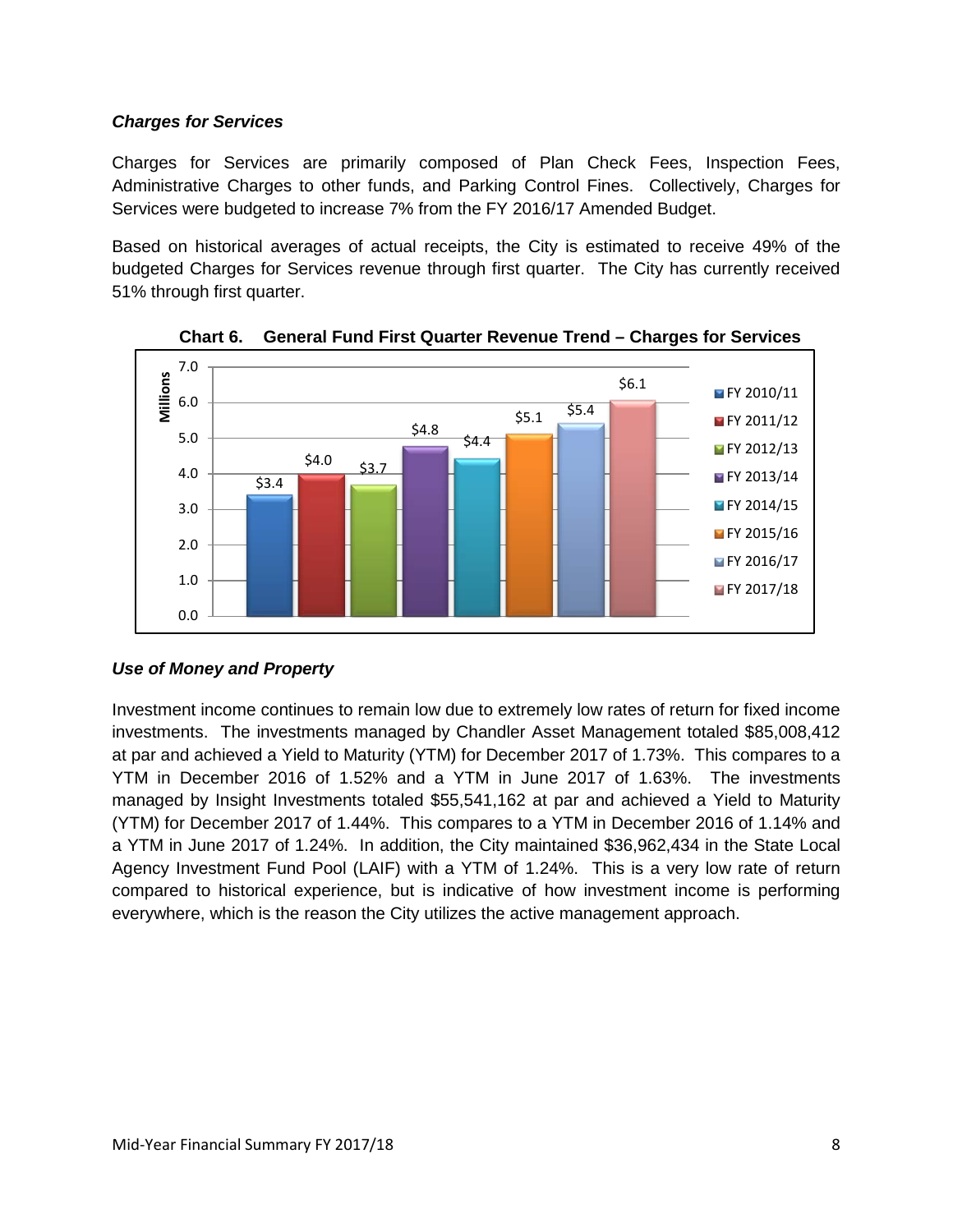#### *General Fund Expenditures*

Expenditures are being spent in-line with prior year expenditures. Each Department's activities will be monitored throughout the year as they may be impacted by different operational activities and project timelines.

|                                 |                       | FY 2017/18  |      | FY 2017/18            |     | Actuals as of<br>12/31/17 | % of Amended  |  |
|---------------------------------|-----------------------|-------------|------|-----------------------|-----|---------------------------|---------------|--|
|                                 | <b>Adopted Budget</b> |             |      | <b>Amended Budget</b> |     | (unaudited)               | <b>Budget</b> |  |
| Department                      |                       |             |      |                       |     |                           |               |  |
| City Council                    | \$                    | 995,390     | \$   | 1,057,545             | \$. | 452,551                   | 42.8%         |  |
| <b>City Clerk</b>               |                       | 575.432     |      | 592,202               |     | 204,447                   | 34.5%         |  |
| City Manager                    |                       | 5,856,908   |      | 5,920,065             |     | 2,525,676                 | 42.7%         |  |
| <b>City Attorney</b>            |                       | 881,672     |      | 893,000               |     | 360,163                   | 40.3%         |  |
| <b>Community Development</b>    |                       | 8.897.511   |      | 9,086,295             |     | 3,987,766                 | 43.9%         |  |
| Economic Development            |                       | 1,752,456   |      | 1,828,956             |     | 765,410                   | 41.8%         |  |
| Financial & Management Services |                       | 4.207.263   |      | 4.207.263             |     | 1,816,993                 | 43.2%         |  |
| <b>Human Resources</b>          |                       | 1,051,088   |      | 1,051,088             |     | 578,463                   | 55.0%         |  |
| <b>Public Works</b>             |                       | 8,409,115   |      | 10,378,699            |     | 3,550,479                 | 34.2%         |  |
| Non-Departmental                |                       | 6,085,510   |      | 6,248,881             |     | 4,226,770                 | 67.6%         |  |
| Non-Public Safety Subtotal      | \$                    | 38,712,345  | \$   | 41,263,994            | \$. | 18,468,718                | 44.8%         |  |
| <b>Public Safety</b>            |                       |             |      |                       |     |                           |               |  |
| Police                          | \$                    | 41,914,996  | -S   | 42,005,273            | \$  | 20,583,745                | 49.0%         |  |
| Fire                            |                       | 20,052,133  |      | 20,001,999            | -\$ | 10,307,042                | 51.5%         |  |
| <b>Public Safety Subtotal</b>   | \$                    | 61,967,129  | \$   | 62,007,272            | \$  | 30,890,787                | 49.8%         |  |
| Total                           | \$                    | 100,679,474 | - \$ | 103,271,266           | S   | 49,359,505                |               |  |

#### **Table 4. General Fund Expenditures**

The City's adopted General Fund Budget included an estimated 6% increase for the current contract with the Riverside County Sheriff for Police services. Following the adoption of the budget, the Sheriff notified all contract cities that the contract rate may increase 8-10%. This higher cost increase was primarily driven by potential personnel costs as a result of ongoing employee union negotiations along with a reduction to the level of patrol officers being funded by the County for unincorporated areas of the County. The City continues to work with the Sheriff and the County to monitor the status of any proposed increases and also to seek solutions to reduce any potential cost increases. The City shall be informed of the final cost increases in May 2018. If such increases fall within the amounts previously reported by the Sheriff, this may mean an additional cost of \$850,000 to \$1,700,000 from the City's General Fund.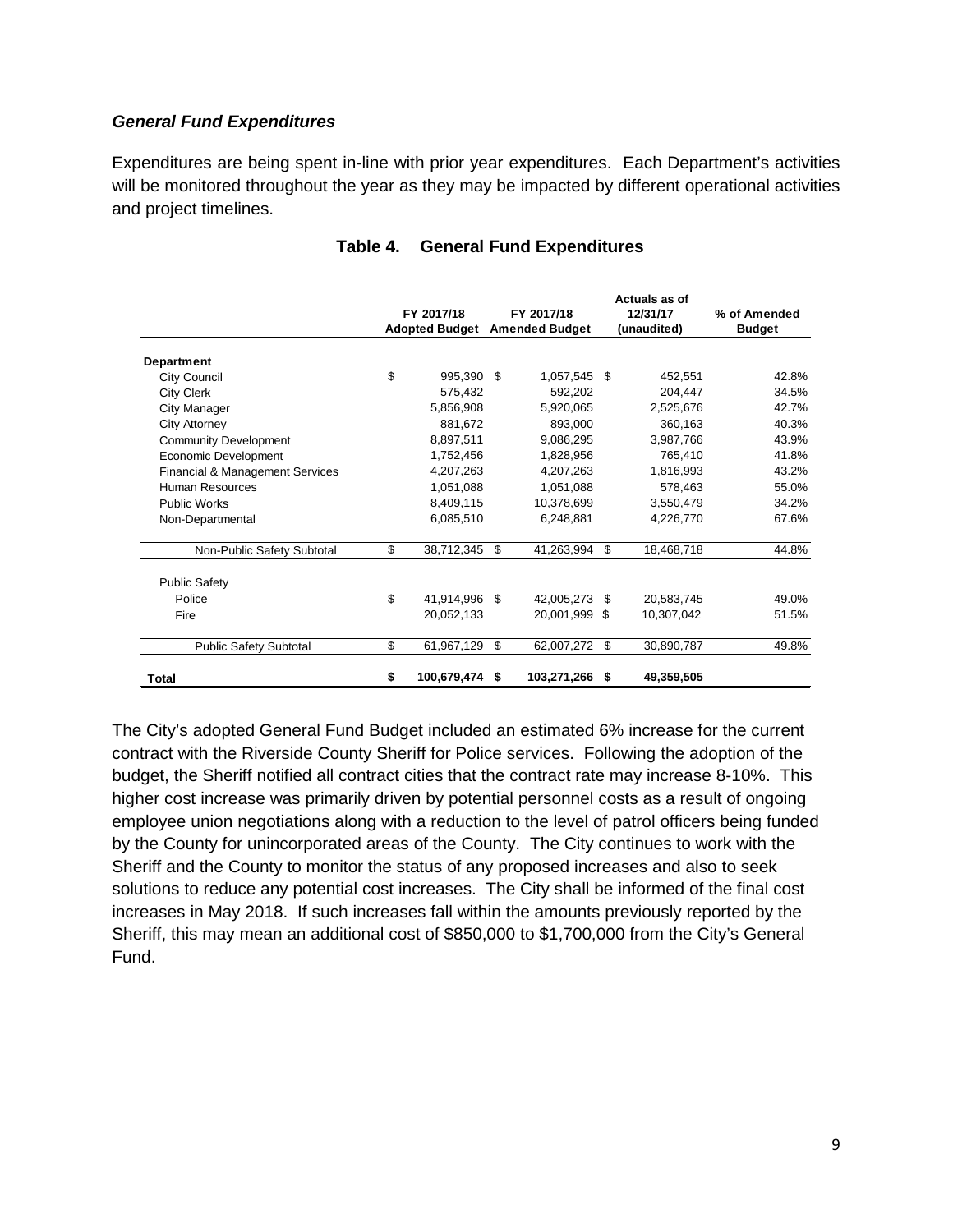# OTHER KEY FUNDS

The following summaries describe other major funds in the City.

#### *Moreno Valley Community Services District*

The Moreno Valley Community Services District (CSD) was formed by the voters in 1984 to collect fees and certain taxes to provide an array of services including parks, recreation and community services, streetlights, landscaping and ongoing maintenance. The CSD provides these services through separate "zones" that define the services that are provided.

For certain zones, the primary revenue source used to provide services to properties is parcel fees or taxes levied on properties via their annual tax bill. Proposition 218, passed by California voters in November 1996, and has posed a serious challenge to managing the future operation of the CSD zones. Prop. 218 requires any revenue increase to be addressed through a voting process by affected property owners. For a period following the initial implementation of Prop. 218, the CSD was successful in receiving approval for some new or increased revenues. There were also revenue increases due to the growth of developed parcels within the zones. However, due to cost increases that exceed any offsetting increases in the revenues over the past years, and the recent economic downturn slowing new parcel growth, property owners have been resistant to efforts to fully fund service levels.

|                                                     |                     |                               | Actuals as of       |               |
|-----------------------------------------------------|---------------------|-------------------------------|---------------------|---------------|
|                                                     | FY 2017/18          | FY 2017/18                    | 12/31/17            | % of Amended  |
|                                                     |                     | Adopted Budget Amended Budget | (unaudited)         | <b>Budget</b> |
| <b>Revenues:</b>                                    |                     |                               |                     |               |
| Taxes:                                              |                     |                               |                     |               |
| Property Tax                                        | \$<br>4,510,094 \$  | 4,510,094 \$                  | 1,495,224           | 33.2%         |
| Other Taxes                                         | 6,548,241           | 6,548,031                     | 63,090              | 1.0%          |
| <b>Charges for Services</b>                         | 5,956,700           | 5,826,702                     | 720,019             | 12.4%         |
| Use of Money & Property                             | 812,701             | 812,701                       | 484,637             | 59.6%         |
| Fines & Forfeitures                                 | 50,000              | 50,000                        | 16,790              | 33.6%         |
| Miscellaneous                                       | 13,500              | 188,000                       | 198,633             | 105.7%        |
| Transfers In                                        | 2,223,064           | 2,183,064                     | 1,091,532           | 50.0%         |
| <b>Total Revenues</b>                               | \$<br>20,114,300    | \$<br>20,118,592              | \$<br>4,069,925     | 20.2%         |
| <b>Expenditures:</b>                                |                     |                               |                     |               |
| Library Services Fund (5010)                        | \$<br>2,332,043 \$  | 2,332,043 \$                  | 1,095,787           | 47.0%         |
| Zone A Parks Fund (5011)                            | 9,387,656           | 9,387,656                     | 4,186,580           | 44.6%         |
| LMD 2014-01 Residential Street Lighting Fund (5012) | 1,524,949           | 1,534,724                     | 705.208             | 46.0%         |
| Zone C Arterial Street Lighting Fund (5110)         | 865,014             | 875,014                       | 341,440             | 39.0%         |
| Zone D Standard Landscaping Fund (5111)             | 1,126,769           | 1,126,769                     | 330,922             | 29.4%         |
| Zone E Extensive Landscaping Fund (5013)            | 321,318             | 321,318                       | 92,639              | 28.8%         |
| 5014 LMD 2014-02                                    | 2,358,181           | 2,358,181                     | 824,135             | 34.9%         |
| Zone M Median Fund (5112)                           | 259,652             | 259,652                       | 70.548              | 27.2%         |
| CFD No. 1 (5113)                                    | 1,331,234           | 1,331,234                     | 576,131             | 43.3%         |
| Zone S (5114)                                       | 66,470              | 66,470                        | 16,884              | 25.4%         |
| 5211 Zone A Parks - Restricted Assets               | 111,000             | 111,000                       |                     | $0\%$         |
| <b>Total Expenditures</b>                           | \$<br>19,684,286 \$ | 19,704,061                    | \$<br>8,240,276     | 41.8%         |
| Net Change or                                       |                     |                               |                     |               |
| <b>Adopted Use of Fund Balance</b>                  | \$<br>430,014       | \$<br>414,531                 | \$<br>(4, 170, 352) |               |

# **Table 5. CSD Operations**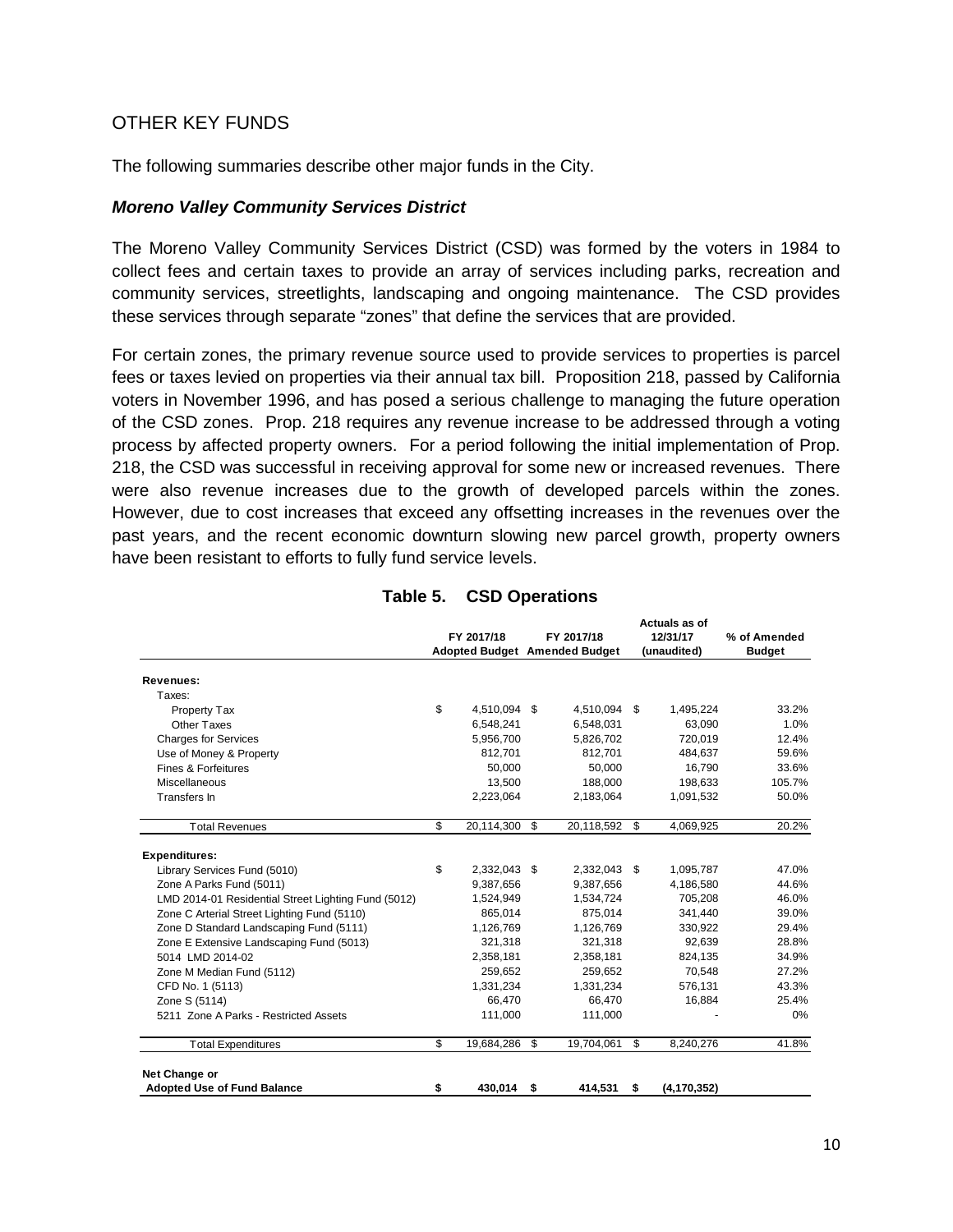#### *Community Services District Zone A – Parks & Community Services*

The largest Zone within the CSD is Zone A. It accounts for the administration and maintenance of the Parks & Community Services facilities and programs. Funding sources for these services come from a combination of property taxes, fees for service and smaller amounts from other City funds.

|                                    | FY 2017/18         | FY 2017/18<br><b>Adopted Budget Amended Budget</b> |     | Actuals as of<br>12/31/17<br>(unaudited) | % of Amended<br><b>Budget</b> |
|------------------------------------|--------------------|----------------------------------------------------|-----|------------------------------------------|-------------------------------|
|                                    |                    |                                                    |     |                                          |                               |
| Revenues:                          |                    |                                                    |     |                                          |                               |
| Taxes:                             |                    |                                                    |     |                                          |                               |
| Property Tax                       | \$<br>2,250,887 \$ | 2,250,887                                          | \$. | 772,634                                  | 34.3%                         |
| <b>Other Taxes</b>                 | 4,930,000          | 4,930,000                                          |     | 57,488                                   | 1.2%                          |
| <b>Charges for Services</b>        | 1,114,350          | 1,114,350                                          |     | 630,089                                  | 56.5%                         |
| Use of Money & Property            | 681,200            | 677,001                                            |     | 387,629                                  | 57.3%                         |
| Miscellaneous                      | 7,150              | 7,150                                              |     | 23,698                                   | 331.4%                        |
| Transfers In                       | 521,021            | 524,084                                            |     | 262,044                                  | 50.0%                         |
| <b>Total Revenues</b>              | \$<br>9,504,608 \$ | 9,503,472 \$                                       |     | 2,133,581                                | 22.5%                         |
|                                    |                    |                                                    |     |                                          |                               |
| <b>Expenditures:</b>               |                    |                                                    |     |                                          |                               |
| 35010 Parks & Comm Svcs - Admin    | \$<br>500,638 \$   | 506,984 \$                                         |     | 198,625                                  | 39.2%                         |
| 35210 Park Maintenance - General   | 3,472,640          | 3,424,895                                          |     | 1,470,296                                | 42.9%                         |
| 35211 Contract Park Maintenance    | 502,650            | 505,023                                            |     | 165,706                                  | 32.8%                         |
| 35212 Park Ranger Program          | 386,369            | 386,369                                            |     | 164,185                                  | 42.5%                         |
| 35213 Golf Course Program          | 278,757            | 343,214                                            |     | 178,203                                  | 51.9%                         |
| 35214 Parks Projects               | 207,700            | 207,700                                            |     | 92,866                                   | 44.7%                         |
| 35310 Senior Program               | 571,615            | 571,615                                            |     | 249,613                                  | 43.7%                         |
| 35311 Community Services           | 189,741            | 157,611                                            |     | 99,141                                   | 62.9%                         |
| 35312 Community Events             | 82.767             | 103,767                                            |     | 45,063                                   | 43.4%                         |
| 35313 Conf & Rec Cntr              | 492,927            | 542,896                                            |     | 269,459                                  | 49.6%                         |
| 35314 Conf & Rec Cntr - Banquet    | 343,393            | 346,456                                            |     | 160,045                                  | 46.2%                         |
| 35315 Recreation Programs          | 1,344,500          | 1,344,500                                          |     | 690,909                                  | 51.4%                         |
| 35317 July 4th Celebration         | 134,594            | 134,594                                            |     | 57,643                                   | 42.8%                         |
| 35318 Sports Programs              | 676,447            | 652,317                                            |     | 276,405                                  | 42.4%                         |
| 35319 Towngate Community Center    | 66,053             | 66,053                                             |     | 29,695                                   | 45.0%                         |
| <b>Total Expenditures</b>          | \$<br>9,250,791    | \$<br>9,293,994                                    | \$  | 4,186,580                                | 45.0%                         |
| Net Change or                      |                    |                                                    |     |                                          |                               |
| <b>Adopted Use of Fund Balance</b> | \$<br>253,817      | \$<br>209,478                                      | \$  | (2,052,999)                              |                               |

#### **Table 6. CSD Zone A Operations**

#### *Electric Utility*

The Moreno Valley Utility (MVU) manages the operation, maintenance and business planning of the City's electric utility. MVU's basic purpose is to purchase and distribute electricity to customers in newly developed areas of the City. The City began serving new customers in February 2004, and now serves more than 6,300 customers. As it reaches fiscal and operational maturity, MVU will continue to be a key component of the City's economic development strategy. The City Council has established special tiered rates for electric utility customers based upon factors such as the number of jobs created.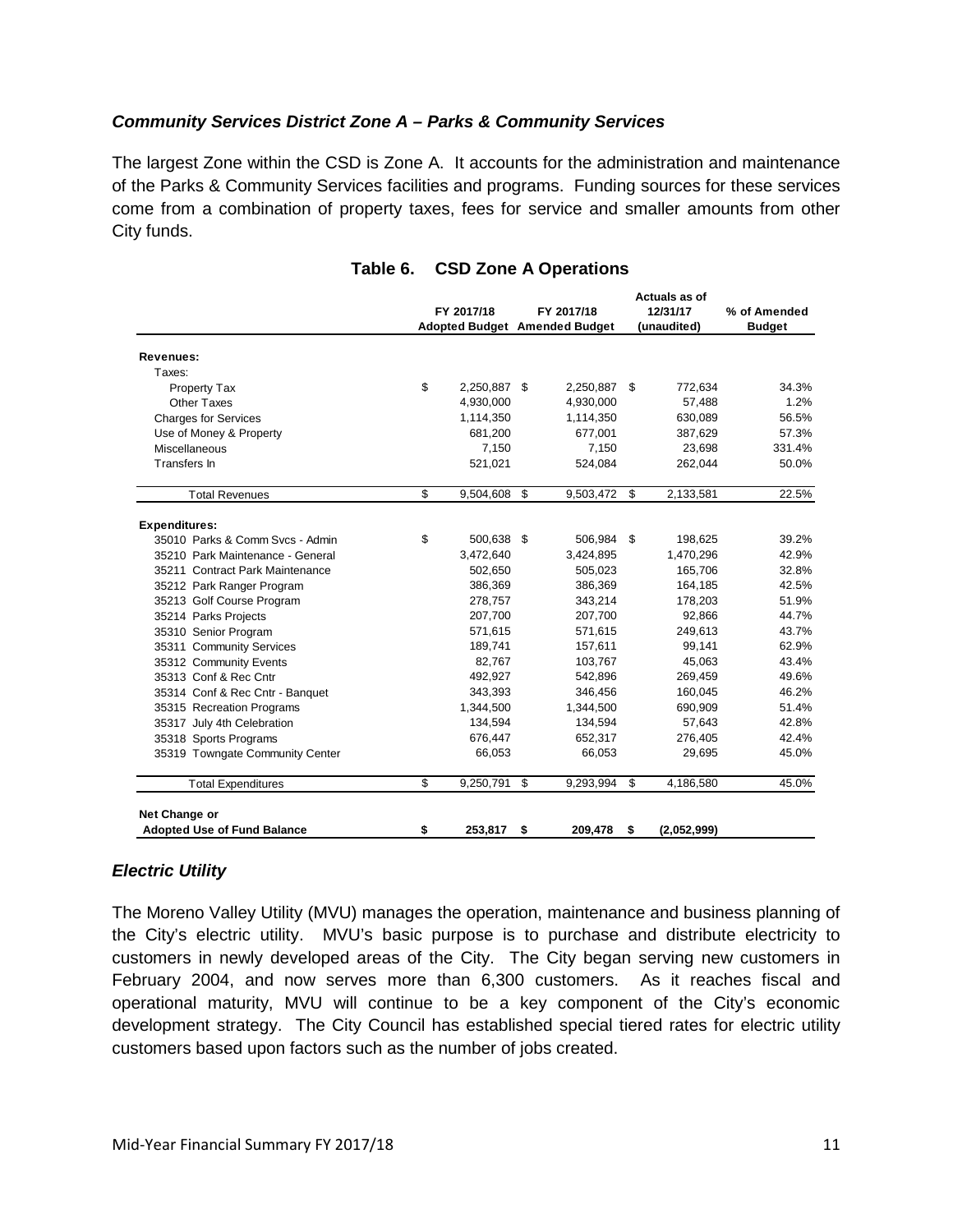The main revenue source for this fund is derived from charges for services. The customer base includes residential, commercial and industrial customers. The growth in customer base will continue to provide for the ability to create rate stabilization and replacement reserve funding.

|                                                     | FY 2017/18<br><b>Adopted Budget</b> |                | FY 2017/18<br><b>Amended Budget</b> |     | Actuals as of<br>12/31/2017<br>(unaudited) | % of Amended<br><b>Budget</b> |
|-----------------------------------------------------|-------------------------------------|----------------|-------------------------------------|-----|--------------------------------------------|-------------------------------|
|                                                     |                                     |                |                                     |     |                                            |                               |
| Revenues:                                           |                                     |                |                                     |     |                                            |                               |
| Taxes:                                              |                                     |                |                                     |     |                                            |                               |
| <b>Charges for Services</b>                         | \$<br>30,585,700                    | - \$           | 30,585,700                          | \$  | 17,980,843                                 | 58.8%                         |
| Use of Money & Property                             | 155.500                             |                | 155.500                             |     | 121.731                                    | 78.3%                         |
| <b>Miscellaneous</b>                                | 141,500                             |                | 141,500                             |     | 186,509                                    | 131.8%                        |
| <b>Total Revenues</b>                               | \$<br>30,882,700                    | \$.            | 30,882,700                          | \$  | 18,289,083                                 | 59.2%                         |
| <b>Expenditures:</b>                                |                                     |                |                                     |     |                                            |                               |
| 45510 Electric Utility - General                    | \$<br>21,511,326 \$                 |                | 21,917,948                          | \$. | 11,135,090                                 | 50.8%                         |
| 45511 Public Purpose Program                        | 1,920,039                           |                | 1,920,039                           |     | 283,225                                    | 14.8%                         |
| 80005 CIP - Electric Utility                        | 7,191,700                           |                | 17,594,274                          |     | 5,275,916                                  | 30.0%                         |
| 96010 Non-Dept Electric                             | 300,000                             |                | 300.000                             |     | 162,641                                    | 54.2%                         |
| 96030 Non-Dept 2005 Lease Revenue Bonds             | 1,430,000                           |                | 1,430,000                           |     | 552,090                                    | 38.6%                         |
| 96021 Non-Dept 2016 Tax LRB of 07 Tax               | 879.700                             |                | 879.700                             |     | 436.825                                    | 49.7%                         |
| 96031 Non-Dept 2013 Refunding 05 LRB                | 177,500                             |                | 44.500                              |     | 156,573                                    | 351.8%                        |
| 96032 Non-Dept 2014 Refunding 2005 LRB              | 119,300                             |                | 119,300                             |     | 59,839                                     | 50.2%                         |
| 96040 Non-Dept 2015 Taxable LRB                     | 664.000                             |                | 464.000                             |     | 429.597                                    | 92.6%                         |
| <b>Total Expenditures</b>                           | \$<br>34,193,565                    | $\mathfrak{L}$ | 44,669,761                          | \$  | 18,491,797                                 | 41.4%                         |
| Net Change or<br><b>Adopted Use of Fund Balance</b> | \$<br>$(3,310,865)$ \$              |                | $(13,787,061)$ \$                   |     | (202, 713)                                 |                               |

# **Table 7. MVU Operations**

MVU's revenues and expenses will fluctuate annually based on energy demands.

#### SUMMARY

The City of Moreno Valley is experiencing certain levels of growth and continues to maintain a balanced Budget without the use of reserves.

Although the City has experienced positive results in some areas through FY 2016/17 and through the Mid-Year of FY 2017/18, the City should remain cautiously optimistic as we proceed through the fiscal year.

As positive fund balances begin to grow, we will bring back to the City Council for discussion options to address the other challenges and unfunded liabilities.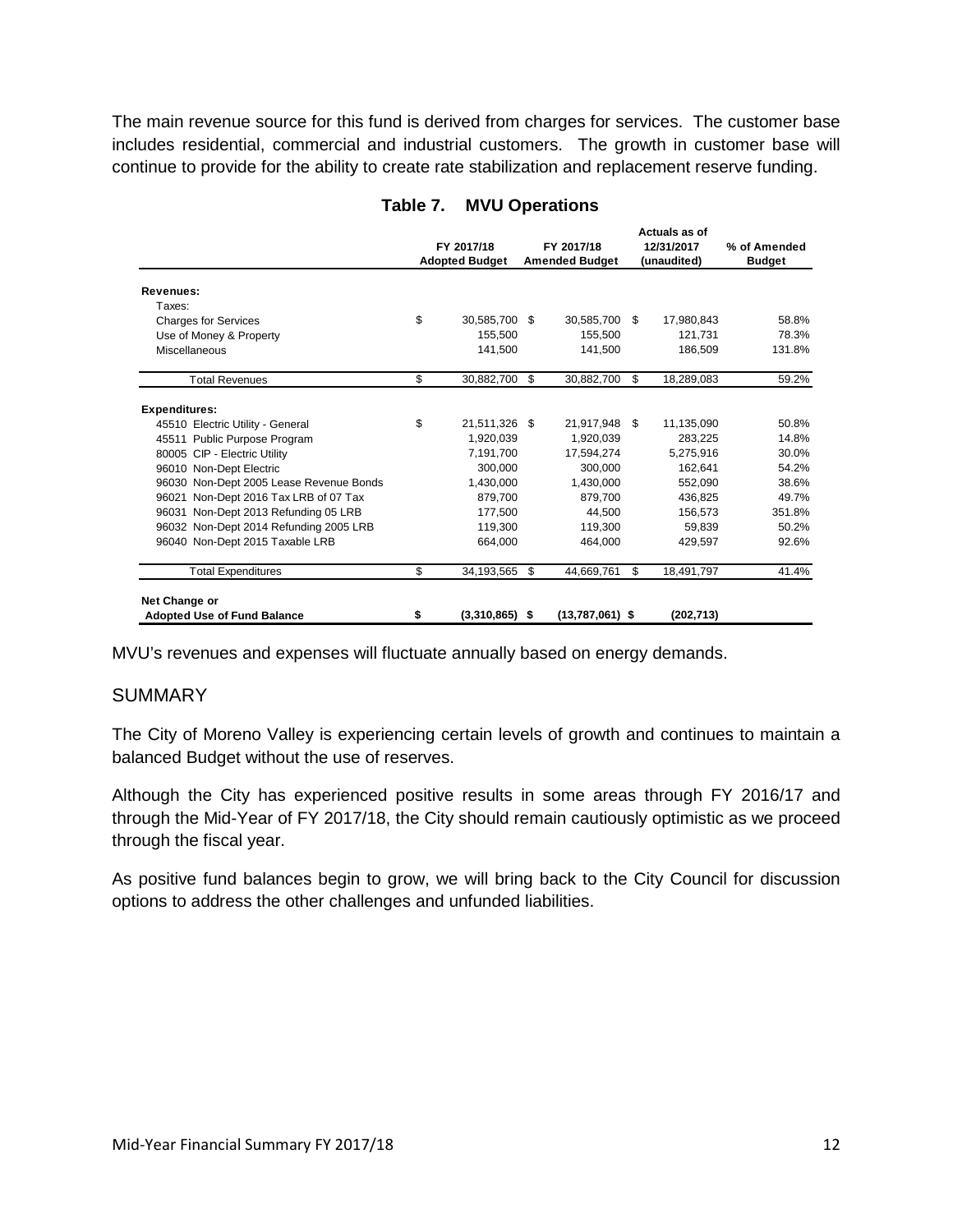#### RESOLUTION NO. 2018-XX

# A RESOLUTION OF THE CITY COUNCIL OF THE CITY OF MORENO VALLEY, CALIFORNIA, ADOPTING THE REVISED OPERATING AND CAPITAL BUDGETS FOR FISCAL YEAR 2017/18 AND FISCAL YEAR 2018/19

WHEREAS, the City Council approved the Operating and Capital Budgets for the City for Fiscal Year 2017/18 and Fiscal Year 2018/19, a copy of which, as may have been amended by the City Council, is on file in the Office of the City Clerk and is available for public inspection; and

WHEREAS, the City Council approves amendments to the budgets throughout the fiscal year and such prior amendments are reflected within the current amended budget and further ratified as part of the adoption of the Mid-Year budget amendments; and

WHEREAS, the City Manager has heretofore submitted to the City Council proposed amendments to the Operating and Capital Budgets for the City for Fiscal Year 2017/18 and Fiscal Year 2018/19, a copy of which, as may have been amended by the City Council, is on file in the Office of the City Clerk and is available for public inspection; and

WHEREAS, the said proposed amendments to the Operating and Capital Budgets contain estimates of the services, activities and projects comprising the budget, and contains expenditure requirements and the resources available to the City; and

WHEREAS, the said proposed amendments to the Operating and Capital Budgets contain the estimates of uses of fund balance as required to stabilize the delivery of City services during periods of operational deficits; and

WHEREAS, the City Council has made such revisions to the proposed amended Operating and Capital Budgets as so desired; and

WHEREAS, the amended Operating and Capital Budgets, as herein approved, will enable the City Council to make adequate financial plans and will ensure that City officers can administer their respective functions in accordance with such plans.

NOW, THEREFORE, THE CITY COUNCIL OF THE CITY OF MORENO VALLEY, CALIFORNIA, DOES HEREBY RESOLVE AS FOLLOWS:

1. The proposed amendments to the Operating and Capital Budgets, as Exhibit A to this Resolution and as on file in the Office of the City Clerk, and as may have been amended by the City Council, are hereby approved and adopted as the annual Operating and Capital Budgets of the City of Moreno Valley for Fiscal Year 2017/18 and Fiscal Year 2018/19.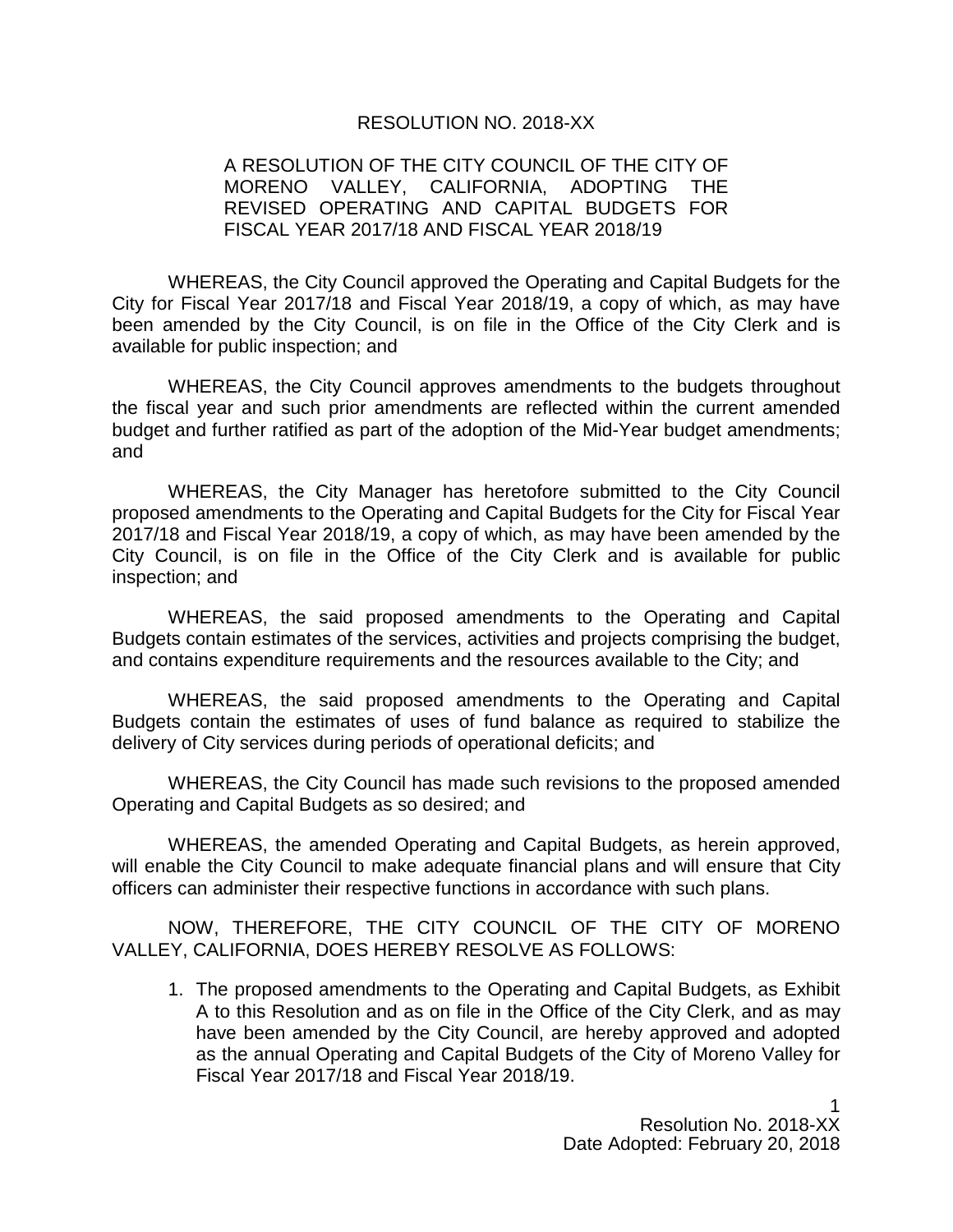- 2. The amounts of proposed expenditures, which include the uses of fund balance specified in the approved budget, are hereby appropriated for the various budget programs and units for said fiscal years.
- 3. Within fifteen (15) days after the adoption of this Resolution, the City Clerk shall certify to the adoption hereof and, as so certified, cause a copy to be posted in at least three (3) public places within the City.

BE IT FURTHER RESOLVED that this Resolution shall take effect immediately upon its adoption.

APPROVED AND ADOPTED this 20<sup>th</sup> day of February, 2018.

\_\_\_\_\_\_\_\_\_\_\_\_\_\_\_\_\_\_\_\_\_\_\_\_\_\_\_ Mayor of the City of Moreno Valley

ATTEST:

\_\_\_\_\_\_\_\_\_\_\_\_\_\_\_\_\_\_\_\_\_\_\_\_\_\_\_\_ City Clerk

APPROVED AS TO FORM:

\_\_\_\_\_\_\_\_\_\_\_\_\_\_\_\_\_\_\_\_\_\_\_\_\_\_\_ City Attorney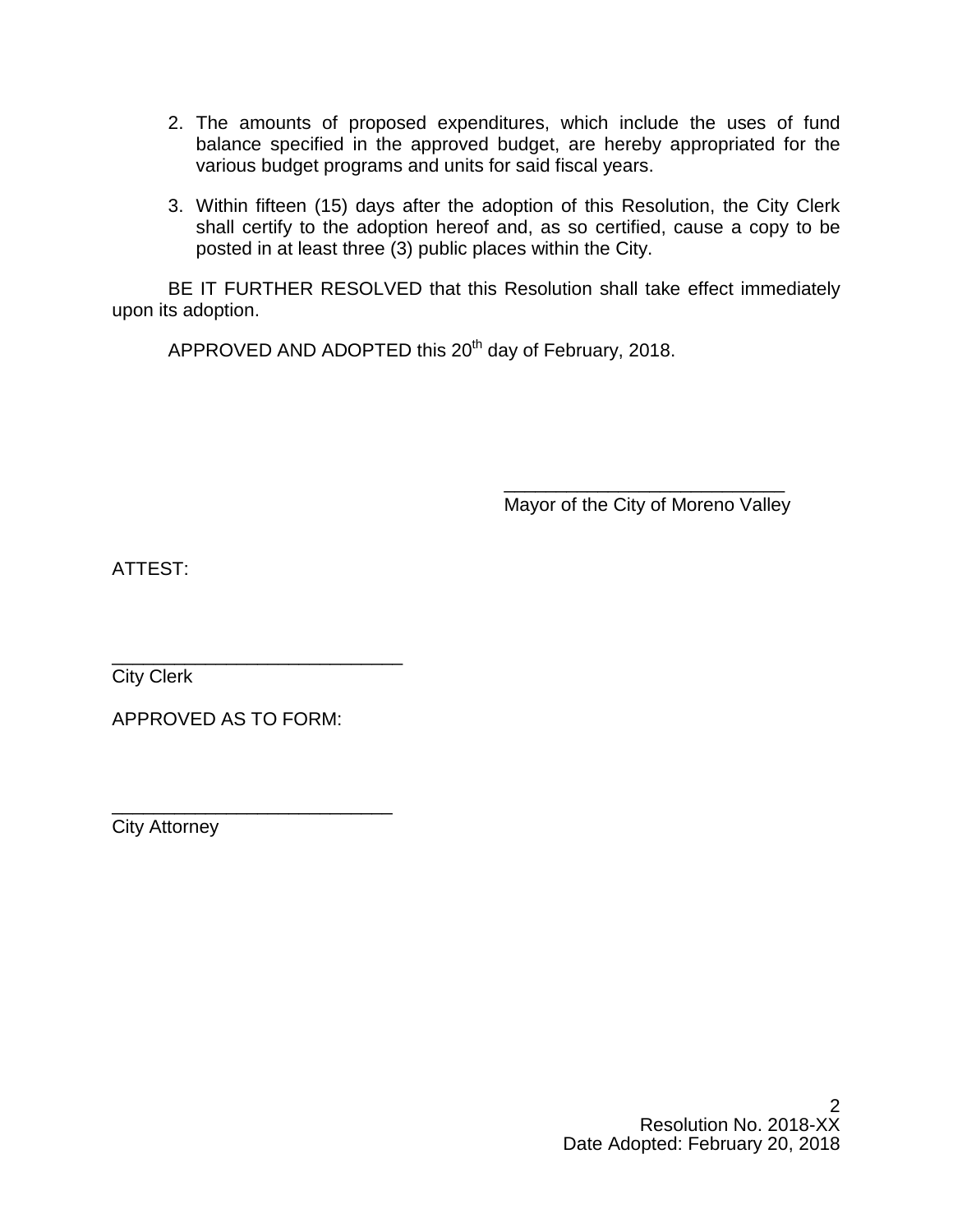# **RESOLUTION JURAT**

STATE OF CALIFORNIA (1)

COUNTY OF RIVERSIDE ) ss.

CITY OF MORENO VALLEY )

I, Pat Jacquez-Nares, City Clerk of the City of Moreno Valley, California, do hereby certify that Resolution No. 2018-xx was duly and regularly adopted by the City Council of the City of Moreno Valley at a regular meeting thereof held on the 20<sup>th</sup> day of February, 2018 by the following vote:

AYES:

NOES:

ABSENT:

ABSTAIN:

(Council Members, Mayor Pro Tem and Mayor)

CITY CLERK

\_\_\_\_\_\_\_\_\_\_\_\_\_\_\_\_\_\_\_\_\_\_\_\_\_\_\_\_\_\_\_\_\_\_\_

(SEAL)

3 Resolution No. 2018-XX Date Adopted: February 20, 2018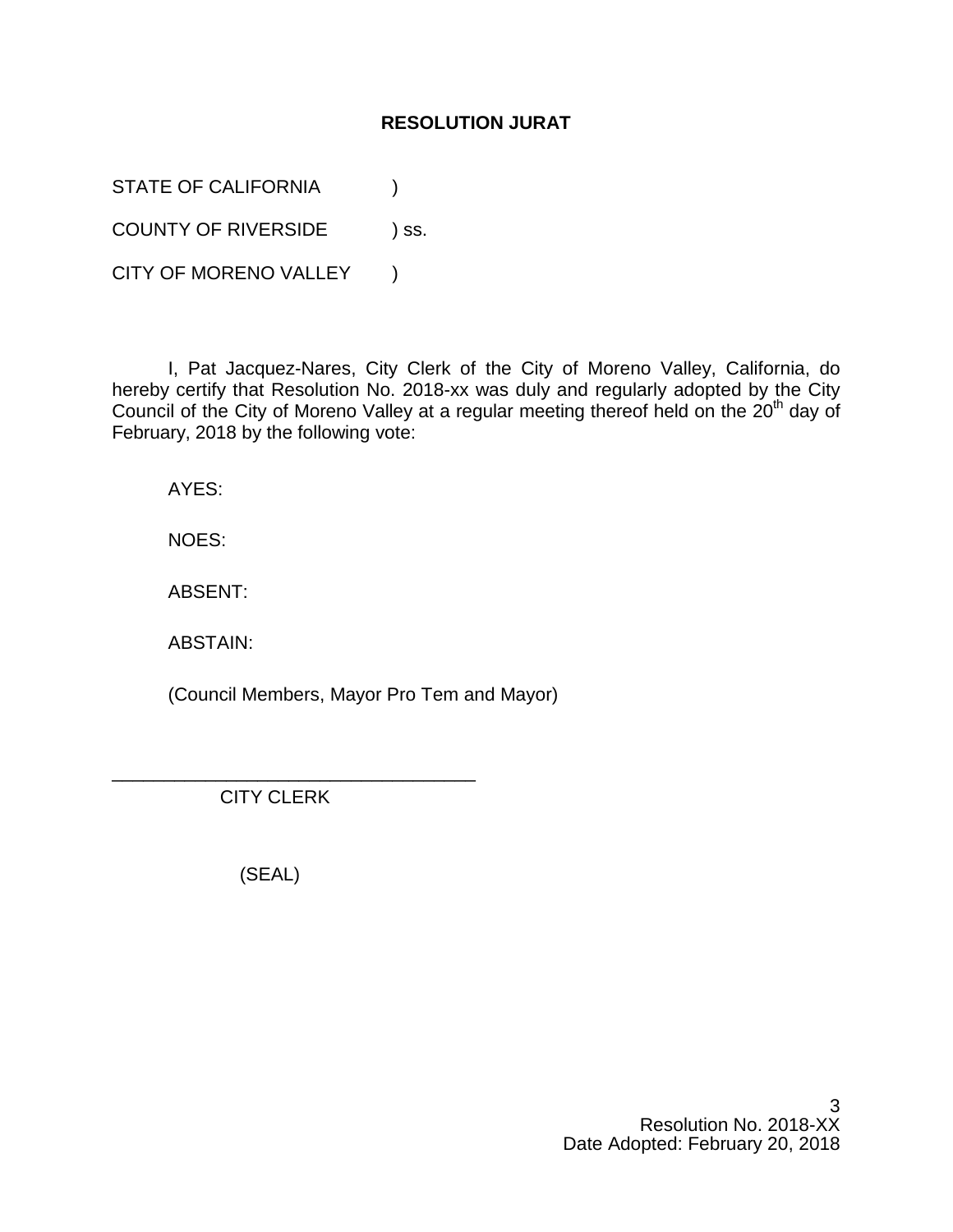| Department                      | Fund | <b>Account Description</b>                              | <b>General Ledger Account</b> | Project        | Fiscal Year 2017/18   | Proposed           | <b>Revised Budget</b> | <b>Description - Proposed Adjustment</b>                                                                                                                                                                    |
|---------------------------------|------|---------------------------------------------------------|-------------------------------|----------------|-----------------------|--------------------|-----------------------|-------------------------------------------------------------------------------------------------------------------------------------------------------------------------------------------------------------|
|                                 |      |                                                         |                               |                | <b>Amended Budget</b> | Amendment          |                       |                                                                                                                                                                                                             |
| <b>Community Development</b>    | 1010 | <b>Building Permits</b>                                 | 1010-20-28-20310-425000       |                | 1,700,000             | 800,000 \$<br>- \$ |                       | 2,500,000 Adjusting budget due to increased building permit activity.                                                                                                                                       |
| <b>Community Development</b>    | 1010 | <b>Admin Citation Fees</b>                              | 1010-20-26-20110-500900       |                | 156,060               | 113,940            |                       | 270,000 Adjusting budget due to increased activity                                                                                                                                                          |
| Economic Development            | 1010 | Other Misc. Revenue                                     | 1010-22-25-20010-589900       |                |                       | 27,000             |                       | 27,000 Budgeting for Cal Baptist lease at the Employment Resource Center.                                                                                                                                   |
| Financial & Management Services | 1010 | Transfers in - from EQUIP<br>REPLACEMENT (FURN & EQUIP) | 1010-99-99-91010-807510       |                | 175,809               | 12,418             |                       | $\overline{188,227}$ Replacement funding for kitchen appliances for Fire Station #6.                                                                                                                        |
| Fire                            | 1010 | Fire Inspection Permits                                 | 1010-40-46-30210-425040       |                | 74,547                | (74, 547)          |                       | Fire Inspection Permits revenue was reallocated from Fire Prevention Inspection to Fire Prevention. Adjusting budget<br>to zero as they budget is now in a different section.                               |
| Fire                            | 1010 | Fire Plan Check Fees                                    | 1010-40-46-30210-540030       |                | 429,760               | (30, 760)          |                       | 399,000 Adjusted based on project activity.                                                                                                                                                                 |
| <b>Public Works</b>             | 1010 | Transfers in - from EQUIP                               | 1010-99-99-91010-807510       |                | 175,809               | 5,405              |                       | 181,214 Requesting the transfer of replacement funds to purchase an Automatic Tripod Kit and accessories from HILTI.                                                                                        |
|                                 |      | REPLACEMENT (FURN & EQUIP)                              |                               |                |                       |                    |                       |                                                                                                                                                                                                             |
| <b>REVENUE TOTAL</b>            |      |                                                         |                               |                | $2.711.985$ \$        | 853,456 \$         | 3,565,441             |                                                                                                                                                                                                             |
|                                 |      |                                                         |                               |                |                       |                    |                       |                                                                                                                                                                                                             |
| Financial & Management Services | 1010 | Transfers to COMM DEV BLK<br><b>GRANTS (CDBG)</b>       | 1010-99-99-91010-902512       |                | -S                    | $32,995$ \$        | 32,995                | Community Development Block grant refund to Housing and Urban Development related to CODE award.                                                                                                            |
| Police                          | 1010 | Agency Svcs - Cnty                                      | 1010-60-67-40210-620320       |                | 6,286,276             | 82,131             |                       | 6,368,407 Moving budget from FY 2018/19 to FY 2017/18 for the March ARB Air Show.                                                                                                                           |
| Public Works                    | 1010 | CIP Other                                               | 1010-70-77-80002-720199       | 802 0003 70 77 | 70,000                | (70.000)           |                       | \$70,000 of General Fund was budgeted to CIP project 802 0003 for the maintenance of irrigation and a concentrated                                                                                          |
| <b>Public Works</b>             | 1010 | Transfers to ZONE "M" MEDIAN<br><b>FUND</b>             | 1010-99-99-91010-905112       |                | 108,500               | 70,000             | 178,500               | area of landscaping, around the Nason/60 Freeway Bridge. This maintenance will now be administered by Special<br>Districts. \$70,000 will be transferred out of the General Fund and into "ZONE M MEDIANS." |
| Public Works                    | 1010 | Mach-Equip, Repl - Furn & Equip                         | 1010-70-77-45210-660320       |                |                       | 5,405              |                       | 5,405 Requesting the transfer of replacement funds to purchase an Automatic Tripod Kit and accessories from HILTI.                                                                                          |
| <b>Public Works</b>             | 1010 | Salaries, Overtime                                      | 1010-70-76-45110-611210       |                |                       | 1.000              | 1.000                 |                                                                                                                                                                                                             |
| <b>Public Works</b>             | 1010 | Salaries, Overtime                                      | 1010-70-76-45111-611210       |                |                       | 21.100             | 21.100                | Establishing overtime budget based on projected demands.                                                                                                                                                    |
| <b>Public Works</b>             | 1010 | Salaries, Regular                                       | 1010-70-77-45210-611110       |                |                       | 609.168            | 609,168               |                                                                                                                                                                                                             |
| <b>Public Works</b>             | 1010 | Salaries, Overtime                                      | 1010-70-77-45210-611210       |                |                       | 2.000              | 2.000                 |                                                                                                                                                                                                             |
| <b>Public Works</b>             | 1010 | Salaries, Temporary                                     | 1010-70-77-45210-611310       |                |                       | 20,000             | 20,000                |                                                                                                                                                                                                             |
| Public Works                    | 1010 | Salaries, Reimbursable (In/Out)                         | 1010-70-77-45210-611510       |                |                       | (1.067.533)        | (1,067,533)           |                                                                                                                                                                                                             |
| <b>Public Works</b>             | 1010 | Salaries, Addl - Bilingual                              | 1010-70-77-45210-611620       |                |                       | 840                | 840                   |                                                                                                                                                                                                             |
| Public Works                    | 1010 | Salaries, Addl - Other                                  | 1010-70-77-45210-611699       |                |                       | 25.880             | 25,880                |                                                                                                                                                                                                             |
| Public Works                    | 1010 | Benefits - PERS & ERPD Def Comp                         | 1010-70-77-45210-612110       |                |                       | 206,014            | 206,014               |                                                                                                                                                                                                             |
| <b>Public Works</b>             | 1010 | Benefits - Bank                                         | 1010-70-77-45210-612120       |                |                       | 139,237            | 139,237               |                                                                                                                                                                                                             |
| <b>Public Works</b>             | 1010 | Benefits - Medicare                                     | 1010-70-77-45210-612130       |                |                       | 13.420             | 13,420                |                                                                                                                                                                                                             |
| <b>Public Works</b>             | 1010 | Benefits - Group Life Insurance                         | 1010-70-77-45210-612140       |                |                       | 4.710              | 4.710                 |                                                                                                                                                                                                             |
| <b>Public Works</b>             | 1010 | Benefits - ST/LT Disability                             | 1010-70-77-45210-612145       |                |                       | 7,681              | 7,681                 |                                                                                                                                                                                                             |
| <b>Public Works</b>             | 1010 | Benefits - Addl % Mamt Pka                              | 1010-70-77-45210-612150       |                |                       | 22.241             | 22.241                | Reflects the reallocation of personnel budgets and internal service fund transactions from Gas Tax to the General                                                                                           |
| <b>Public Works</b>             | 1010 | Benefits - Auto Allowance                               | 1010-70-77-45210-612155       |                |                       | 4.095              | 4.095                 | Fund.                                                                                                                                                                                                       |
| <b>Public Works</b>             | 1010 | Benefits - Annuitv                                      | 1010-70-77-45210-612160       |                |                       | 5.527              | 5,527                 |                                                                                                                                                                                                             |
| Public Works                    | 1010 | Benefits - Other                                        | 1010-70-77-45210-612199       |                |                       | 6.720              | 6.720                 |                                                                                                                                                                                                             |
| Public Works                    | 1010 | <b>Reimbursed Indirect Costs</b>                        | 1010-70-77-45210-680410       |                |                       | (85,000)           | (85,000)              |                                                                                                                                                                                                             |
| <b>Public Works</b>             | 1010 | ISF - TS Oper                                           | 1010-70-77-45210-690118       |                |                       | 105.852            | 105.852               |                                                                                                                                                                                                             |
| <b>Public Works</b>             | 1010 | ISF - Risk - General Liability                          | 1010-70-77-45210-690210       |                |                       | 38,418             | 38,418                |                                                                                                                                                                                                             |
| <b>Public Works</b>             | 1010 | ISF - Risk - Workers Comp                               | 1010-70-77-45210-690220       |                |                       | 17,505             | 17,505                |                                                                                                                                                                                                             |
| <b>Public Works</b>             | 1010 | ISF - Purch & Fac - Copier Chrq                         | 1010-70-77-45210-690320       |                |                       | 10,111             | 10,111                |                                                                                                                                                                                                             |
| <b>Public Works</b>             | 1010 | ISF - Purch & Fac                                       | 1010-70-77-45210-690390       |                |                       | 98,000             | 98.000                |                                                                                                                                                                                                             |
| Public Works                    | 1010 | Admin Chrg - GF - Cost Alloc                            | 1010-70-77-45210-692010       |                |                       | 132.250            | 132,250               |                                                                                                                                                                                                             |
| <b>Public Works</b>             | 1010 | Admin Chra - OPEB                                       | 1010-70-77-45210-692012       |                |                       | 17.344             | 17.344                |                                                                                                                                                                                                             |
| <b>EXPENSES TOTAL</b>           |      |                                                         |                               |                | $6.464.776$ \\$       | $477.111$ S        | 6.941.887             |                                                                                                                                                                                                             |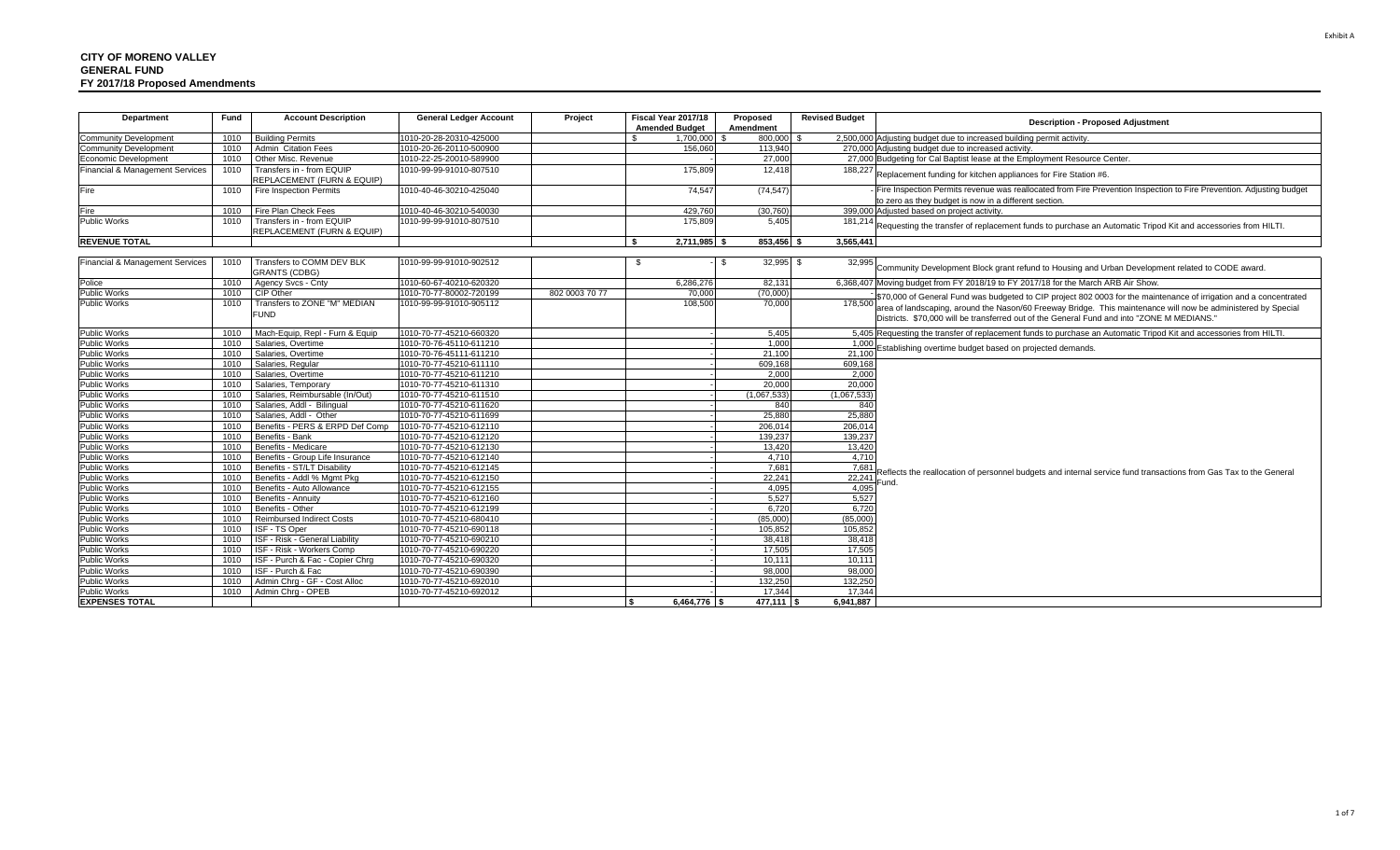| Department                                 | Fund         | <b>Account Description</b>                                       | <b>General Ledger Account</b>                      | Project | Fiscal Year 2017/18<br><b>Amended Budget</b> |              | Proposed<br>Amendment | <b>Revised Budget</b> | <b>Description - Proposed Adjustment</b>                                                                                                                                                                   |
|--------------------------------------------|--------------|------------------------------------------------------------------|----------------------------------------------------|---------|----------------------------------------------|--------------|-----------------------|-----------------------|------------------------------------------------------------------------------------------------------------------------------------------------------------------------------------------------------------|
| Financial & Management Services            | 2512         | Fed Grant-Operating Revenue                                      | 2512-99-99-92512-485000                            |         | 2,098,143                                    |              | 903,967 \$            |                       | 3,002,110 Carryover of prior FY Community Development Block Grant revenue not yet recieved.                                                                                                                |
| <b>Financial &amp; Management Services</b> | 8884         | Princ. Repayment- HAP                                            | 8884-30-36-20601-461070                            |         |                                              |              | 35,000                |                       | 35,000 Due to unanticipated home sale under the Housing Authority                                                                                                                                          |
| Financial & Management Services            | 4852         | <b>Bond Proceeds</b>                                             | 4852-99-99-94852-589000                            |         |                                              |              | 41,152,582            | 41,152,582            |                                                                                                                                                                                                            |
| Financial & Management Services            | 4851         | Transfers in - from SUCSR AGENCY<br>2017 REF 2007 TABS           | 4851-99-99-94851-824852                            |         |                                              |              | 41,152,582            |                       | 41,152,582 Budget for transactions related to the tax allocation bonds.                                                                                                                                    |
| Financial & Management Services            | 6010         | Engineering Plan Check Fees                                      | 6010-30-80-45510-540040                            |         |                                              | 150,000      | 200,000               |                       | 350,000 The proposed adjustment is due to an increase in development activity requiring engineering design and inspection<br>/ork.                                                                         |
| Financial & Management Services            | 6010         | Generation                                                       | 6010-30-80-45510-560010                            |         | 16,251,000                                   |              | 572,500               | 16,823,500            |                                                                                                                                                                                                            |
| Financial & Management Services            | 6010         | Distribution                                                     | 6010-30-80-45510-560020                            |         | 9,298,700                                    |              | 337,300               | 9,636,000             | The request to increase revenue is due to load growth                                                                                                                                                      |
| Financial & Management Services            | 6010         | Transmission                                                     | 6010-30-80-45510-560030                            |         | 2,297,100                                    |              | 27,900                | 2,325,000             |                                                                                                                                                                                                            |
| Financial & Management Services            | 2017         | Rebates-Energy Efficiency                                        | 2017-99-99-92017-580080                            |         |                                              |              | 10,000                |                       | 10,000 Increasing the budget based on rebate trends.                                                                                                                                                       |
| Financial & Management Services            | 7220         | Transfers in - within categ<br>TECHNOLOGY REPLACEMENT<br>RESERVE | 7220-99-99-97220-827230                            |         | 1,369,699                                    |              | 85,837                | 1,455,536             | To upgrade the City's Enterprise Geographic Information System with available replacement funds.                                                                                                           |
| Financial & Management Services            | 2512         | Fed Grant-Operating Revenue                                      | 2512-99-99-92512-485000                            |         | 2,098,143                                    |              | (32, 995)             | 2,065,148             |                                                                                                                                                                                                            |
| Financial & Management Services            | 2512         | <b>Transfers in - from GENERAL FUND</b>                          | 2512-99-99-92512-801010                            |         |                                              |              | 32,995                | 32,995                | fommunity Development Block grant refund to Housing and Urban Development related to CODE award.                                                                                                           |
| Financial & Management Services            | 6011         | Transfers in - within cat ELECTRIC<br>UND <sup>-</sup>           | 6011-99-99-96011-826010                            |         |                                              |              | 1,500,000             | 1,500,000             | Transfer of funds for pay-go funding of Kitching Substation.                                                                                                                                               |
| Parks & Community Services                 | 5011         | Donations                                                        | 5011-50-58-35310-580200                            |         |                                              | 5,000        | 4,200                 | 9,200                 |                                                                                                                                                                                                            |
| Parks & Community Services                 | 5011         | Donations                                                        | 5011-50-58-35311-580200                            |         |                                              |              | 15,000                |                       | 15,000 Moreno Valley Utility has committed to \$21,450 in sponsorship for the Parks and Community Services department,                                                                                     |
| Parks & Community Services                 | 5011         | Spl Seasonal Events                                              | 5011-50-58-35312-507090                            |         |                                              | 7.000        | 1.250                 |                       | 8.250 comprised of advertisements, donations to sports and special events for FY 2017/18. The Economic Development                                                                                         |
| Parks & Community Services                 | 5011         | Spl Seasonal Events-4th of Jul                                   | 5011-50-58-35317-507080                            |         |                                              | 45,000       | 1,000                 |                       | 46,000 Department has also committed to advertisements totaling \$7500 for FY 2017/18.                                                                                                                     |
| Parks & Community Services                 | 5011         | Donations                                                        | 5011-50-58-35318-580200                            |         |                                              |              | 7,500                 | 7.500                 |                                                                                                                                                                                                            |
| Public Works                               | 2000         | State Gas Tax 2107                                               | 2000-99-99-92000-408000                            |         | 1,542,13                                     |              | (65, 305)             | 1,476,830             |                                                                                                                                                                                                            |
| <b>Public Works</b>                        | 2000         | State Gas Tax 2106                                               | 2000-99-99-92000-408020                            |         | 725,780                                      |              | (5,951)               | 719,829               |                                                                                                                                                                                                            |
| <b>Public Works</b>                        | 2000         | State Gas Tax 2105                                               | 2000-99-99-92000-408030                            |         | 1,193,73                                     |              | 3,994                 | 1,197,731             | Adjusting based on updated Highway Users Tax Account revenue projections.                                                                                                                                  |
| <b>Public Works</b>                        | 2000         | State Gas Tax 2103                                               | 2000-99-99-92000-408040                            |         | 822,309                                      |              | 958                   | 823,267               |                                                                                                                                                                                                            |
| <b>Public Works</b>                        | 2000         | State Gas Tax - Loan Repay                                       | 2000-99-99-92000-408050                            |         | 234,997                                      |              | 42                    | 235,039               |                                                                                                                                                                                                            |
| <b>Public Works</b>                        | 2000<br>5112 | State Gas Tax - RMRA<br>Transfers in - from GENERAL FUND         | 2000-99-99-92000-408060<br>5112-99-99-95112-801010 |         | 1,160,433                                    | 108,500      | 18.702<br>70,000      | 1.179.135             | 178,500 \$70,000 of General Fund was budgeted to CIP project 802 0003 for the maintenance of irrigation and a concentrated                                                                                 |
| <b>Public Works</b>                        |              |                                                                  |                                                    |         |                                              |              |                       |                       | area of landscaping around the Nason/60 Freeway Bridge. This maintenance will now be administered by Special<br>Districts. \$70,000 will be transferred out of the General Fund and into "ZONE M MEDIANS." |
| <b>Public Works</b>                        | 3405         | Transfers in - from TWNGT IMPV<br>SPCL TAX REF DEBT S            | 3405-99-91-93405-803705                            |         |                                              | 36,100       | (36, 100)             |                       |                                                                                                                                                                                                            |
| <b>Public Works</b>                        | 3406         | Transfers in - from TWNGT SPCL<br>TAX REFNDG DEBT SV             | 3406-99-91-93406-803706                            |         |                                              | 146,570      | (146, 570)            |                       | Due to restructing of funds, these budgets are not needed under these funds.                                                                                                                               |
| <b>Public Works</b>                        | 3414         | Transfers in - from IA1 CFD 7 DEBT<br><b>SERVICE</b>             | 3414-99-91-93414-803714                            |         |                                              | 32,200       | (32, 200)             |                       |                                                                                                                                                                                                            |
| <b>Public Works</b>                        | 4105         | Reimbursements-Trustee                                           | 4105-99-99-94105-585400                            |         |                                              |              | 32,430                | 32,430                |                                                                                                                                                                                                            |
| Public Works                               | 4106         | Reimbursements-Trustee                                           | 4106-99-99-94106-585400                            |         |                                              |              | 146,570               |                       | 146,570 To reflect current accounting practices, amounts requesting from Trustee for administrative expenses, as well as                                                                                   |
| <b>Public Works</b>                        | 4108         | Reimbursements-Trustee                                           | 4108-99-99-94108-585400                            |         |                                              |              | 54,200                |                       | 54,200 amounts going to the Trustee (special taxed received and/or ROPS).                                                                                                                                  |
| <b>Public Works</b>                        | 4114         | Reimbursements-Trustee                                           | 4114-99-99-94114-585400                            |         |                                              |              | 32,000                | 32.000                |                                                                                                                                                                                                            |
| <b>Public Works</b>                        | 2006         | Insp Fees - Landscape                                            | 2006-70-79-25701-523050                            |         |                                              | 30,000       | 15,000                | 45.000                | ncreasing budget due to higher than anticipated revenue                                                                                                                                                    |
| <b>Public Works</b>                        | 2050         | <b>Advanced Energy Fees</b>                                      | 2050-70-79-25722-501100                            |         |                                              | 25,000       | 40,000                | 65.000                |                                                                                                                                                                                                            |
| <b>Public Works</b>                        | 2301         | Fed Reimb-Capital                                                | 2301-99-99-92301-482020                            |         | 3,880,225                                    |              | 6,908,658             | 10,788,883            | Budgeting for prior year revnues/reimbursements not yet received.                                                                                                                                          |
| <b>Public Works</b>                        | 2301         | Reimbursements - Other Govts                                     | 2301-99-99-92301-483010                            |         | 826,803                                      |              | 1,577,615             | 2,404,418             |                                                                                                                                                                                                            |
| <b>REVENUE TOTAL</b>                       |              |                                                                  |                                                    |         | 44.384.574                                   |              | 94.620.661            | 139.005.235           |                                                                                                                                                                                                            |
| <b>City Manager</b>                        | 7230         | Transfers to - within cat                                        | 7230-99-99-97230-927220                            |         | - \$                                         | 1,369,699 \$ | 85,837 \$             | 1,455,536             |                                                                                                                                                                                                            |
|                                            |              | TECHNOLOGY SERVICES ASSET                                        |                                                    |         |                                              |              |                       |                       |                                                                                                                                                                                                            |
|                                            |              | <b>FUND</b>                                                      |                                                    |         |                                              |              |                       |                       | To upgrade the City's Enterprise Geographic Information System with available replacement funds.                                                                                                           |
| <b>City Manager</b>                        | 7220         | Computer, Repl - Hardware                                        | 7220-16-39-25455-660420                            |         |                                              | 101.480      | 85.837                | 187.317               |                                                                                                                                                                                                            |
| <b>City Manager</b>                        | 5010         | Contractual Svcs - Other                                         | 5010-16-56-18510-625099                            |         | 1.810.357                                    |              | 37,373                |                       | 1,847,730 For anticipated annual adjustments to utility charges from the Mall Branch Library.                                                                                                              |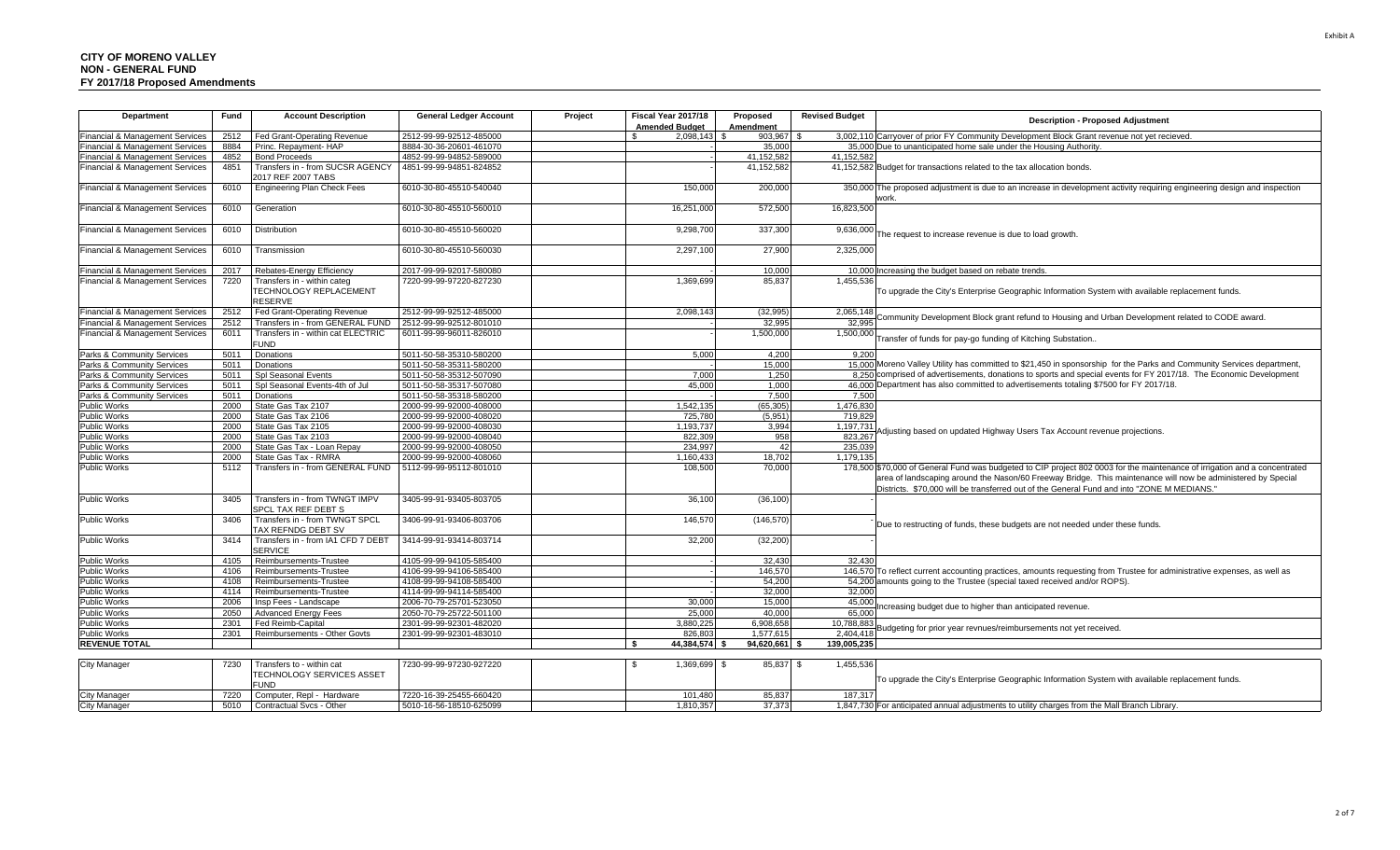| Financial & Management Services            | 7510 | Transfers to GENERAL FUND                               | 7510-99-97-88110-901010 |                   | 175,809    | 12,418     |            | 188,227 Replacement funding for kitchen appliances for Fire Station #6                                                           |
|--------------------------------------------|------|---------------------------------------------------------|-------------------------|-------------------|------------|------------|------------|----------------------------------------------------------------------------------------------------------------------------------|
| Financial & Management Services            | 4852 | <b>Bond Issuance Costs</b>                              | 4852-99-99-94852-670510 |                   |            | 549,739    | 549.739    |                                                                                                                                  |
| Financial & Management Services            | 4852 | Transfers to - within cat SUCSR                         | 4852-99-99-94852-924851 |                   |            | 41,152,582 | 41.152.582 |                                                                                                                                  |
|                                            |      | <b>AGENCY DEBT SERVICE</b>                              |                         |                   |            |            |            | Budget for transactions related to the tax allocation bonds.                                                                     |
|                                            |      |                                                         |                         |                   |            |            |            |                                                                                                                                  |
| Financial & Management Services            | 4851 | <b>Bond Principal</b>                                   | 4851-99-99-94851-670314 |                   | 250.000    | 40.107.396 | 40.357.396 |                                                                                                                                  |
| Financial & Management Services            | 4851 | <b>Interest Expense</b>                                 | 4851-99-99-94851-670410 |                   | 1,295,400  | 747,590    | 2,042,990  |                                                                                                                                  |
| Financial & Management Services            | 7610 | Leave Payouts - Annual                                  | 7610-99-99-97610-613110 |                   | 50,000     | 100,000    |            | 150,000 Budgeting for anticipated leave payouts.                                                                                 |
| Financial & Management Services            | 6011 | CIP Other                                               | 6011-30-80-80005-720199 | 805 0045          | 17,594,274 | (9, 353)   |            | 17,584,921 Reduction due to anticipated expenses                                                                                 |
| Financial & Management Services            | 6010 | Technical Svcs - Other                                  | 6010-30-80-45510-620899 |                   |            | 25,000     |            | 25,000 This request will cover engineering and inspection services on additional non-developer projects through the fiscal       |
|                                            |      |                                                         |                         |                   |            |            |            | ear-end                                                                                                                          |
| <b>Financial &amp; Management Services</b> | 6010 | <b>Purchased Power</b>                                  | 6010-30-80-45510-710110 |                   | 11,100,000 | 1,900,000  |            | 13,000,000 The request for additional budget is driven by increasing demand for electricity and new development within our       |
|                                            |      |                                                         |                         |                   |            |            |            | service area                                                                                                                     |
|                                            |      |                                                         |                         |                   |            |            |            |                                                                                                                                  |
| Financial & Management Services            | 6010 | <b>Distribution Share</b>                               | 6010-30-80-45510-710122 |                   | 4,499,100  | 500,000    |            | 4,999,100 The request for additional budget is to cover additional expenses through fiscal year-end caused by new development    |
|                                            |      |                                                         |                         |                   |            |            |            | vithin the Moreno Valley Utilities service area.                                                                                 |
| Financial & Management Services            | 6010 | Transfers to - within cat ELECTRIC -                    | 6010-99-99-96010-926011 |                   |            | 1,500,000  | 1,500,000  | Transfer of fund for pay-go funding of Kitching Substation.                                                                      |
|                                            |      | <b>ESTRICTED ASSETS</b>                                 |                         |                   |            |            |            |                                                                                                                                  |
| Public Works                               | 5112 | Maint & Repair - Bldg & Ground                          | 5112-70-79-25719-620910 |                   | 93,800     | 38,000     | 131,800    |                                                                                                                                  |
|                                            |      |                                                         |                         |                   |            |            |            | For routine maintenance, estimated repairs and EMWD water charges for irrigation in and around the Nason/60                      |
|                                            |      |                                                         |                         |                   |            |            |            | reeway bridge In addition an increase for a contract amendment to remove and replant material in the Eucalyptus                  |
| Public Works                               | 5112 | Utilities - Water                                       | 5112-70-79-25719-621030 |                   | 61.900     | 6.000      | 67.900     | venue median, not relate to the Nason/60 freeway bridge.                                                                         |
|                                            | 7510 | Transfers to GENERAL FUND                               | 7510-99-97-88110-901010 |                   | 175.809    | 5.405      |            | 181,214 Requesting the transfer of replacement funds to purchase an Automatic Tripod Kit and accessories from HILTI.             |
| <b>Public Works</b>                        |      |                                                         |                         |                   |            |            |            |                                                                                                                                  |
| Public Works                               | 2001 | CIP Other                                               | 2001-70-77-80002-720199 | 802 0002 70 77    | 1,100      | (1,100)    |            | Budget no longer needed and will be returned to Fund Balance                                                                     |
| Public Works                               | 2000 | Salaries, Regular                                       | 2000-70-77-45220-611110 |                   | 759,168    | (17, 598)  | 741,570    |                                                                                                                                  |
| <b>Public Works</b>                        | 2001 | Salaries, Regular                                       | 2001-70-77-45230-611110 |                   | 29,397     | 17,598     | 46,995     |                                                                                                                                  |
| <b>Public Works</b>                        | 2000 | Benefits - PERS & ERPD Def Comp                         | 2000-70-77-45220-612110 |                   | 227,786    | (5, 285)   | 222,501    |                                                                                                                                  |
| <b>Public Works</b>                        | 2001 | Benefits - PERS & ERPD Def Comp                         | 2001-70-77-45230-612110 |                   | 8,813      | 5,285      | 14,098     |                                                                                                                                  |
| <b>Public Works</b>                        | 2000 | Benefits - Bank                                         | 2000-70-77-45220-612120 |                   | 139,237    | (4,250)    | 134.987    |                                                                                                                                  |
| Public Works                               | 2001 | Benefits - Bank                                         | 2001-70-77-45230-612120 |                   | 5,343      | 4,250      | 9,593      |                                                                                                                                  |
| Public Works                               | 2000 | Benefits - Medicare                                     | 2000-70-77-45220-612130 |                   | 13,420     | (317)      | 13,103     |                                                                                                                                  |
|                                            |      |                                                         |                         |                   |            |            |            | eallocation and update to match current personnel position allocations.                                                          |
| <b>Public Works</b>                        | 2001 | Benefits - Medicare                                     | 2001-70-77-45230-612130 |                   | 519        | 317        | 836        |                                                                                                                                  |
| <b>Public Works</b>                        | 2000 | Benefits - Group Life Insurance                         | 2000-70-77-45220-612140 |                   | 4,710      | (110)      | 4,600      |                                                                                                                                  |
| Public Works                               | 2001 | Benefits - Group Life Insurance                         | 2001-70-77-45230-612140 |                   | 183        | 110        | 293        |                                                                                                                                  |
| <b>Public Works</b>                        | 2000 | Benefits - ST/LT Disability                             | 2000-70-77-45220-612145 |                   | 7,681      | (178)      | 7,503      |                                                                                                                                  |
| <b>Public Works</b>                        | 2001 | Benefits - ST/LT Disability                             | 2001-70-77-45230-612145 |                   | 297        | 178        | 475        |                                                                                                                                  |
| <b>Public Works</b>                        | 2000 | Benefits - Annuity                                      | 2000-70-77-45220-612160 |                   | 5,527      | (300)      | 5,227      |                                                                                                                                  |
| Public Works                               | 2001 | Benefits - Annuity                                      | 2001-70-77-45230-612160 |                   | 300        | 300        | 600        |                                                                                                                                  |
| Public Works                               | 3705 | Transfers to TWNGT IMPV SPCL                            | 3705-99-90-93705-903405 |                   | 36,100     | (36, 100)  |            |                                                                                                                                  |
|                                            |      | AX CAP ADMIN                                            |                         |                   |            |            |            |                                                                                                                                  |
|                                            |      |                                                         |                         |                   |            |            |            |                                                                                                                                  |
| Public Works                               | 3706 | Transfers to 2007 TWNGT SPCLTAX 3706-99-90-93706-903406 |                         |                   | 146,570    | (146, 570) |            | Due to restructing of funds, these budgets are not needed under these funds.                                                     |
|                                            |      | REF CAP ADM                                             |                         |                   |            |            |            |                                                                                                                                  |
| Public Works                               | 3714 | Transfers to IA1 CFD 7                                  | 3714-99-90-93714-903414 |                   | 32,200     | (32, 200)  |            |                                                                                                                                  |
|                                            |      | <b>APITAL/ADMIN</b>                                     |                         |                   |            |            |            |                                                                                                                                  |
| <b>Public Works</b>                        | 4105 | Payments to Trustee                                     | 4105-99-99-94105-680402 |                   |            | 393,350    | 393,350    |                                                                                                                                  |
|                                            |      |                                                         |                         |                   |            |            |            |                                                                                                                                  |
| Public Works                               | 4106 | Payments to Trustee                                     | 4106-99-99-94106-680402 |                   |            | 1.173.750  | 1.173.750  | To reflect current accounting practices, amounts requesting from Trustee for administrative expenses, as well as                 |
| <b>Public Works</b>                        | 4108 | Payments to Trustee                                     | 4108-99-99-94108-680402 |                   |            | 436.740    | 436.740    | mounts going to the Trustee (special taxed received and/or ROPS).                                                                |
| Public Works                               | 4114 | Payments to Trustee                                     | 4114-99-99-94114-680402 |                   |            | 189.410    | 189,410    |                                                                                                                                  |
|                                            |      |                                                         |                         |                   |            |            |            |                                                                                                                                  |
| Public Works                               | 2050 | Professional Svcs - Legal Svcs                          | 2050-70-79-25722-620230 |                   |            | 750        | 750        |                                                                                                                                  |
| Public Works                               | 2006 | Agency Svcs - Cnty                                      | 2006-70-79-25701-620320 |                   | 3,500      | 1,500      |            | 5,000 Professional services expense for consulting special legal counsel regarding district related issues. Agency services      |
|                                            |      |                                                         |                         |                   |            |            |            | ncludes the new fee of \$75 from State collected by the County for each recorded boundary map and tax lien.                      |
|                                            |      |                                                         |                         |                   |            |            |            |                                                                                                                                  |
| <b>Public Works</b>                        | 2050 | Utilities - Water                                       | 2050-70-79-25722-621030 |                   | 5,200      | 6.000      |            | 11,200 Projected new facilities for ongoing maintenance                                                                          |
| <b>Public Works</b>                        | 5014 | Utilities - Water                                       | 5014-70-79-25721-621030 |                   | 414.600    | 34.990     | 449.590    |                                                                                                                                  |
| <b>Public Works</b>                        | 5014 | Utilities - Water                                       | 5014-70-79-25721-621030 | SD LMD ZN 01A RP  | 414,600    | 1,690      | 416,290    |                                                                                                                                  |
|                                            |      |                                                         |                         |                   |            |            | 425,500    |                                                                                                                                  |
| <b>Public Works</b>                        | 5014 | Utilities - Water                                       | 5014-70-79-25721-621030 | SD LMD ZN 02 HS   | 414,600    | 10,900     |            |                                                                                                                                  |
| Public Works                               | 5014 | Utilities - Water                                       | 5014-70-79-25721-621030 | SD LMD ZN 03 MVRW | 414,600    | 15,540     | 430,140    | Vater usage increased as a result of lifting outdoor watering restrictions.                                                      |
| Public Works                               | 5014 | Utilities - Water                                       | 5014-70-79-25721-621030 | SD LMD ZN 03A LPP | 414.600    | 390        | 414.990    |                                                                                                                                  |
| Public Works                               | 5014 | Utilities - Water                                       | 5014-70-79-25721-621030 | SD LMD ZN 05 SR   | 414,600    | 2,370      | 416,970    |                                                                                                                                  |
| <b>Public Works</b>                        | 5014 | Utilities - Water                                       | 5014-70-79-25721-621030 | SD LMD ZN 06 MF   | 414,600    | 2.670      | 417.270    |                                                                                                                                  |
| <b>Public Works</b>                        | 5014 | Utilities - Water                                       | 5014-70-79-25721-621030 | SD LMD ZN 08 SM   | 414,600    | 1,430      | 416,030    |                                                                                                                                  |
| Public Works                               | 2007 | Oper Mtrls - Fuel: Alternative Fuel                     | 2007-70-78-45340-630357 |                   | 25,000     | 23,000     | 48,000     |                                                                                                                                  |
| Public Works                               | 2007 | Oper Mtrls - Fuel: Alternative Fuel                     | 2007-70-78-45341-630357 |                   | 7,200      | 8.800      | 16.000     |                                                                                                                                  |
|                                            |      |                                                         |                         |                   |            |            |            |                                                                                                                                  |
| <b>Public Works</b>                        | 2000 | Oper Mtrls - Fuel: Alternative Fuel                     | 2000-70-78-45311-630357 |                   | 4.000      | 19,000     |            | 23,000 Adjusting to accommodate the increase in fleet. Increases in alternative fuel costs are partially offset by reductions in |
| <b>Public Works</b>                        | 2001 | Oper Mtrls - Fuel: Diesel                               | 2001-70-78-45315-630356 |                   | 7,000      | (6,000)    |            | 1,000 diesel usage. Other variables contributing to increased alternative fuel costs include dual engine street sweepers,        |
| <b>Public Works</b>                        | 2000 | Oper Mtrls - Fuel: Diesel                               | 2000-70-78-45311-630356 |                   | 30,000     | (5,000)    |            | 25,000 mileage variables, fuel efficiency variables, and fuel costs.                                                             |
| <b>Public Works</b>                        | 2007 | Oper Mtrls - Fuel: Diesel                               | 2007-70-78-45340-630356 |                   | 7.000      | (5.000)    | 2,000      |                                                                                                                                  |
| <b>Public Works</b>                        | 7410 | Oper Mtrls - Fuel: Diesel                               | 7410-70-78-45370-630356 |                   | 50,834     | (17,000)   | 33.834     |                                                                                                                                  |
|                                            |      |                                                         |                         |                   |            |            |            |                                                                                                                                  |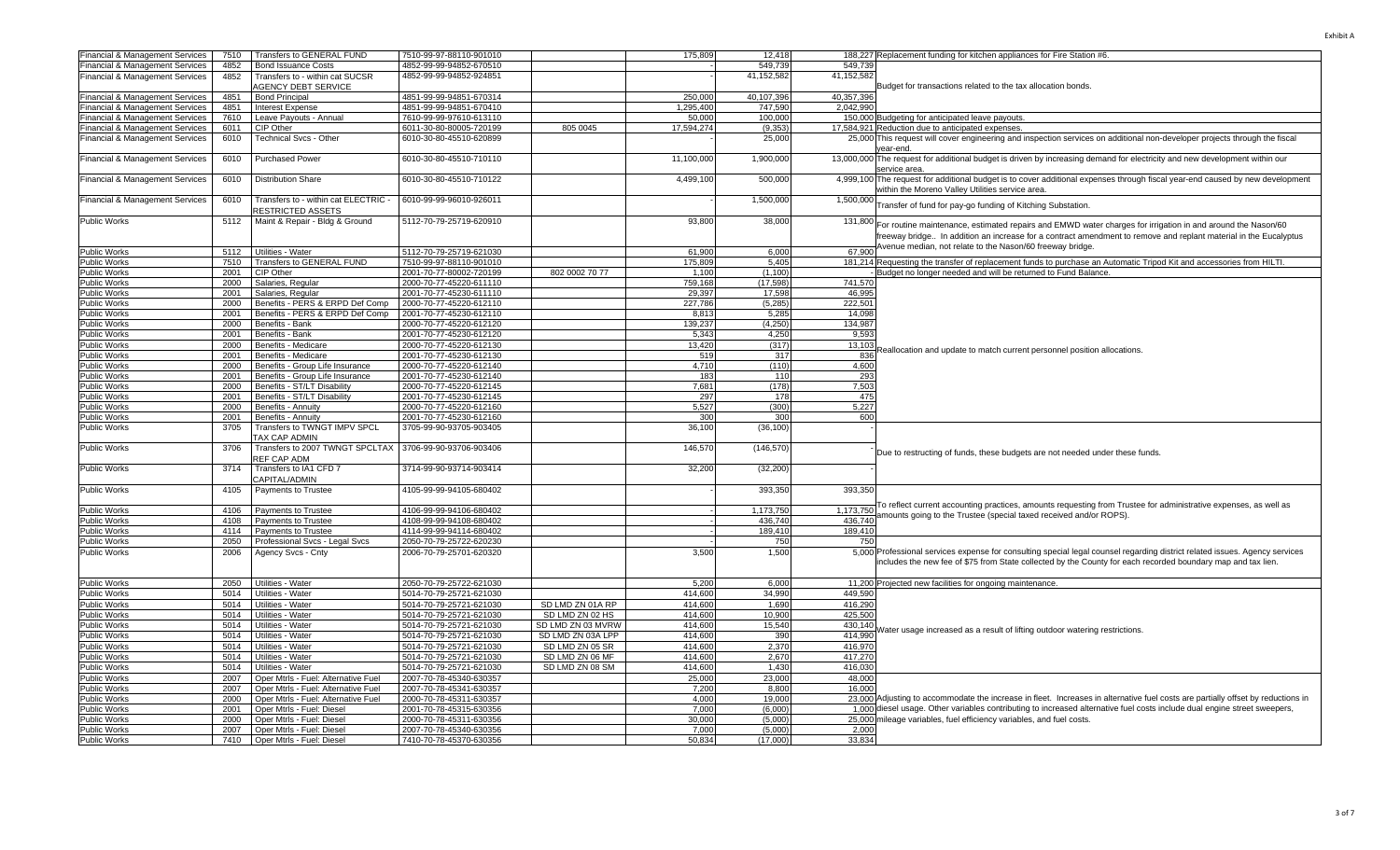| 43,000<br>Public Works<br>43,000<br>Salaries, Overtime<br>2000-70-78-45311-611210<br>2000<br>Establishing overtime budgets based on projected demands.<br>1,000<br>1,000<br>Public Works<br>2001<br>Salaries, Overtime<br>2001-70-76-45122-611210<br>150,000<br>Public Works<br>(609, 168)<br>2000<br>Salaries, Regular<br>2000-70-77-45220-611110<br>759,168<br>Public Works<br>2.000<br>2000<br>2000-70-77-45220-611210<br>(2,000)<br>Salaries, Overtime<br><b>Public Works</b><br>20,000<br>(20,000)<br>2000<br>2000-70-77-45220-611310<br>Salaries, Temporary<br><b>Public Works</b><br>1,131,014<br>2000<br>Salaries, Reimbursable (In/Out)<br>2000-70-77-45220-611510<br>(1, 131, 014)<br>Public Works<br>(840)<br>2000<br>Salaries, Addl - Bilingual<br>2000-70-77-45220-611620<br>840<br>Public Works<br>25.880<br>(25, 880)<br>2000<br>Salaries, Addl - Other<br>2000-70-77-45220-611699<br>21,772<br>227.786<br>Public Works<br>Benefits - PERS & ERPD Def Comp<br>(206.014)<br>2000<br>2000-70-77-45220-612110<br><b>Public Works</b><br>(139, 237)<br>2000<br>139.237<br>Benefits - Bank<br>2000-70-77-45220-612120<br>(13, 420)<br><b>Public Works</b><br>Benefits - Medicare<br>13.420<br>2000<br>2000-70-77-45220-612130<br>Public Works<br>2000<br>Benefits - Group Life Insurance<br>4.710<br>(4,710)<br>2000-70-77-45220-612140<br>Public Works<br>7,681<br>(7,681)<br>2000<br>Benefits - ST/LT Disability<br>2000-70-77-45220-612145<br>Reflects the reallocation of personnel budgets and internal service fund transactions from Gas Tax to the General<br>22.241<br>(22, 241)<br>Public Works<br>2000<br>Benefits - Addl % Mgmt Pkg<br>2000-70-77-45220-612150<br>Fund.<br>Public Works<br>4.095<br>(4.095)<br>2000-70-77-45220-612155<br>2000<br>Benefits - Auto Allowance<br>5,527<br>(5,527)<br><b>Public Works</b><br>2000<br>Benefits - Annuitv<br>2000-70-77-45220-612160<br>Public Works<br>6.720<br>(6,720)<br>2000<br>Benefits - Other<br>2000-70-77-45220-612199<br>85,000<br>Public Works<br>(85,000)<br>2000<br><b>Reimbursed Indirect Costs</b><br>2000-70-77-45220-680410<br>30.243<br>ISF - TS Oper<br>(105, 852)<br>Public Works<br>136,095<br>2000<br>2000-70-77-45220-690118<br>10,976<br>Public Works<br>49.394<br>2000<br>ISF - Risk - General Liability<br>2000-70-77-45220-690210<br>(38, 418)<br>5,001<br>22.506<br>(17, 505)<br>Public Works<br>2000<br>ISF - Risk - Workers Comp<br>2000-70-77-45220-690220<br>2,889<br><b>Public Works</b><br>13.000<br>2000<br>ISF - Purch & Fac - Copier Chrq<br>2000-70-77-45220-690320<br>(10, 111)<br>28,000<br>ISF - Purch & Fac<br>Public Works<br>2000<br>126,000<br>(98,000)<br>2000-70-77-45220-690390<br>Public Works<br>Admin Chrg - GF - Cost Alloc<br>37,786<br>2000<br>2000-70-77-45220-692010<br>170,036<br>(132, 250)<br>4,956<br>Public Works<br>2000<br>Admin Chrg - OPEB<br>2000-70-77-45220-692012<br>22,300<br>(17, 344)<br>88,690,135 \$ |                       |  |  |            |             |  |
|-------------------------------------------------------------------------------------------------------------------------------------------------------------------------------------------------------------------------------------------------------------------------------------------------------------------------------------------------------------------------------------------------------------------------------------------------------------------------------------------------------------------------------------------------------------------------------------------------------------------------------------------------------------------------------------------------------------------------------------------------------------------------------------------------------------------------------------------------------------------------------------------------------------------------------------------------------------------------------------------------------------------------------------------------------------------------------------------------------------------------------------------------------------------------------------------------------------------------------------------------------------------------------------------------------------------------------------------------------------------------------------------------------------------------------------------------------------------------------------------------------------------------------------------------------------------------------------------------------------------------------------------------------------------------------------------------------------------------------------------------------------------------------------------------------------------------------------------------------------------------------------------------------------------------------------------------------------------------------------------------------------------------------------------------------------------------------------------------------------------------------------------------------------------------------------------------------------------------------------------------------------------------------------------------------------------------------------------------------------------------------------------------------------------------------------------------------------------------------------------------------------------------------------------------------------------------------------------------------------------------------------------------------------------------------------------------------------------------------------------------------------------------------------------------------------------------------------------------------------------------------------------------------------------------------------------------|-----------------------|--|--|------------|-------------|--|
|                                                                                                                                                                                                                                                                                                                                                                                                                                                                                                                                                                                                                                                                                                                                                                                                                                                                                                                                                                                                                                                                                                                                                                                                                                                                                                                                                                                                                                                                                                                                                                                                                                                                                                                                                                                                                                                                                                                                                                                                                                                                                                                                                                                                                                                                                                                                                                                                                                                                                                                                                                                                                                                                                                                                                                                                                                                                                                                                                 |                       |  |  |            |             |  |
|                                                                                                                                                                                                                                                                                                                                                                                                                                                                                                                                                                                                                                                                                                                                                                                                                                                                                                                                                                                                                                                                                                                                                                                                                                                                                                                                                                                                                                                                                                                                                                                                                                                                                                                                                                                                                                                                                                                                                                                                                                                                                                                                                                                                                                                                                                                                                                                                                                                                                                                                                                                                                                                                                                                                                                                                                                                                                                                                                 |                       |  |  |            |             |  |
|                                                                                                                                                                                                                                                                                                                                                                                                                                                                                                                                                                                                                                                                                                                                                                                                                                                                                                                                                                                                                                                                                                                                                                                                                                                                                                                                                                                                                                                                                                                                                                                                                                                                                                                                                                                                                                                                                                                                                                                                                                                                                                                                                                                                                                                                                                                                                                                                                                                                                                                                                                                                                                                                                                                                                                                                                                                                                                                                                 |                       |  |  |            |             |  |
|                                                                                                                                                                                                                                                                                                                                                                                                                                                                                                                                                                                                                                                                                                                                                                                                                                                                                                                                                                                                                                                                                                                                                                                                                                                                                                                                                                                                                                                                                                                                                                                                                                                                                                                                                                                                                                                                                                                                                                                                                                                                                                                                                                                                                                                                                                                                                                                                                                                                                                                                                                                                                                                                                                                                                                                                                                                                                                                                                 |                       |  |  |            |             |  |
|                                                                                                                                                                                                                                                                                                                                                                                                                                                                                                                                                                                                                                                                                                                                                                                                                                                                                                                                                                                                                                                                                                                                                                                                                                                                                                                                                                                                                                                                                                                                                                                                                                                                                                                                                                                                                                                                                                                                                                                                                                                                                                                                                                                                                                                                                                                                                                                                                                                                                                                                                                                                                                                                                                                                                                                                                                                                                                                                                 |                       |  |  |            |             |  |
|                                                                                                                                                                                                                                                                                                                                                                                                                                                                                                                                                                                                                                                                                                                                                                                                                                                                                                                                                                                                                                                                                                                                                                                                                                                                                                                                                                                                                                                                                                                                                                                                                                                                                                                                                                                                                                                                                                                                                                                                                                                                                                                                                                                                                                                                                                                                                                                                                                                                                                                                                                                                                                                                                                                                                                                                                                                                                                                                                 |                       |  |  |            |             |  |
|                                                                                                                                                                                                                                                                                                                                                                                                                                                                                                                                                                                                                                                                                                                                                                                                                                                                                                                                                                                                                                                                                                                                                                                                                                                                                                                                                                                                                                                                                                                                                                                                                                                                                                                                                                                                                                                                                                                                                                                                                                                                                                                                                                                                                                                                                                                                                                                                                                                                                                                                                                                                                                                                                                                                                                                                                                                                                                                                                 |                       |  |  |            |             |  |
|                                                                                                                                                                                                                                                                                                                                                                                                                                                                                                                                                                                                                                                                                                                                                                                                                                                                                                                                                                                                                                                                                                                                                                                                                                                                                                                                                                                                                                                                                                                                                                                                                                                                                                                                                                                                                                                                                                                                                                                                                                                                                                                                                                                                                                                                                                                                                                                                                                                                                                                                                                                                                                                                                                                                                                                                                                                                                                                                                 |                       |  |  |            |             |  |
|                                                                                                                                                                                                                                                                                                                                                                                                                                                                                                                                                                                                                                                                                                                                                                                                                                                                                                                                                                                                                                                                                                                                                                                                                                                                                                                                                                                                                                                                                                                                                                                                                                                                                                                                                                                                                                                                                                                                                                                                                                                                                                                                                                                                                                                                                                                                                                                                                                                                                                                                                                                                                                                                                                                                                                                                                                                                                                                                                 |                       |  |  |            |             |  |
|                                                                                                                                                                                                                                                                                                                                                                                                                                                                                                                                                                                                                                                                                                                                                                                                                                                                                                                                                                                                                                                                                                                                                                                                                                                                                                                                                                                                                                                                                                                                                                                                                                                                                                                                                                                                                                                                                                                                                                                                                                                                                                                                                                                                                                                                                                                                                                                                                                                                                                                                                                                                                                                                                                                                                                                                                                                                                                                                                 |                       |  |  |            |             |  |
|                                                                                                                                                                                                                                                                                                                                                                                                                                                                                                                                                                                                                                                                                                                                                                                                                                                                                                                                                                                                                                                                                                                                                                                                                                                                                                                                                                                                                                                                                                                                                                                                                                                                                                                                                                                                                                                                                                                                                                                                                                                                                                                                                                                                                                                                                                                                                                                                                                                                                                                                                                                                                                                                                                                                                                                                                                                                                                                                                 |                       |  |  |            |             |  |
|                                                                                                                                                                                                                                                                                                                                                                                                                                                                                                                                                                                                                                                                                                                                                                                                                                                                                                                                                                                                                                                                                                                                                                                                                                                                                                                                                                                                                                                                                                                                                                                                                                                                                                                                                                                                                                                                                                                                                                                                                                                                                                                                                                                                                                                                                                                                                                                                                                                                                                                                                                                                                                                                                                                                                                                                                                                                                                                                                 |                       |  |  |            |             |  |
|                                                                                                                                                                                                                                                                                                                                                                                                                                                                                                                                                                                                                                                                                                                                                                                                                                                                                                                                                                                                                                                                                                                                                                                                                                                                                                                                                                                                                                                                                                                                                                                                                                                                                                                                                                                                                                                                                                                                                                                                                                                                                                                                                                                                                                                                                                                                                                                                                                                                                                                                                                                                                                                                                                                                                                                                                                                                                                                                                 |                       |  |  |            |             |  |
|                                                                                                                                                                                                                                                                                                                                                                                                                                                                                                                                                                                                                                                                                                                                                                                                                                                                                                                                                                                                                                                                                                                                                                                                                                                                                                                                                                                                                                                                                                                                                                                                                                                                                                                                                                                                                                                                                                                                                                                                                                                                                                                                                                                                                                                                                                                                                                                                                                                                                                                                                                                                                                                                                                                                                                                                                                                                                                                                                 |                       |  |  |            |             |  |
|                                                                                                                                                                                                                                                                                                                                                                                                                                                                                                                                                                                                                                                                                                                                                                                                                                                                                                                                                                                                                                                                                                                                                                                                                                                                                                                                                                                                                                                                                                                                                                                                                                                                                                                                                                                                                                                                                                                                                                                                                                                                                                                                                                                                                                                                                                                                                                                                                                                                                                                                                                                                                                                                                                                                                                                                                                                                                                                                                 |                       |  |  |            |             |  |
|                                                                                                                                                                                                                                                                                                                                                                                                                                                                                                                                                                                                                                                                                                                                                                                                                                                                                                                                                                                                                                                                                                                                                                                                                                                                                                                                                                                                                                                                                                                                                                                                                                                                                                                                                                                                                                                                                                                                                                                                                                                                                                                                                                                                                                                                                                                                                                                                                                                                                                                                                                                                                                                                                                                                                                                                                                                                                                                                                 |                       |  |  |            |             |  |
|                                                                                                                                                                                                                                                                                                                                                                                                                                                                                                                                                                                                                                                                                                                                                                                                                                                                                                                                                                                                                                                                                                                                                                                                                                                                                                                                                                                                                                                                                                                                                                                                                                                                                                                                                                                                                                                                                                                                                                                                                                                                                                                                                                                                                                                                                                                                                                                                                                                                                                                                                                                                                                                                                                                                                                                                                                                                                                                                                 |                       |  |  |            |             |  |
|                                                                                                                                                                                                                                                                                                                                                                                                                                                                                                                                                                                                                                                                                                                                                                                                                                                                                                                                                                                                                                                                                                                                                                                                                                                                                                                                                                                                                                                                                                                                                                                                                                                                                                                                                                                                                                                                                                                                                                                                                                                                                                                                                                                                                                                                                                                                                                                                                                                                                                                                                                                                                                                                                                                                                                                                                                                                                                                                                 |                       |  |  |            |             |  |
|                                                                                                                                                                                                                                                                                                                                                                                                                                                                                                                                                                                                                                                                                                                                                                                                                                                                                                                                                                                                                                                                                                                                                                                                                                                                                                                                                                                                                                                                                                                                                                                                                                                                                                                                                                                                                                                                                                                                                                                                                                                                                                                                                                                                                                                                                                                                                                                                                                                                                                                                                                                                                                                                                                                                                                                                                                                                                                                                                 |                       |  |  |            |             |  |
|                                                                                                                                                                                                                                                                                                                                                                                                                                                                                                                                                                                                                                                                                                                                                                                                                                                                                                                                                                                                                                                                                                                                                                                                                                                                                                                                                                                                                                                                                                                                                                                                                                                                                                                                                                                                                                                                                                                                                                                                                                                                                                                                                                                                                                                                                                                                                                                                                                                                                                                                                                                                                                                                                                                                                                                                                                                                                                                                                 |                       |  |  |            |             |  |
|                                                                                                                                                                                                                                                                                                                                                                                                                                                                                                                                                                                                                                                                                                                                                                                                                                                                                                                                                                                                                                                                                                                                                                                                                                                                                                                                                                                                                                                                                                                                                                                                                                                                                                                                                                                                                                                                                                                                                                                                                                                                                                                                                                                                                                                                                                                                                                                                                                                                                                                                                                                                                                                                                                                                                                                                                                                                                                                                                 |                       |  |  |            |             |  |
|                                                                                                                                                                                                                                                                                                                                                                                                                                                                                                                                                                                                                                                                                                                                                                                                                                                                                                                                                                                                                                                                                                                                                                                                                                                                                                                                                                                                                                                                                                                                                                                                                                                                                                                                                                                                                                                                                                                                                                                                                                                                                                                                                                                                                                                                                                                                                                                                                                                                                                                                                                                                                                                                                                                                                                                                                                                                                                                                                 |                       |  |  |            |             |  |
|                                                                                                                                                                                                                                                                                                                                                                                                                                                                                                                                                                                                                                                                                                                                                                                                                                                                                                                                                                                                                                                                                                                                                                                                                                                                                                                                                                                                                                                                                                                                                                                                                                                                                                                                                                                                                                                                                                                                                                                                                                                                                                                                                                                                                                                                                                                                                                                                                                                                                                                                                                                                                                                                                                                                                                                                                                                                                                                                                 |                       |  |  |            |             |  |
|                                                                                                                                                                                                                                                                                                                                                                                                                                                                                                                                                                                                                                                                                                                                                                                                                                                                                                                                                                                                                                                                                                                                                                                                                                                                                                                                                                                                                                                                                                                                                                                                                                                                                                                                                                                                                                                                                                                                                                                                                                                                                                                                                                                                                                                                                                                                                                                                                                                                                                                                                                                                                                                                                                                                                                                                                                                                                                                                                 |                       |  |  |            |             |  |
|                                                                                                                                                                                                                                                                                                                                                                                                                                                                                                                                                                                                                                                                                                                                                                                                                                                                                                                                                                                                                                                                                                                                                                                                                                                                                                                                                                                                                                                                                                                                                                                                                                                                                                                                                                                                                                                                                                                                                                                                                                                                                                                                                                                                                                                                                                                                                                                                                                                                                                                                                                                                                                                                                                                                                                                                                                                                                                                                                 |                       |  |  |            |             |  |
|                                                                                                                                                                                                                                                                                                                                                                                                                                                                                                                                                                                                                                                                                                                                                                                                                                                                                                                                                                                                                                                                                                                                                                                                                                                                                                                                                                                                                                                                                                                                                                                                                                                                                                                                                                                                                                                                                                                                                                                                                                                                                                                                                                                                                                                                                                                                                                                                                                                                                                                                                                                                                                                                                                                                                                                                                                                                                                                                                 | <b>EXPENSES TOTAL</b> |  |  | 44,015,135 | 132,705,270 |  |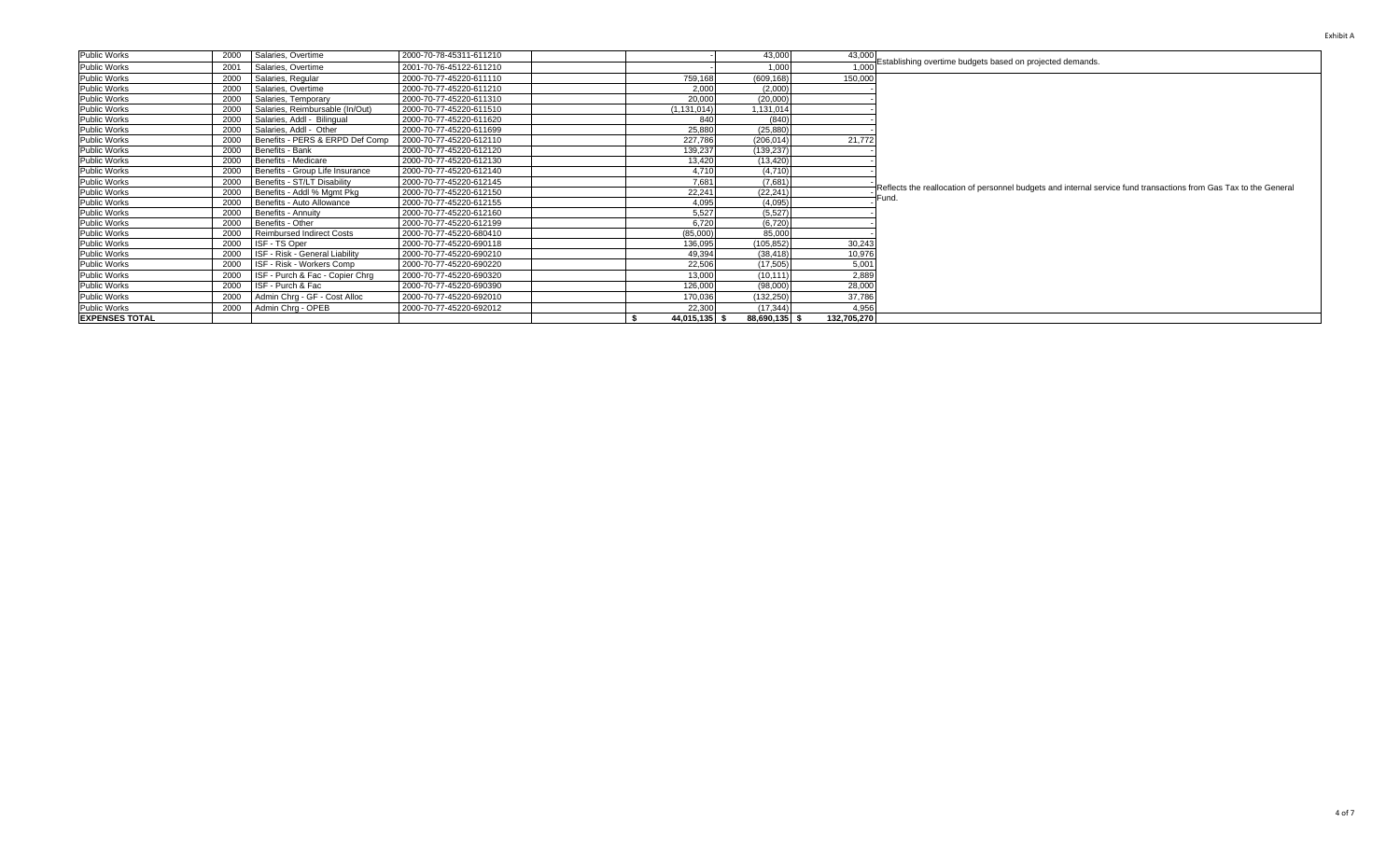| <b>Department</b>            | Fund | <b>Account Description</b>               | <b>General Ledger Account</b> | Project        | Fiscal Year 2018/19   |              | Proposed      | <b>Revised Budget</b> | <b>Description - Proposed Adjustment</b>                                                                                 |
|------------------------------|------|------------------------------------------|-------------------------------|----------------|-----------------------|--------------|---------------|-----------------------|--------------------------------------------------------------------------------------------------------------------------|
|                              |      |                                          |                               |                | <b>Amended Budget</b> |              | Amendment     |                       |                                                                                                                          |
| <b>Community Development</b> | 1010 | <b>Building Permits</b>                  | 1010-20-28-20310-425000       |                |                       | 1,800,000    | 85,000 \$     |                       | 1,885,000 Based on trends increasing budget                                                                              |
| Police                       | 1010 | Agency Svcs - Cnty                       | 1010-60-67-40210-620320       |                |                       | 6,770,729    | (82, 131)     |                       | 6,688,598 Moving budget from FY18/19 to FY17/18 for March Air Show.                                                      |
| Public Works                 | 1010 | CIP Other                                | 1010-70-77-80002-720199       | 802 0003 70 77 |                       | 70,000       | (70,000)      |                       | \$70,000 of General Fund was budgeted to CIP project 802 0003 for the maintenance of irrigation and a concentrated       |
|                              |      |                                          |                               |                |                       |              |               |                       | area of landscaping around the Nason/60 Freeway Bridge. This maintenance will now be administered by Special             |
| <b>Public Works</b>          | 1010 | Transfers to ZONE "M" MEDIAN<br>רו או ו־ | 1010-99-99-91010-905112       |                |                       | 108,500      | 70,000        | 178,500               | Districts. \$70,000 will be transferred out of the General Fund and into "ZONE M MEDIANS."                               |
| <b>Public Works</b>          | 1010 | Salaries, Overtime                       | 1010-70-76-45110-611210       |                |                       |              | 1.000         | 1.000                 | Establishing overtime budgets based on projected demands.                                                                |
| <b>Public Works</b>          | 1010 | Salaries, Overtime                       | 1010-70-76-45111-611210       |                |                       |              | 21.100        | 21.100                |                                                                                                                          |
| <b>Public Works</b>          | 1010 | Salaries, Regular                        | 1010-70-77-45210-611110       |                |                       |              | 634.515       | 634,515               |                                                                                                                          |
| Public Works                 | 1010 | Salaries, Overtime                       | 1010-70-77-45210-611210       |                |                       |              | 2,000         | 2,000                 |                                                                                                                          |
| Public Works                 | 1010 | Salaries, Temporary                      | 1010-70-77-45210-611310       |                |                       |              | 20.000        | 20,000                |                                                                                                                          |
| <b>Public Works</b>          | 1010 | Salaries, Reimbursable (In/Out)          | 1010-70-77-45210-611510       |                |                       |              | (1, 131, 014) | (1, 131, 014)         |                                                                                                                          |
| <b>Public Works</b>          | 1010 | Salaries, Addl - Bilingual               | 1010-70-77-45210-611620       |                |                       |              | 840           | 840                   |                                                                                                                          |
| <b>Public Works</b>          | 1010 | Salaries, Addl - Other                   | 1010-70-77-45210-611699       |                |                       |              | 43.651        | 43.651                |                                                                                                                          |
| <b>Public Works</b>          | 1010 | Benefits - PERS & ERPD Def Comp          | 1010-70-77-45210-612110       |                |                       |              | 234.118       | 234.118               |                                                                                                                          |
| <b>Public Works</b>          | 1010 | Benefits - Bank                          | 1010-70-77-45210-612120       |                |                       |              | 130.023       | 130,023               |                                                                                                                          |
| Public Works                 | 1010 | Benefits - Medicare                      | 1010-70-77-45210-612130       |                |                       |              | 13.666        | 13,666                |                                                                                                                          |
| Public Works                 | 1010 | Benefits - Group Life Insurance          | 1010-70-77-45210-612140       |                |                       |              | 4.868         | 4.868                 |                                                                                                                          |
| Public Works                 | 1010 | Benefits - ST/LT Disability              | 1010-70-77-45210-612145       |                |                       |              | 7.942         | 7.942                 |                                                                                                                          |
| Public Works                 | 1010 | Benefits - Addl % Mamt Pka               | 1010-70-77-45210-612150       |                |                       |              | 23.049        |                       | 23,049 Reflects the reallocation of personnel budgets and internal service fund transactions from Gas Tax to the General |
| Public Works                 | 1010 | Benefits - Auto Allowance                | 1010-70-77-45210-612155       |                |                       |              | 4.095         | 4,095 Fund.           |                                                                                                                          |
| <b>Public Works</b>          | 1010 | Benefits - Annuity                       | 1010-70-77-45210-612160       |                |                       |              | 5.527         | 5.527                 |                                                                                                                          |
| <b>Public Works</b>          | 1010 | Benefits - Other                         | 1010-70-77-45210-612199       |                |                       |              | 6.720         | 6.720                 |                                                                                                                          |
| <b>Public Works</b>          | 1010 | <b>Reimbursed Indirect Costs</b>         | 1010-70-77-45210-680410       |                |                       |              | (85,000)      | (85,000)              |                                                                                                                          |
| <b>Public Works</b>          | 1010 | ISF - TS Oper                            | 1010-70-77-45210-690118       |                |                       |              | 105,852       | 105,852               |                                                                                                                          |
| <b>Public Works</b>          | 1010 | ISF - Risk - General Liability           | 1010-70-77-45210-690210       |                |                       |              | 38.418        | 38,418                |                                                                                                                          |
| <b>Public Works</b>          | 1010 | ISF - Risk - Workers Comp                | 1010-70-77-45210-690220       |                |                       |              | 17,505        | 17,505                |                                                                                                                          |
| Public Works                 | 1010 | ISF - Purch & Fac - Copier Chrg          | 1010-70-77-45210-690320       |                |                       |              | 10.111        | 10.111                |                                                                                                                          |
| <b>Public Works</b>          | 1010 | ISF - Purch & Fac                        | 1010-70-77-45210-690390       |                |                       |              | 98.000        | 98,000                |                                                                                                                          |
| <b>Public Works</b>          | 1010 | Admin Chra - GF - Cost Alloc             | 1010-70-77-45210-692010       |                |                       |              | 132.250       | 132,250               |                                                                                                                          |
| <b>Public Works</b>          | 1010 | Admin Chra - OPEB                        | 1010-70-77-45210-692012       |                |                       |              | 17.344        | 17.344                |                                                                                                                          |
| <b>EXPENSES TOTAL</b>        |      |                                          |                               |                |                       | 8,749,229 \$ | 359,449 \$    | 9,108,678             |                                                                                                                          |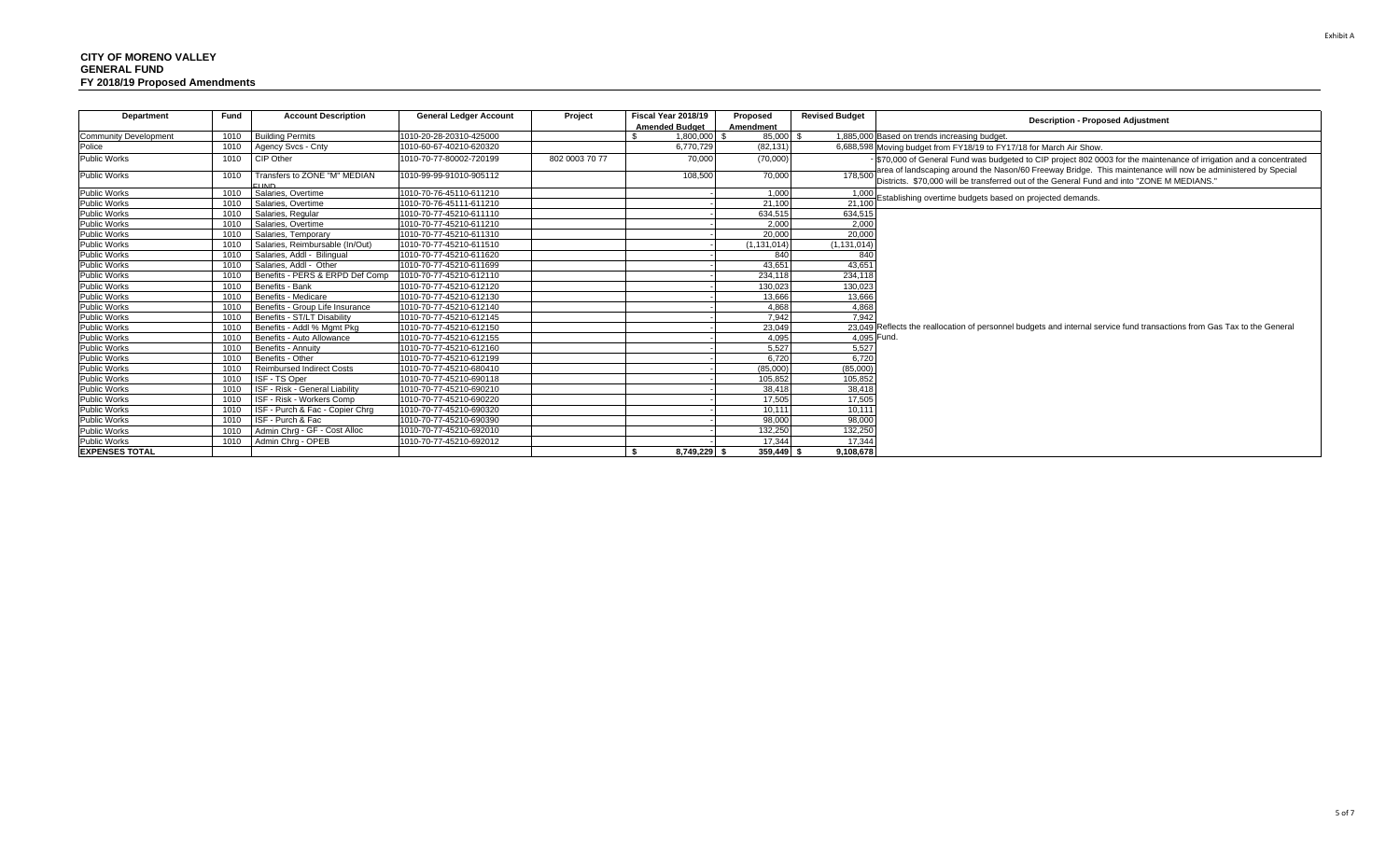| Department                                 | Fund         | <b>Account Description</b>                            | <b>General Ledger Account</b>                      | Project | Fiscal Year 2018/19<br><b>Amended Budget</b> | Proposed<br>Amendment | <b>Revised Budget</b> | <b>Description - Proposed Adjustment</b>                                                                                                                                                                                                                                                                                                 |
|--------------------------------------------|--------------|-------------------------------------------------------|----------------------------------------------------|---------|----------------------------------------------|-----------------------|-----------------------|------------------------------------------------------------------------------------------------------------------------------------------------------------------------------------------------------------------------------------------------------------------------------------------------------------------------------------------|
| <b>Financial &amp; Management Services</b> | 2017         | Rebates-Energy Efficiency                             | 2017-99-99-92017-580080                            |         | $\mathcal{S}$                                | 10.000                |                       | 10,000 Increasing the budget based on rebate trends.                                                                                                                                                                                                                                                                                     |
| <b>Public Works</b>                        | 5112         | Transfers in - from GENERAL FUND                      | 5112-99-99-95112-801010                            |         | 108,500                                      | 70,000                |                       | 178,500 \$70,000 of General Fund was budgeted to CIP project 802 0003 for the maintenance of irrigation and a concentrated<br>area of landscaping around the Nason/60 Freeway Bridge. This maintenance will now be administered by Special<br>Districts. \$70,000 will be transferred out of the General Fund and into "ZONE M MEDIANS." |
| <b>Public Works</b>                        | 3405         | Transfers in - from TWNGT IMPV<br>SPCL TAX REF DEBT S | 3405-99-91-93405-803705                            |         | 36,100                                       | (36, 100)             |                       |                                                                                                                                                                                                                                                                                                                                          |
| <b>Public Works</b>                        | 3406         | Transfers in - from TWNGT SPCL<br>TAX REFNDG DEBT SV  | 3406-99-91-93406-803706                            |         | 146,570                                      | (146, 570)            |                       | Due to restructing of funds, these budgets are not needed under these funds.                                                                                                                                                                                                                                                             |
| <b>Public Works</b>                        | 3414         | Transfers in - from IA1 CFD 7 DEBT<br><b>SERVICE</b>  | 3414-99-91-93414-803714                            |         | 32,150                                       | (32, 150)             |                       |                                                                                                                                                                                                                                                                                                                                          |
| <b>Public Works</b>                        | 4105         | Reimbursements-Trustee                                | 4105-99-99-94105-585400                            |         |                                              | 35,900                | 35.900                |                                                                                                                                                                                                                                                                                                                                          |
| <b>Public Works</b>                        | 4106         | Reimbursements-Trustee                                | 4106-99-99-94106-585400                            |         |                                              | 146,570               |                       | 146,570 To reflect current accounting practices, amounts requesting from Trustee for administrative expenses, as well as                                                                                                                                                                                                                 |
| <b>Public Works</b>                        | 4108         | Reimbursements-Trustee                                | 4108-99-99-94108-585400                            |         |                                              | 54,200                |                       | 54,200 amounts going to the Trustee (special taxed received and/or ROPS).                                                                                                                                                                                                                                                                |
| <b>Public Works</b>                        | 4114         | Reimbursements-Trustee                                | 4114-99-99-94114-585400                            |         |                                              | 31,950                | 31,950                |                                                                                                                                                                                                                                                                                                                                          |
| <b>REVENUE TOTAL</b>                       |              |                                                       |                                                    |         | $323,320$ \$                                 | 133,800               | 457,120               |                                                                                                                                                                                                                                                                                                                                          |
|                                            |              |                                                       |                                                    |         |                                              |                       |                       |                                                                                                                                                                                                                                                                                                                                          |
| City Manager                               | 7210         | Non-Invent Asset - Repl                               | 7210-16-39-25411-631011                            |         | - S                                          | 104,000 \$<br>\$      | 104.000               |                                                                                                                                                                                                                                                                                                                                          |
| <b>City Manager</b>                        | 7210         | Computers - Hardware                                  | 7210-16-39-25410-630910                            |         |                                              | 10,000                | 10.000                |                                                                                                                                                                                                                                                                                                                                          |
| City Manager                               | 7210         | Computers - Software                                  | 7210-16-39-25410-630911                            |         |                                              | 5,000                 | 5,000                 |                                                                                                                                                                                                                                                                                                                                          |
| City Manager                               | 7210         | Computers - Hardware                                  | 7210-16-39-25411-630910                            |         |                                              | 12.532                | 12.532                |                                                                                                                                                                                                                                                                                                                                          |
| <b>City Manager</b>                        | 7210<br>7210 | Computers - Other<br>Non-Invent Asset - New           | 7210-16-39-25411-630999<br>7210-16-39-25412-631010 |         |                                              | 5,000<br>15,000       | 5,000                 | 15,000 Computer hardware replacement and software licensing.                                                                                                                                                                                                                                                                             |
| City Manager                               | 7210         | Non-Invent Asset - Repl                               | 7210-16-39-25412-631011                            |         |                                              | 24,000                | 24,000                |                                                                                                                                                                                                                                                                                                                                          |
| City Manager<br>City Manager               | 7210         | Computers - Hardware                                  | 7210-16-39-25412-630910                            |         |                                              | 3,000                 | 3.000                 |                                                                                                                                                                                                                                                                                                                                          |
| <b>City Manager</b>                        | 7210         | Computers - Software                                  | 7210-16-39-25412-630911                            |         |                                              | 3,000                 | 3,000                 |                                                                                                                                                                                                                                                                                                                                          |
| <b>City Manager</b>                        | 7210         | Computers - Hardware                                  | 7210-16-39-25413-630910                            |         |                                              | 1,050                 | 1,050                 |                                                                                                                                                                                                                                                                                                                                          |
| City Manager                               | 7210         | Computers - Software                                  | 7210-16-39-25413-630911                            |         |                                              | 3.25(                 | 3.250                 |                                                                                                                                                                                                                                                                                                                                          |
| <b>City Manager</b>                        | 5010         | Contractual Svcs - Other                              | 5010-16-56-18510-625099                            |         | 1.944.543                                    | 37.373                |                       | 1,981,916 For anticipated annual adjustments to utility charges from the Mall Branch Library.                                                                                                                                                                                                                                            |
| Financial & Management Services            | 7610         | Leave Pavouts - Annual                                | 7610-99-99-97610-613110                            |         | 100.000                                      | 50.000                |                       | 150,000 Budgeting for anticipated leave payouts.                                                                                                                                                                                                                                                                                         |
| <b>Public Works</b>                        | 5112         | Maint & Repair - Bldg & Ground                        | 5112-70-79-25719-620910                            |         | 123,800                                      | 29,000                | 152,800               | For routine maintenance, estimated repairs and EMWD water charges for irrigation in and around the Nason/60                                                                                                                                                                                                                              |
| <b>Public Works</b>                        | 5112         | Utilities - Water                                     | 5112-70-79-25719-621030                            |         | 63,800                                       | 6,000                 | 69.800                | eeway bridge.                                                                                                                                                                                                                                                                                                                            |
| <b>Public Works</b>                        | 2000         | Salaries, Regular                                     | 2000-70-77-45220-611110                            |         | 784,515                                      | (18.474)              | 766,041               |                                                                                                                                                                                                                                                                                                                                          |
| Public Works                               | 2001         | Salaries, Regular                                     | 2001-70-77-45230-611110                            |         | 30,867                                       | 18.474                | 49,341                |                                                                                                                                                                                                                                                                                                                                          |
| <b>Public Works</b>                        | 2000         | Benefits - PERS & ERPD Def Comp                       | 2000-70-77-45220-612110                            |         | 255.890                                      | (6.030)               | 249.860               |                                                                                                                                                                                                                                                                                                                                          |
| <b>Public Works</b>                        | 2001         | Benefits - PERS & ERPD Def Comp                       | 2001-70-77-45230-612110                            |         | 10.06 <sup>4</sup>                           | 6.03                  | 16.091                |                                                                                                                                                                                                                                                                                                                                          |
| <b>Public Works</b>                        | 2000         | Benefits - Bank                                       | 2000-70-77-45220-612120                            |         | 130.02                                       | (4.250)               | 125,773               |                                                                                                                                                                                                                                                                                                                                          |
| Public Works                               | 2001         | Benefits - Bank                                       | 2001-70-77-45230-612120                            |         | 5,343                                        | 4,250                 | 9,593                 |                                                                                                                                                                                                                                                                                                                                          |
| <b>Public Works</b>                        | 2000         | Benefits - Medicare                                   | 2000-70-77-45220-612130                            |         | 13.666                                       | (330)                 | 13,336                | eallocation and update to match current personnel position allocations.                                                                                                                                                                                                                                                                  |
| <b>Public Works</b>                        | 2001         | Benefits - Medicare                                   | 2001-70-77-45230-612130                            |         | 541                                          | 330                   | 871                   |                                                                                                                                                                                                                                                                                                                                          |
| <b>Public Works</b>                        | 2000         | Benefits - Group Life Insurance                       | 2000-70-77-45220-612140                            |         | 4,868                                        | (116)                 | 4,752                 |                                                                                                                                                                                                                                                                                                                                          |
| <b>Public Works</b>                        | 2001         | Benefits - Group Life Insurance                       | 2001-70-77-45230-612140                            |         | 192                                          | 116                   | 308                   |                                                                                                                                                                                                                                                                                                                                          |
| <b>Public Works</b>                        | 2000         | Benefits - ST/LT Disability                           | 2000-70-77-45220-612145                            |         | 7,942                                        | (187)                 | 7,755                 |                                                                                                                                                                                                                                                                                                                                          |
| <b>Public Works</b>                        | 2001         | Benefits - ST/LT Disability                           | 2001-70-77-45230-612145                            |         | 312                                          | 187                   | 499                   |                                                                                                                                                                                                                                                                                                                                          |
| <b>Public Works</b>                        | 2000         | Benefits - Annuity                                    | 2000-70-77-45220-612160                            |         | 5,527                                        | (300)                 | 5,227                 |                                                                                                                                                                                                                                                                                                                                          |
| <b>Public Works</b>                        | 2001         | Benefits - Annuitv                                    | 2001-70-77-45230-612160                            |         | 300                                          | 300                   | 600                   |                                                                                                                                                                                                                                                                                                                                          |
| <b>Public Works</b>                        | 3705         | Transfers to TWNGT IMPV SPCL<br><b>TAX CAP ADMIN</b>  | 3705-99-90-93705-903405                            |         | 36,100                                       | (36, 100)             |                       |                                                                                                                                                                                                                                                                                                                                          |
| <b>Public Works</b>                        | 3706         | Transfers to 2007 TWNGT SPCLTAX<br>REF CAP ADM        | 3706-99-90-93706-903406                            |         | 146,570                                      | (146, 570)            |                       | Due to restructing of funds, these budgets are not needed under these funds.                                                                                                                                                                                                                                                             |
| <b>Public Works</b>                        | 3714         | Transfers to IA1 CFD 7<br>CAPITAL/ADMIN               | 3714-99-90-93714-903414                            |         | 32,150                                       | (32, 150)             |                       |                                                                                                                                                                                                                                                                                                                                          |
| Public Works                               | 4105         | Payments to Trustee                                   | 4105-99-99-94105-680402                            |         |                                              | 401,400               | 401.400               |                                                                                                                                                                                                                                                                                                                                          |
| <b>Public Works</b>                        | 4106         | Payments to Trustee                                   | 4106-99-99-94106-680402                            |         |                                              | 1.190.000             |                       | 1,190,000 To reflect current accounting practices, amounts requesting from Trustee for administrative expenses, as well as                                                                                                                                                                                                               |
| <b>Public Works</b>                        | 4108         | Payments to Trustee                                   | 4108-99-99-94108-680402                            |         |                                              | 430.390               |                       | 430,390 amounts going to the Trustee (special taxed received and/or ROPS).                                                                                                                                                                                                                                                               |
| <b>Public Works</b>                        | 4114         | Payments to Trustee                                   | 4114-99-99-94114-680402                            |         |                                              | 199.890               | 199,890               |                                                                                                                                                                                                                                                                                                                                          |
| <b>Public Works</b>                        | 2050         | Professional Svcs - Legal Svcs                        | 2050-70-79-25722-620230                            |         |                                              | 750                   | 750                   | Professional services expense for consulting special legal counsel regarding district related issues. Agency services                                                                                                                                                                                                                    |
| <b>Public Works</b>                        |              | 2006 Agency Svcs - Cnty                               | 2006-70-79-25701-620320                            |         | 3.500                                        | 2.250                 | 5.750                 | includes the new fee of \$75 from State collected by the County for each recorded boundary map and tax lien.                                                                                                                                                                                                                             |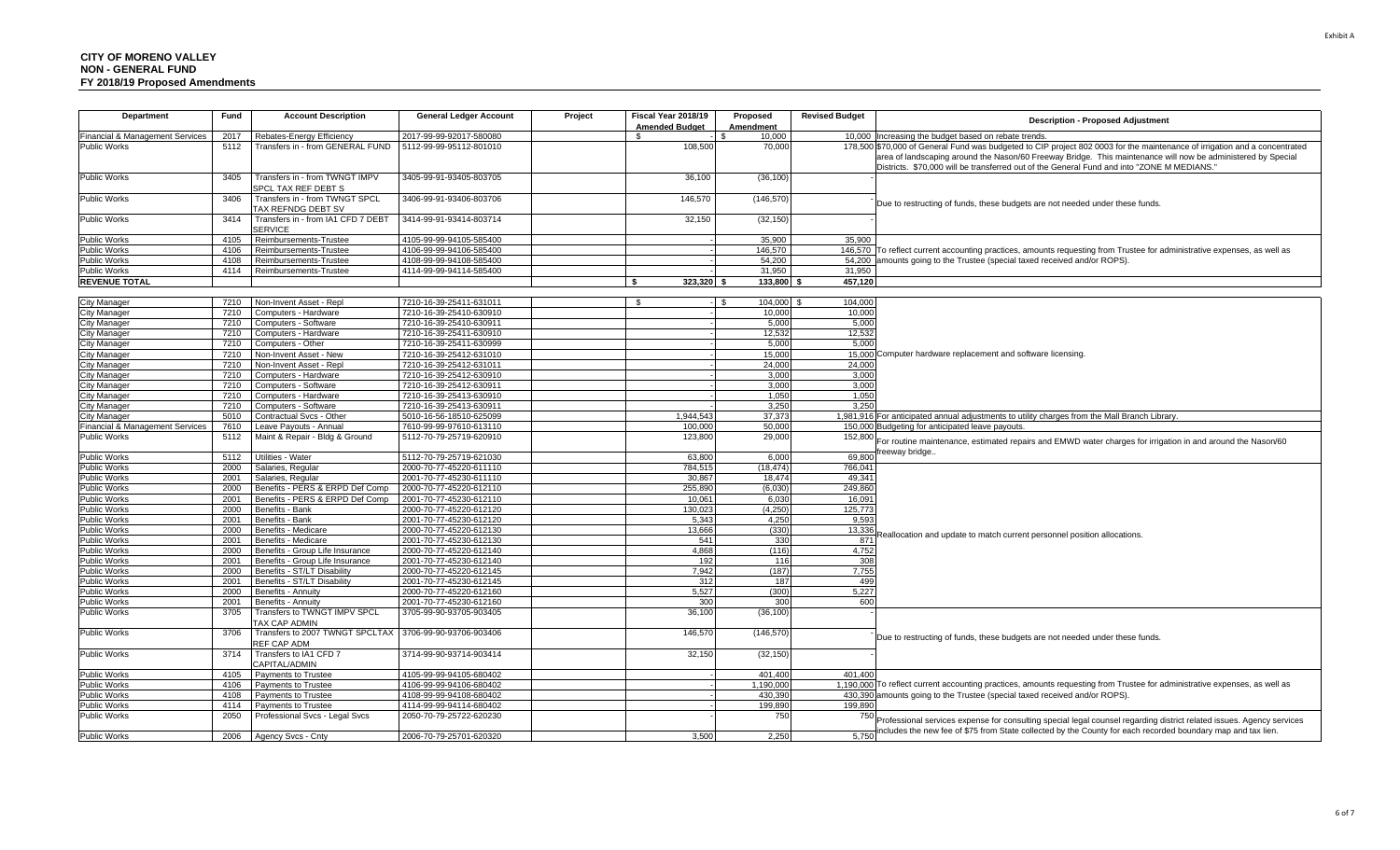| <b>Public Works</b>   | 2007 | Oper Mtrls - Fuel: Alternative Fuel | 2007-70-78-45340-630357 |  | 25,000       | 23.000         | 48,000    |                                                                                                                         |
|-----------------------|------|-------------------------------------|-------------------------|--|--------------|----------------|-----------|-------------------------------------------------------------------------------------------------------------------------|
| <b>Public Works</b>   | 2007 | Oper Mtrls - Fuel: Alternative Fuel | 2007-70-78-45341-630357 |  | 7.200        | 8.800          | 16,000    | Increased alternative fuel costs related to FY 2017/18 vehicle purchases (increase from three to six CNG vehicles).     |
| <b>Public Works</b>   | 2000 | Oper Mtrls - Fuel: Alternative Fuel | 2000-70-78-45311-630357 |  | 4.000        | 19,000         | 23,000    | Increases in alternative fuel costs are partially offset by reductions in diesel usage. Other variables contributing to |
| <b>Public Works</b>   | 2001 | Oper Mtrls - Fuel: Diesel           | 2001-70-78-45315-630356 |  | 7.000        | (6,000)        | 1.000     | ncreased alternative fuel costs include dual engine street sweepers, mileage variables, fuel efficiency variables, and  |
| <b>Public Works</b>   | 2000 | Oper Mtrls - Fuel: Diesel           | 2000-70-78-45311-630356 |  | 30.000       | (5,000)        | 25,000    |                                                                                                                         |
| <b>Public Works</b>   | 2007 | Oper Mtrls - Fuel: Diesel           | 2007-70-78-45340-630356 |  | 7.000        | (5,000)        | 2.000     | fuel costs.                                                                                                             |
| <b>Public Works</b>   | 7410 | Oper Mtrls - Fuel: Diesel           | 7410-70-78-45370-630356 |  | 50.834       | (17,000)       | 33,834    |                                                                                                                         |
| <b>Public Works</b>   | 2000 | Salaries, Overtime                  | 2000-70-78-45311-611210 |  |              | 43,000         |           | 43,000 Establish overtime budgets based on projected demands.                                                           |
| <b>Public Works</b>   | 2001 | Salaries, Overtime                  | 2001-70-76-45122-611210 |  |              | 1.000          |           |                                                                                                                         |
| <b>Public Works</b>   | 2000 | Salaries, Regular                   | 2000-70-77-45220-611110 |  | 784.515      | (634.515)      | 150,000   |                                                                                                                         |
| <b>Public Works</b>   | 2000 | Salaries, Overtime                  | 2000-70-77-45220-611210 |  | 2.000        | (2.000)        |           |                                                                                                                         |
| <b>Public Works</b>   | 2000 | Salaries, Temporary                 | 2000-70-77-45220-611310 |  | 20.000       | (20.000)       |           |                                                                                                                         |
| <b>Public Works</b>   | 2000 | Salaries, Reimbursable (In/Out)     | 2000-70-77-45220-611510 |  | (1.131.014)  | 1.131.014      |           |                                                                                                                         |
| <b>Public Works</b>   | 2000 | Salaries, Addl - Bilingual          | 2000-70-77-45220-611620 |  | 840          | (840)          |           |                                                                                                                         |
| <b>Public Works</b>   | 2000 | Salaries, Addl - Other              | 2000-70-77-45220-611699 |  | 43.651       | (43.651)       |           |                                                                                                                         |
| <b>Public Works</b>   | 2000 | Benefits - PERS & ERPD Def Comp     | 2000-70-77-45220-612110 |  | 255.890      | (234.118       | 21,772    |                                                                                                                         |
| <b>Public Works</b>   | 2000 | Benefits - Bank                     | 2000-70-77-45220-612120 |  | 130.023      | (130.023)      |           |                                                                                                                         |
| <b>Public Works</b>   | 2000 | Benefits - Medicare                 | 2000-70-77-45220-612130 |  | 13.666       | (13.666)       |           |                                                                                                                         |
| <b>Public Works</b>   | 2000 | Benefits - Group Life Insurance     | 2000-70-77-45220-612140 |  | 4.868        | (4.868)        |           |                                                                                                                         |
| <b>Public Works</b>   | 2000 | Benefits - ST/LT Disability         | 2000-70-77-45220-612145 |  | 7.942        | (7, 942)       |           |                                                                                                                         |
| <b>Public Works</b>   | 2000 | Benefits - Addl % Mamt Pka          | 2000-70-77-45220-612150 |  | 23,049       | (23, 049)      |           | Reflects the reallocation of personnel budgets and internal service fund transactions from Gas Tax to the General       |
| <b>Public Works</b>   | 2000 | Benefits - Auto Allowance           | 2000-70-77-45220-612155 |  | 4,095        | (4,095)        |           | Fund.                                                                                                                   |
| <b>Public Works</b>   | 2000 | Benefits - Annuity                  | 2000-70-77-45220-612160 |  | 5.527        | (5, 527)       |           |                                                                                                                         |
| <b>Public Works</b>   | 2000 | Benefits - Other                    | 2000-70-77-45220-612199 |  | 6.720        | (6.720)        |           |                                                                                                                         |
| <b>Public Works</b>   | 2000 | <b>Reimbursed Indirect Costs</b>    | 2000-70-77-45220-680410 |  | (85.000)     | 85,000         |           |                                                                                                                         |
| <b>Public Works</b>   | 2000 | ISF - TS Oper                       | 2000-70-77-45220-690118 |  | 136,095      | (105, 852)     | 30,243    |                                                                                                                         |
| <b>Public Works</b>   | 2000 | ISF - Risk - General Liability      | 2000-70-77-45220-690210 |  | 49.394       | (38, 418)      | 10,976    |                                                                                                                         |
| <b>Public Works</b>   | 2000 | ISF - Risk - Workers Comp           | 2000-70-77-45220-690220 |  | 22.506       | (17, 505)      | 5,001     |                                                                                                                         |
| <b>Public Works</b>   | 2000 | ISF - Purch & Fac - Copier Chrg     | 2000-70-77-45220-690320 |  | 13,000       | (10, 111)      | 2,889     |                                                                                                                         |
| Public Works          | 2000 | ISF - Purch & Fac                   | 2000-70-77-45220-690390 |  | 126,000      | (98,000)       | 28,000    |                                                                                                                         |
| <b>Public Works</b>   | 2000 | Admin Chrg - GF - Cost Alloc        | 2000-70-77-45220-692010 |  | 170.036      | (132.250       | 37,786    |                                                                                                                         |
| <b>Public Works</b>   | 2000 | Admin Chra - OPEB                   | 2000-70-77-45220-692012 |  | 22,300       | (17.344)       | 4.956     |                                                                                                                         |
| <b>EXPENSES TOTAL</b> |      |                                     |                         |  | 4.457.647 \$ | $2.045.385$ \$ | 6.503.032 |                                                                                                                         |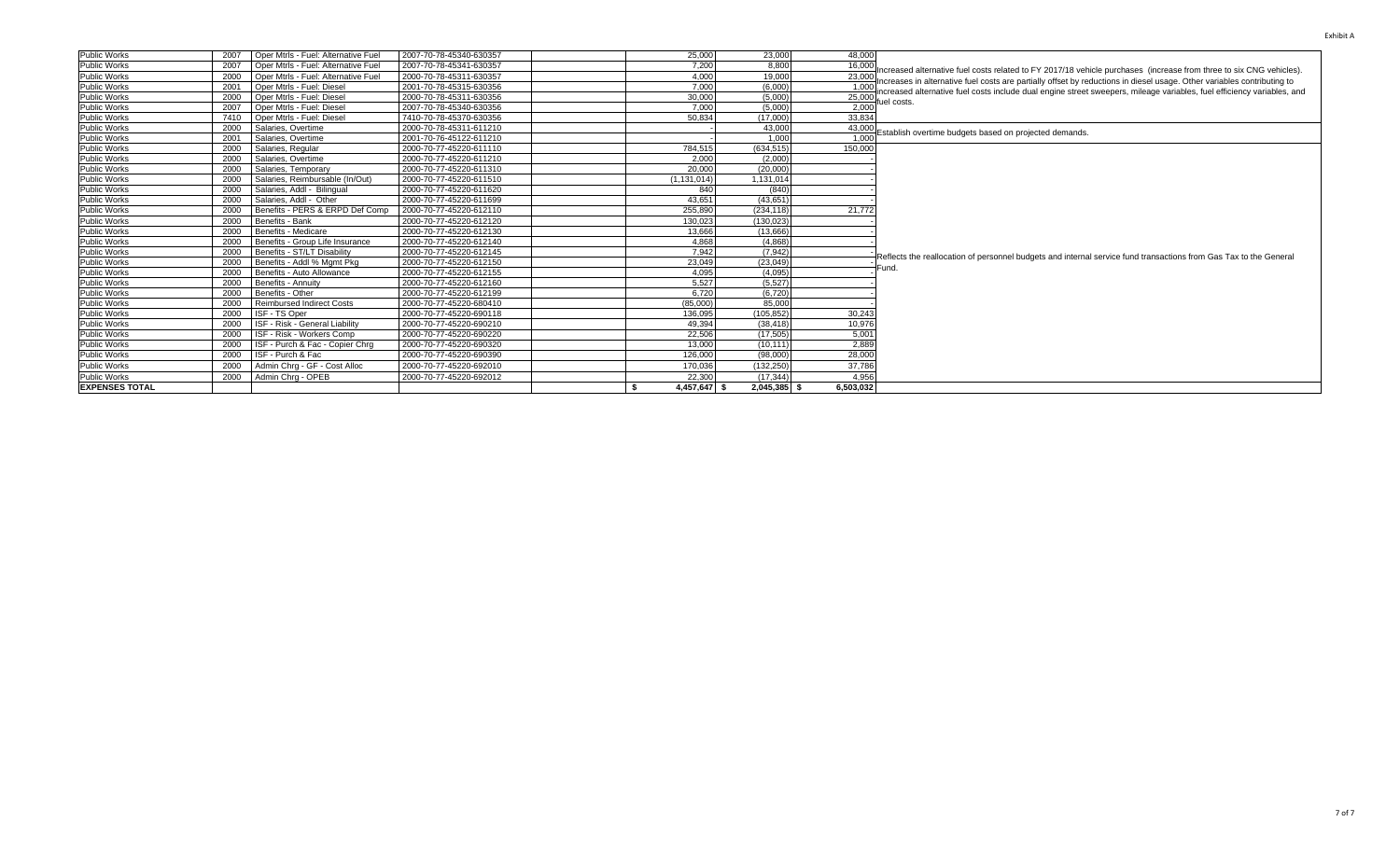#### RESOLUTION NO. CSD 2018-XX

## A RESOLUTION OF THE MORENO VALLEY COMMUNITY SERVICES DISTRICT OF THE CITY OF MORENO VALLEY, CALIFORNIA, ADOPTING THE REVISED OPERATING AND CAPITAL BUDGETS FOR FISCAL YEAR 2017/18 AND FISCAL YEAR 2018/19

WHEREAS, the Community Services District Board (CSD) approved the Operating and Capital Budgets for the City for Fiscal Year 2017/18 and Fiscal Year 2018/19, a copy of which, as may have been amended by the CSD Board, is on file in the Office of the City Clerk and is available for public inspection; and

WHEREAS, the CSD Board approves amendments to the budgets throughout the fiscal year and such prior amendments are reflected within the current amended budget and further ratified as part of the adoption of the Mid-Year budget amendments; and

WHEREAS, the City Manager has heretofore submitted to the President and Board Members of the Moreno Valley Community Services District proposed amendments to the Operating and Capital Budgets for the District for Fiscal Year 2017/18 and Fiscal Year 2018/19, a copy of which, as may have been amended by the District's Board of Directors, is on file in the Office of the City Clerk and is available for public inspection; and

WHEREAS, the said proposed amendments to the Operating and Capital Budgets contain estimates of the services, activities and projects comprising the budget, and contain expenditure requirements and the resources available to the Community Services District; and

WHEREAS, the said proposed amendments to the Operating and Capital Budgets contain the estimates of uses of fund balance as required to stabilize the delivery of CSD services during periods of operational deficits; and

WHEREAS, the President and Board of Directors have made such revisions to the proposed amended Operating and Capital Budgets as so desired; and

WHEREAS, the amended Operating and Capital Budgets, as herein approved, will enable the Community Services District to make adequate financial plans and will ensure that District officers can administer their respective functions in accordance with such plans.

NOW, THEREFORE, THE MORENO VALLEY COMMUNITY SERVICES DISTRICT OF THE CITY OF MORENO VALLEY, CALIFORNIA, DOES HEREBY RESOLVE AS FOLLOWS:

> 1 Resolution No. CSD 2018-XX Date Adopted: February 20, 2018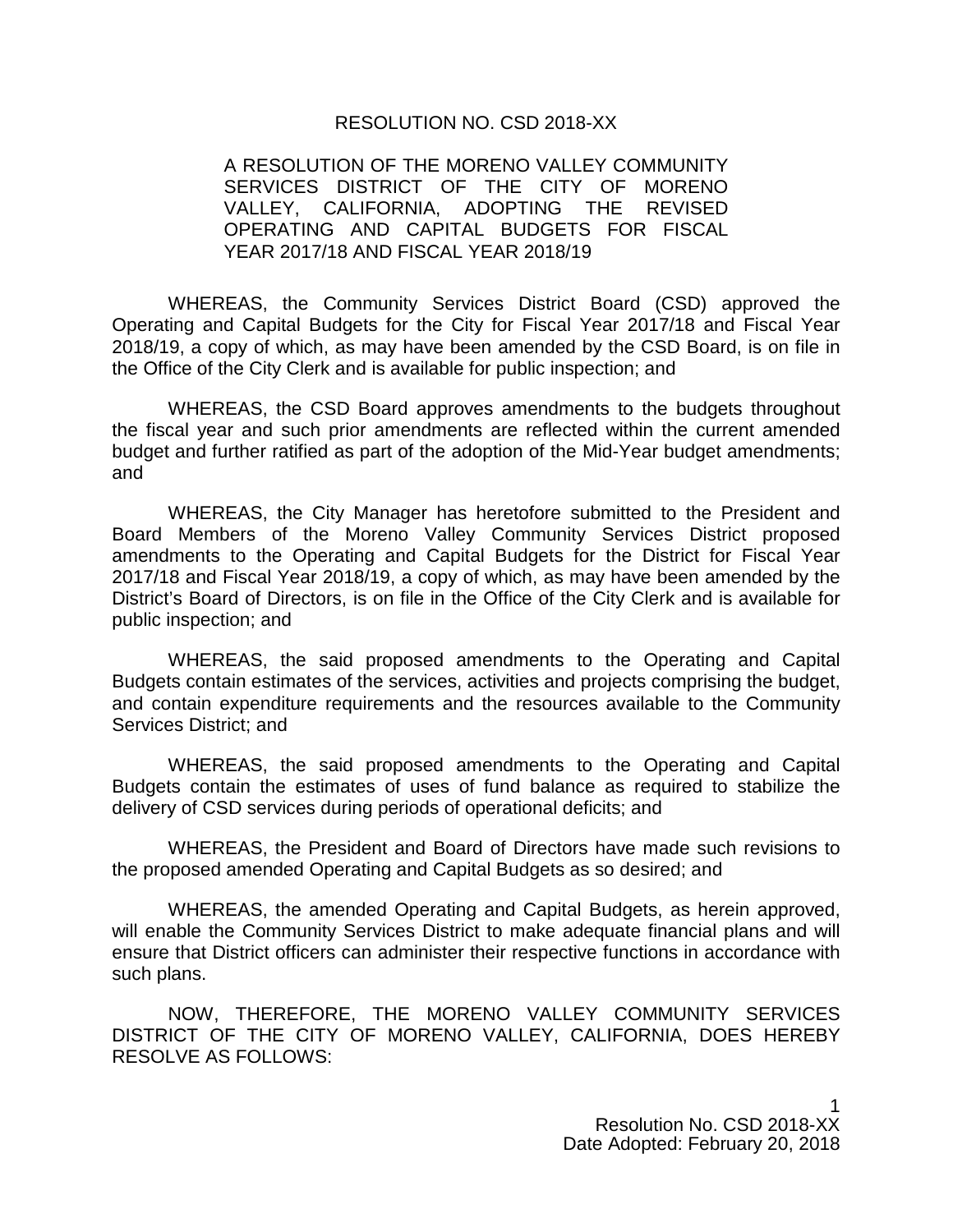- 1. The proposed amendments to the Operating and Capital Budgets, as Exhibits A to this Resolution and as on file in the Office of the City Clerk, and as may have been amended by the Community Services District's Board of Directors, is hereby approved and adopted as the annual Operating and Capital Budgets of the Moreno Valley Community Services District for the Fiscal Year 2017/18 and Fiscal Year 2018/19. The amounts of proposed expenditures, which include the uses of fund balance specified in the approved budget, are hereby appropriated for the various budget programs and units for said fiscal years.
- 2. Pursuant to Section 61047 of the California Government Code, compensation for the City Council acting in the capacity of the Directors of the Community Services District, shall be \$100 per meeting or for each day's service rendered as a Director, not to exceed six days or \$600 in any calendar month. In addition, the Directors shall be compensated for actual and necessary traveling and incidental expenses incurred while on official business.
- 3. Within fifteen (15) days after the adoption of this Resolution, the City Clerk shall certify to the adoption hereof and, as so certified, cause a copy to be posted in at least three (3) public places within the City.

BE IT FURTHER RESOLVED that this Resolution shall take effect immediately upon its adoption.

APPROVED AND ADOPTED this 20<sup>th</sup> day of February, 2018.

\_\_\_\_\_\_\_\_\_\_\_\_\_\_\_\_\_\_\_\_\_\_\_\_\_\_\_\_\_\_ Mayor of the City of Moreno Valley, Acting in the capacity of President of the Moreno Valley Community Services District

ATTEST:

\_\_\_\_\_\_\_\_\_\_\_\_\_\_\_\_\_\_\_\_\_\_\_\_\_\_\_\_\_\_\_\_ City Clerk, acting in the capacity of Secretary of the Moreno Valley Community Services District

APPROVED AS TO FORM:

\_\_\_\_\_\_\_\_\_\_\_\_\_\_\_\_\_\_\_\_\_\_\_\_\_\_\_\_\_\_\_ City Attorney, acting in the capacity of General Counsel of the Moreno Valley Community Services District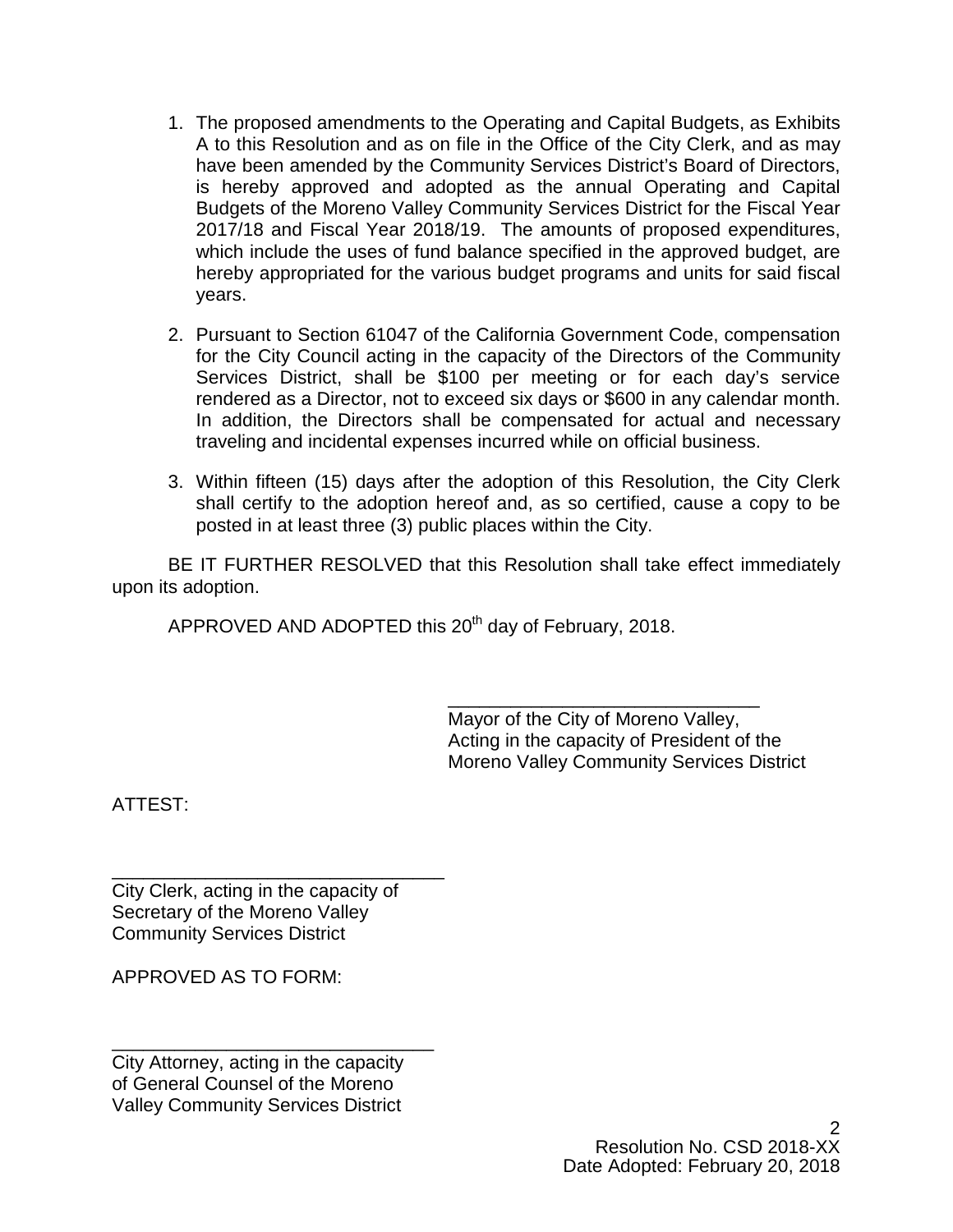# **RESOLUTION JURAT**

STATE OF CALIFORNIA (1)

COUNTY OF RIVERSIDE ) ss.

CITY OF MORENO VALLEY )

I, Pat Jacquez-Nares, Secretary of the Moreno Valley Community Services District, Moreno Valley, California do hereby certify that Resolution No. CSD 2018-XX was duly and regularly adopted by the Board of Directors of the Moreno Valley Community Services District at a regular meeting held on the  $20<sup>th</sup>$  day of February, 2018, by the following vote:

AYES:

NOES:

ABSENT:

ABSTAIN:

(Board members, Vice-President and President)

**SECRETARY** 

\_\_\_\_\_\_\_\_\_\_\_\_\_\_\_\_\_\_\_\_\_\_\_\_\_\_\_\_\_\_\_\_\_

(SEAL)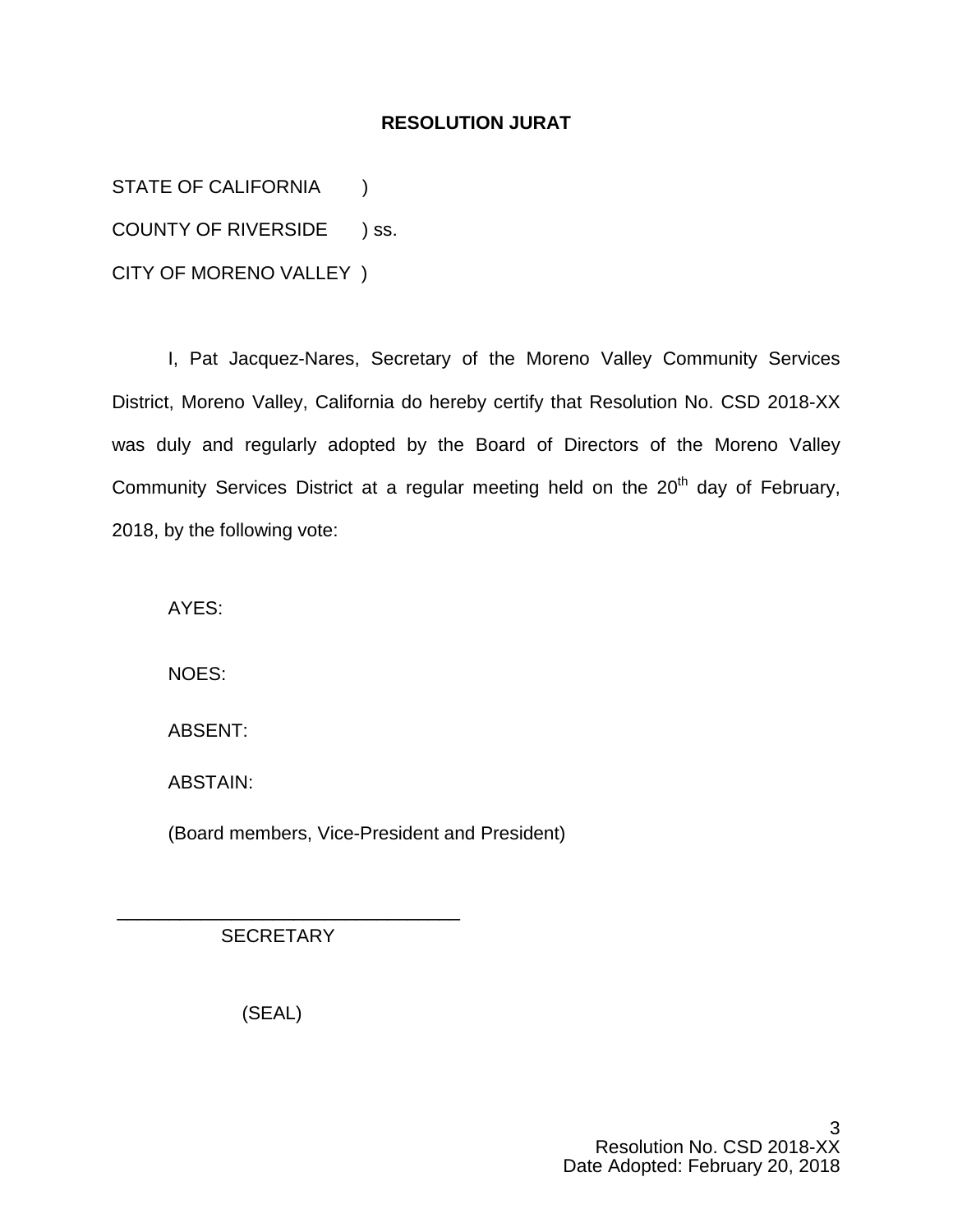# RESOLUTION NO. HA 2018-XX A RESOLUTION OF THE HOUSING AUTHORITY OF THE CITY OF MORENO VALLEY, CALIFORNIA, ADOPTING THE REVISED OPERATING AND CAPITAL BUDGETS FOR FISCAL YEAR 2017/18 AND FISCAL YEAR 2018/19

WHEREAS, the Housing Authority approved the Operating and Capital Budgets for the City for Fiscal Year 2017/18 and Fiscal Year 2018/19, a copy of which, as may have been amended by the Housing Authority, is on file in the Office of the City Clerk and is available for public inspection; and

WHEREAS, the Housing Authority approves amendments to the budgets throughout the fiscal year and such prior amendments are reflected within the current amended budget and further ratified as part of the adoption of the Mid-Year budget amendments; and

WHEREAS, the City Manager has heretofore submitted to the Housing Authority proposed amendments to the Operating and Capital Budgets for the District for Fiscal Year 2017/18 and Fiscal Year 2018/19, a copy of which, as may have been amended by the Housing Authority, is on file in the Office of the City Clerk and is available for public inspection; and

WHEREAS, the said proposed amendments to the Operating and Capital Budgets contain estimates of the services, activities and projects comprising the budget, and contain expenditure requirements and the resources available to the Housing Authority; and

WHEREAS, the said proposed amendments to the Operating and Capital Budgets contain the estimates of uses of fund balance as required to stabilize the delivery of Housing Authority services during periods of operational deficits; and

WHEREAS, the Housing Authority have made such revisions to the proposed amended Operating and Capital Budgets as so desired; and

WHEREAS, the amended Operating and Capital Budgets, as herein approved, will enable the Housing Authority to make adequate financial plans and will ensure that District officers can administer their respective functions in accordance with such plans.

NOW, THEREFORE, THE HOUSING AUTHORITY OF THE CITY OF MORENO VALLEY, CALIFORNIA, DOES HEREBY RESOLVE AS FOLLOWS:

1. The proposed amendments to the Operating and Capital Budgets, as Exhibit A to this Resolution and as on file in the Office of the City Clerk, and as may have been amended by the Housing Authority, is hereby approved and adopted as the annual Operating and Capital Budgets of the Moreno Valley Housing Authority for the Fiscal Year 2017/18 and Fiscal Year 2018/19.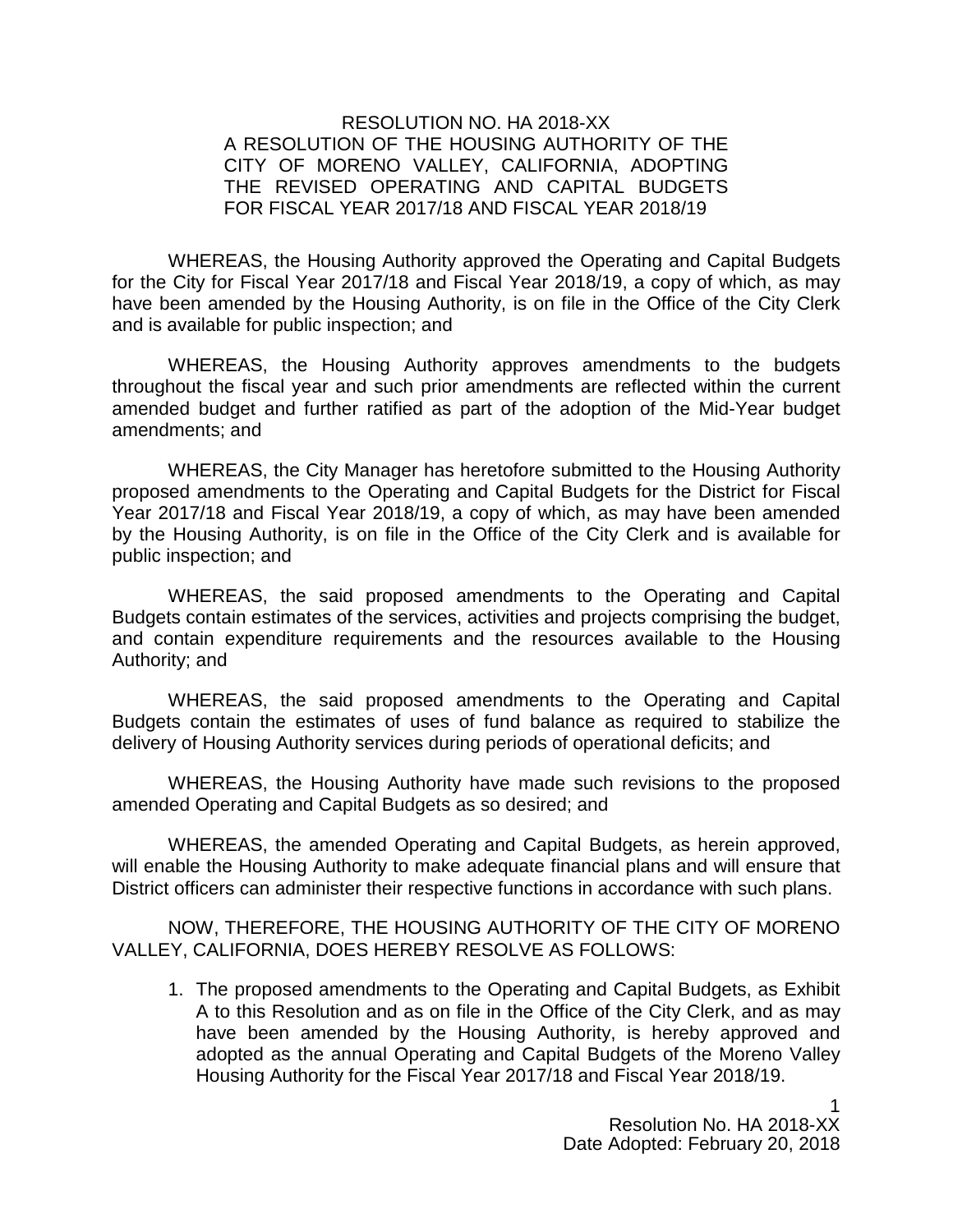- 2. The amounts of proposed expenditures, which include the uses of fund balance specified in the approved budget, are hereby appropriated for the various budget programs and units for said fiscal years.
- 3. Pursuant to Section 61047 of the California Government Code, compensation for the City Council acting in the capacity of the Housing Authority, shall be \$100 per meeting or for each day's service rendered as a Director, not to exceed six days or \$600 in any calendar month. In addition, the Directors shall be compensated for actual and necessary traveling and incidental expenses incurred while on official business.
- 4. Within fifteen (15) days after the adoption of this Resolution, the City Clerk shall certify to the adoption hereof and, as so certified, cause a copy to be posted in at least three (3) public places within the City.

BE IT FURTHER RESOLVED that this Resolution shall take effect immediately upon its adoption.

APPROVED AND ADOPTED this 20<sup>th</sup> day of February, 2018.

\_\_\_\_\_\_\_\_\_\_\_\_\_\_\_\_\_\_\_\_\_\_\_\_\_\_\_\_\_\_ Mayor of the City of Moreno Valley, Acting in the capacity of Chairman of the Housing Authority

ATTEST:

\_\_\_\_\_\_\_\_\_\_\_\_\_\_\_\_\_\_\_\_\_\_\_\_\_\_\_\_\_\_\_\_ City Clerk, acting in the capacity of Secretary of the Housing Authority

APPROVED AS TO FORM:

\_\_\_\_\_\_\_\_\_\_\_\_\_\_\_\_\_\_\_\_\_\_\_\_\_\_\_\_\_\_\_ City Attorney, acting in the capacity of General Counsel of the Housing Authority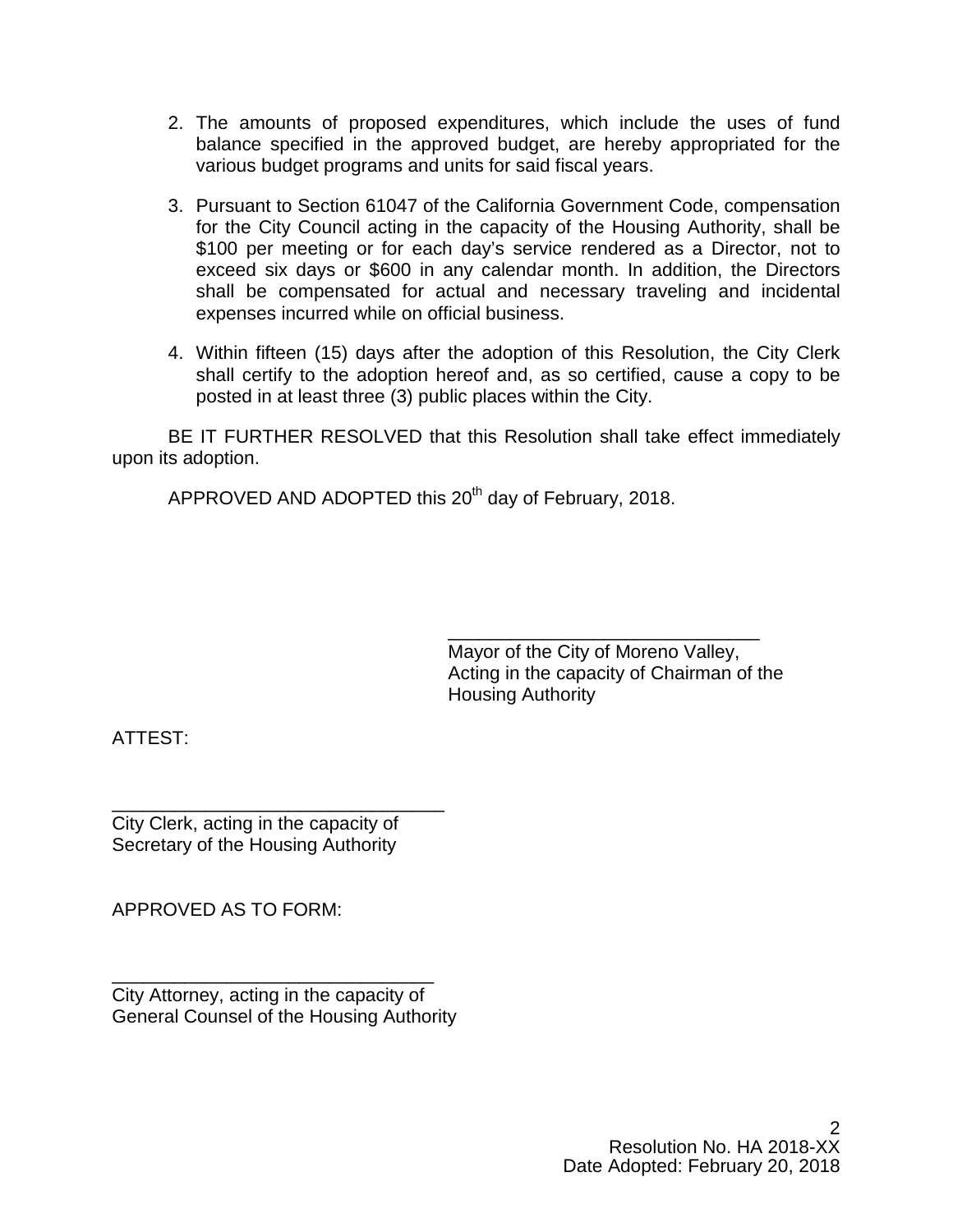# **RESOLUTION JURAT**

STATE OF CALIFORNIA (1) COUNTY OF RIVERSIDE ) ss. CITY OF MORENO VALLEY )

I, Pat Jacquez-Nares, Secretary of the Housing Authority, Moreno Valley, California do hereby certify that Resolution No. HA 2018-XX was duly and regularly adopted by the Commissioners of the Housing Authority at a regular meeting held on the  $20<sup>th</sup>$  day of February, 2018, by the following vote:

AYES:

NOES:

ABSENT:

ABSTAIN:

(Commissioners, Vice Chairperson and Chairperson)

**SECRETARY** 

\_\_\_\_\_\_\_\_\_\_\_\_\_\_\_\_\_\_\_\_\_\_\_\_\_\_\_\_\_\_\_\_\_

(SEAL)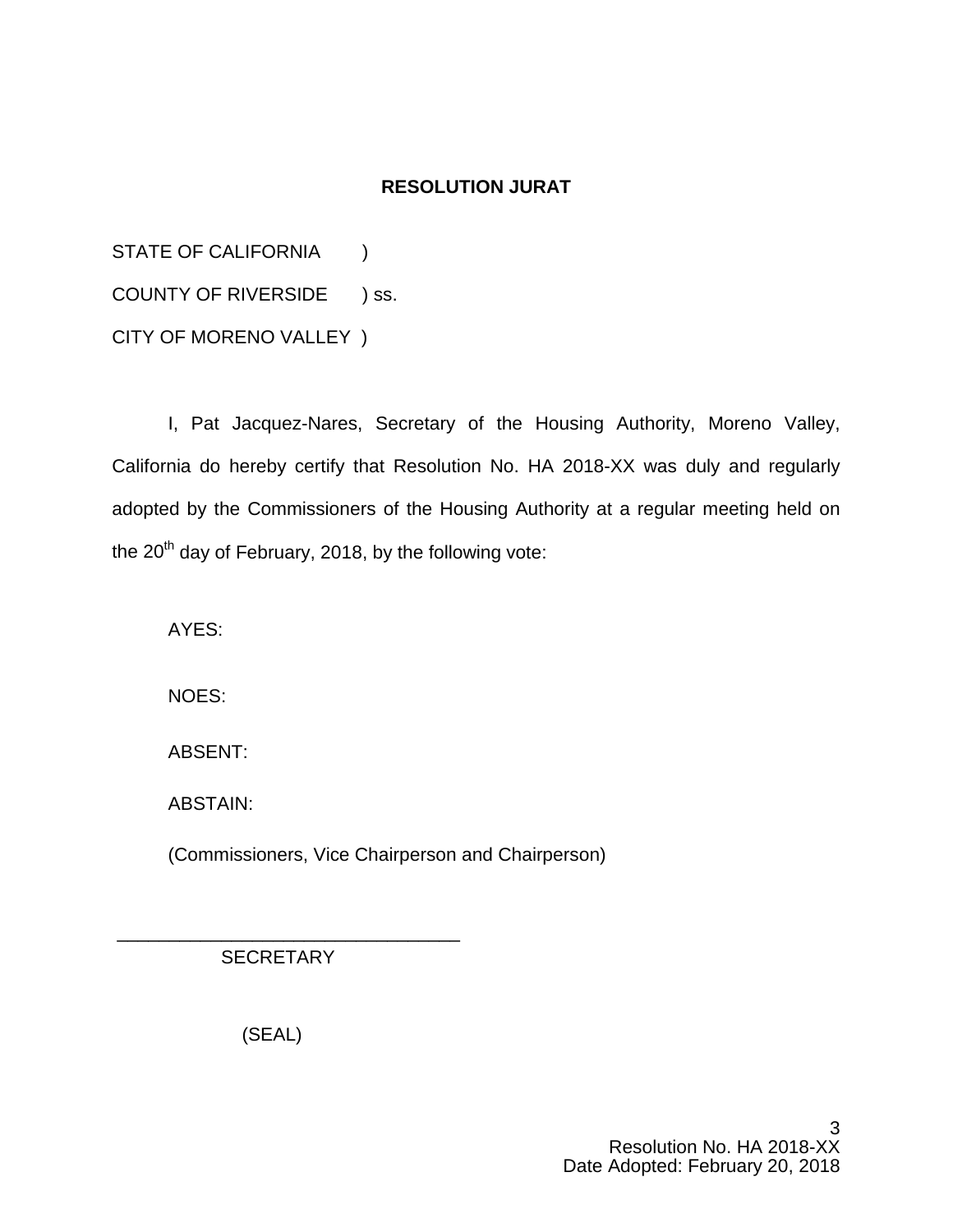RESOLUTION NO. SA 2018-XX A RESOLUTION OF THE SUCCESSOR AGENCY TO THE COMMUNITY REDEVELOPMENT AGENCY OF THE CITY OF MORENO VALLEY, CALIFORNIA, ADOPTING THE REVISED OPERATING AND CAPITAL BUDGETS FOR FISCAL YEAR 2017/18 AND FISCAL YEAR 2018/19

WHEREAS, the Mayor and City Council of the City of Moreno Valley as Successor Agency to the Community Redevelopment Agency of the City of Moreno Valley approved the Operating and Capital Budgets for the City for Fiscal Year 2017/18 and Fiscal Year 2018/19, a copy of which, as may have been amended by the Successor Agency to the Community Redevelopment Agency of the City of Moreno Valley, is on file in the Office of the City Clerk and is available for public inspection; and

WHEREAS, the Mayor and City Council of the City of Moreno Valley as Successor Agency to the Community Redevelopment Agency of the City of Moreno Valley approves amendments to the budgets throughout the fiscal year and such prior amendments are reflected within the current amended budget and further ratified as part of the adoption of the Mid-Year budget amendments; and

WHEREAS, the City Manager has heretofore submitted to the Mayor and City Council of the City Moreno Valley as Successor Agency to the Community Redevelopment Agency of the City of Moreno Valley proposed amendments to the Operating and Capital Budgets for the Agency for Fiscal Year 2017/18 and Fiscal Year 2018/19, a copy of which, as may have been amended by the Successor Agency to the Community Redevelopment Agency of the City of Moreno Valley, is on file in the Office of the City Clerk and is available for public inspection; and

WHEREAS, the said proposed amendments to the Operating and Capital Budgets contain estimates of the services, activities and projects comprising the budget, and contain expenditure requirements and the resources available to the Successor Agency; and

WHEREAS, the said proposed amendments to the Operating and Capital Budgets contain the estimates of uses of fund balance as required to stabilize the delivery of Successor Agency to the Community Redevelopment Agency of the City of Moreno Valley services during periods of operational deficits; and

WHEREAS, the Mayor and City Council have made such revisions to the proposed amended Operating and Capital Budgets as so desired; and

WHEREAS, the amended Operating and Capital Budgets, as herein approved, will enable the Successor Agency to the Community Redevelopment Agency of the City of Moreno Valley to make adequate financial plans and will ensure that City officers can administer their respective functions in accordance with such plans.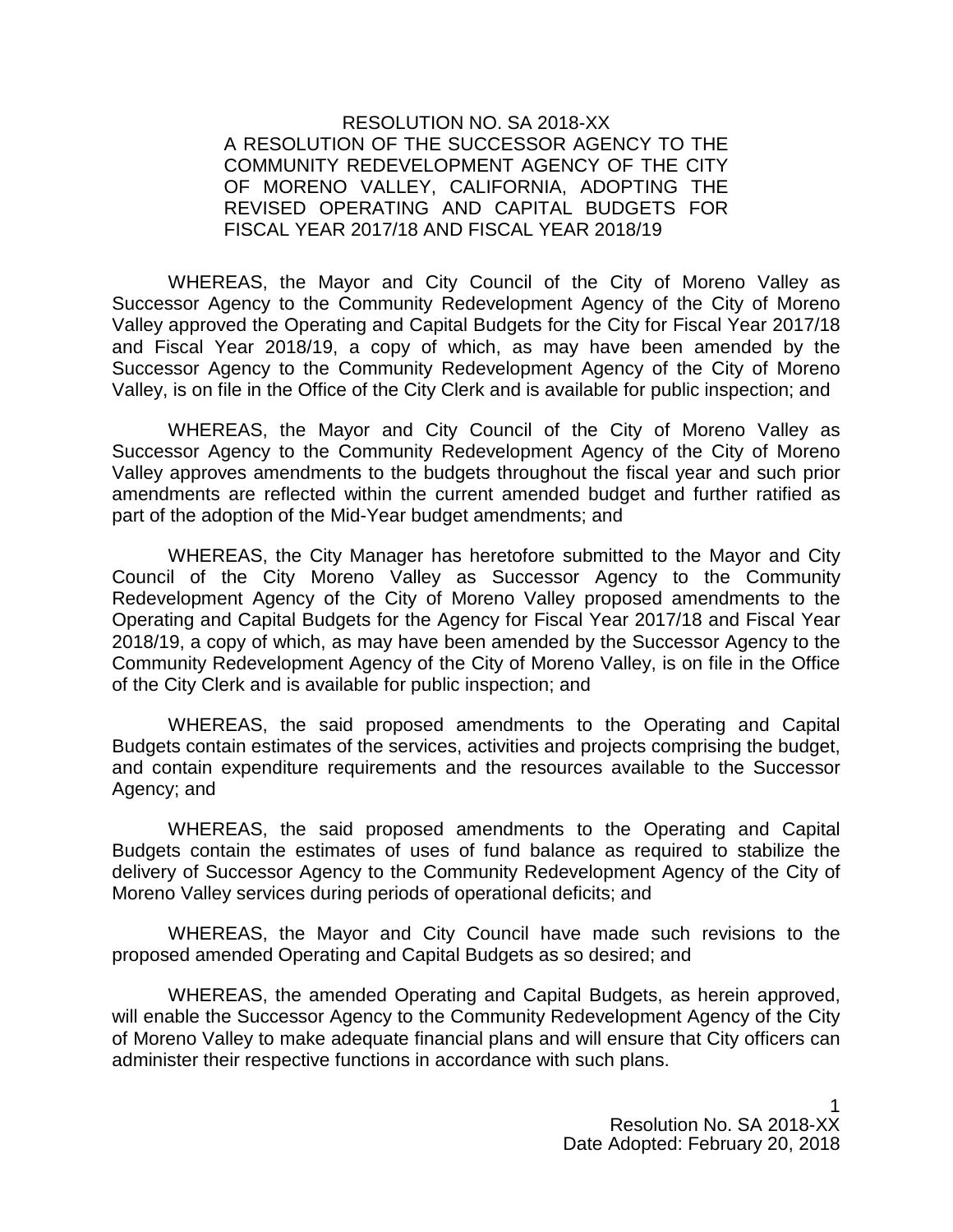NOW, THEREFORE, THE CITY COUNCIL OF THE CITY OF MORENO VALLEY, CALIFORNIA, DOES HEREBY RESOLVE AS FOLLOWS:

- 1. The proposed amendments to the Operating and Capital Budgets, as Exhibit A to this Resolution and as on file in the Office of the City Clerk, and as may have been amended by the Successor Agency to the Community Redevelopment Agency of the City of Moreno Valley, is hereby approved and adopted as the annual Operating and Capital Budgets of the Moreno Valley Successor Agency to the Community Redevelopment Agency of the City of Moreno Valley for Fiscal Year 2017/18 and Fiscal Year 2018/19.
- 2. The amounts of proposed expenditures, which include the uses of fund balance specified in the approved budget, are hereby appropriated for the various budget programs and units for said fiscal years.
- 3. Pursuant to Section 61047 of the California Government Code, compensation for the City Council acting in the capacity of the Successor Agency to the Community Redevelopment Agency of the City of Moreno Valley, shall be \$100 per meeting or for each day's service rendered as a Director, not to exceed six days or \$600 in any calendar month. In addition, the Directors shall be compensated for actual and necessary traveling and incidental expenses incurred while on official business.
- 4. Within fifteen (15) days after the adoption of this Resolution, the City Clerk shall certify to the adoption hereof and, as so certified, cause a copy to be posted in at least three (3) public places within the City.

BE IT FURTHER RESOLVED that this Resolution shall take effect immediately upon its adoption.

APPROVED AND ADOPTED this 20<sup>th</sup> day of February, 2018.

Mayor of the City of Moreno Valley

\_\_\_\_\_\_\_\_\_\_\_\_\_\_\_\_\_\_\_\_\_\_\_\_\_\_\_\_\_\_

ATTEST:

\_\_\_\_\_\_\_\_\_\_\_\_\_\_\_\_\_\_\_\_\_\_\_\_\_\_\_\_\_\_\_\_ City Clerk

APPROVED AS TO FORM:

\_\_\_\_\_\_\_\_\_\_\_\_\_\_\_\_\_\_\_\_\_\_\_\_\_\_\_\_\_\_\_ City Attorney